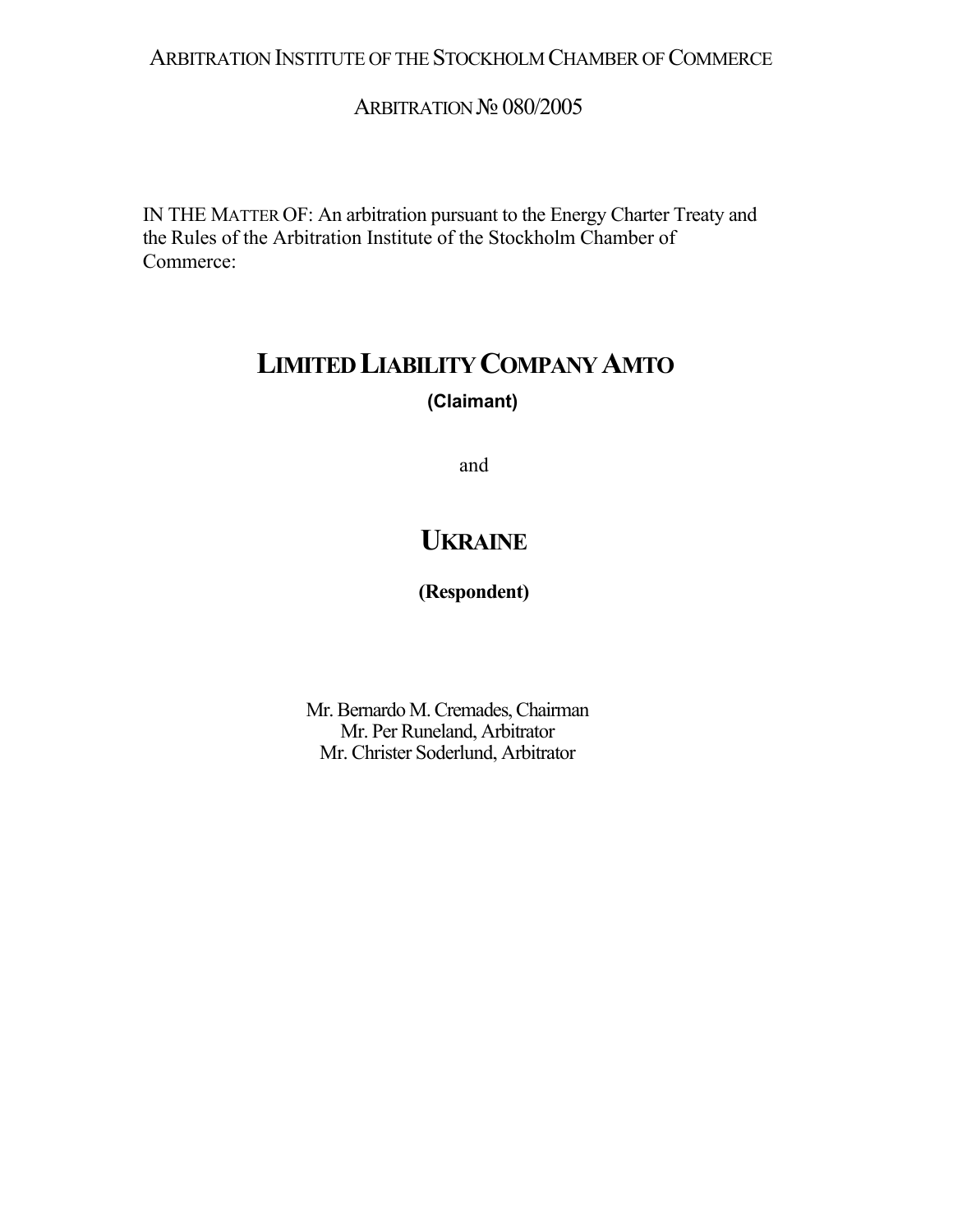# FINAL AWARD

This is an arbitration pursuant to Article 26 of the Energy Charter Treaty (hereafter *«ЕСТ»)* and the Rules of the Arbitration Institute of the Stockholm Chamber of Commerce adopted in 1999 and in force as at the commencement of the arbitration (hereafter *«SCC Rules»),*

#### I. PARTIES

§1.- The Claimant is: Limited Liability Company AMTO a corporation pursuant to the laws of Latvia, with its registered office at Terezes 1, Riga, LV-1012 Latvia (hereafter *«AMTO»* or the *«Claimant»).*

The Claimant is represented in this arbitration by Advokat Sverre B. Svahnstrom and Ms. Irina Tkatsenko, Advokatfirman Svahnstrom, Taby Centrum, Ing. S, SE-183 34 Taby, Sweden (Tel: +46 8 15 80 00; Fax: +46 8 54 47 42 55; E-mail: [sbs@svahnstrom.se](mailto:sbs@svahnstrom.se) and [irina.tkatsenko@svahnstrom.se\)](mailto:irina.tkatsenko@svahnstrom.se), and Prof. Kaj Hober and Mr. Fredrik Andersson of Mannheimer Swartling, Norrmalmstorg 4, Box 1711, SE-111 87 Stockholm (Tel: +46 8 505 765 00; Fax: +46 8 505 765 01; Email: [kho@msa.se](mailto:kho@msa.se) and [fra@msa.se\)](mailto:fra@msa.se).

The Respondent is: UKRAINE (hereafter *«Ukraine»* or the *«Respondent»),* c/o The Ministry of Justice of Ukraine, with offices at 13 Horodetskogo street, Kiev 01001, Ukraine (Tel/Fax: +380 44 278 37 23).

The Respondent is represented in this arbitration by Grischenko & Partners (Dr. Sergiy Voitovich, Messrs Dmitri Grischenko and Dmitry Shemelin), 37-41 Artema Street, 04053, Kiev, Ukraine (Tel: +38 (044) 490 37 07; Fax: + 38 (044) 490 37 09; E-mail: [sav@gp.ua\)](mailto:sav@gp.ua) and Proxen & Partners (Messrs Andriy Alexeyev and Oleg Shevchuk), Apartment 6, 3rd Floor, Shota Rustaveli Street 20, Kiev, 01033, Ukraine (Tel: + 38 (044) 495 2220; Fax: + 38 (044) 289 1546; E-mail: [a.alexeyev@proxen.kiev.ua](mailto:a.alexeyev@proxen.kiev.ua).

§2.- The Claimant and the Respondent are collectively referred to as the *«Parties».*

#### п. COMMENCEMENT OF THE ARBITRATION

§3.- The Request for Arbitration dated October 31, 2005 of AMTO and AOZT Elektroyuzhmontazh-10 (a closed joint stock company registered in Ukraine) (hereafter *«EYUM-10»)* was received by the Arbitration Institute of the Stockholm Chamber of Commerce (hereafter *«SCC Institute»)* on November 24,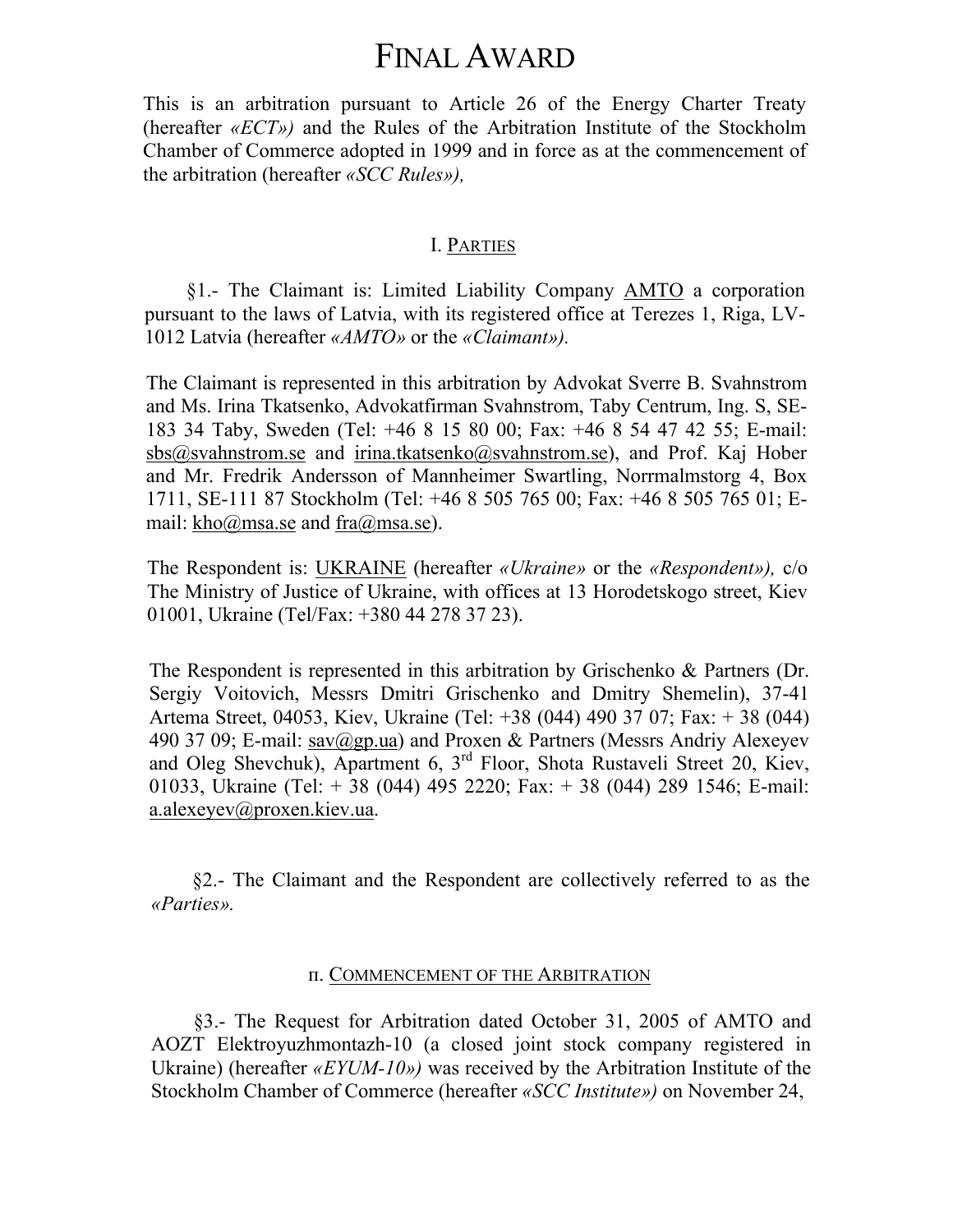2005. In the Request for Arbitration AMTO and EYUM-10 appointed as an arbitrator in this case Mr. Per Runeland, SJ Berwin LLP, 10 Queen Street Place, London EC4R 1BE, United Kingdom.

The Respondent submitted its Reply to the Request for Arbitration to the SCC Institute on February 17, 2006. The Respondent submitted for the reasons set out in this document that the Request for Arbitration be dismissed for manifest lack of jurisdiction of the SCC Institute pursuant to Article 7 of the SCC Rules.

§4.- After receiving the Claimant's comments the SCC Institute decided on March 9, 2006 that: (i) it was not clear that the SCC Institute lacks jurisdiction over the dispute regarding AMTO; and (ii) it was clear that the SCC Institute lacked jurisdiction over the dispute regarding EYUM-10, and so the claims raised by EYUM-10 were dismissed. The SCC Institute also directed the Respondent to appoint an arbitrator.

By letter dated March 21, 2006 the Respondent appointed as arbitrator Mr. Christer Soderlund, Advokatfirman Vinge, Smalandsgatan 20, P.O. Box 1703, SE-11187 Stockholm, Sweden.

By letter dated March 22, 2006 and pursuant to Article 13 of the SCC Rules, the SCC Institute advised the Parties of its decisions (i) to appoint Mr. Bernardo M. Cremades, B. Cremades у Asociados, Goya 18, 2°, 28001, Madrid, Spain, as Chairman of the Arbitral Tribunal; (ii) to fix the place of arbitration as Stockholm; and (iii) to fix the advance on costs (since revised).

§5.- The advance on costs was paid and the case was referred to the Arbitral Tribunal pursuant to Article 15 of the SCC Rules on April 7, 2006.

## III. PROCEDURAL HISTORY

§6.- On April 21, 2006 and after consultation with the Parties, the Arbitral Tribunal issued Procedural Order № 1 setting a preliminary timetable for the arbitration and addressing certain procedural matters. The timetables established in this and subsequent procedural orders were amended on various occasions at the request of or after consultation with the Parties.

§7.- On June 2, 2006 the Claimant submitted its Statement of Claim, supported by various exhibits.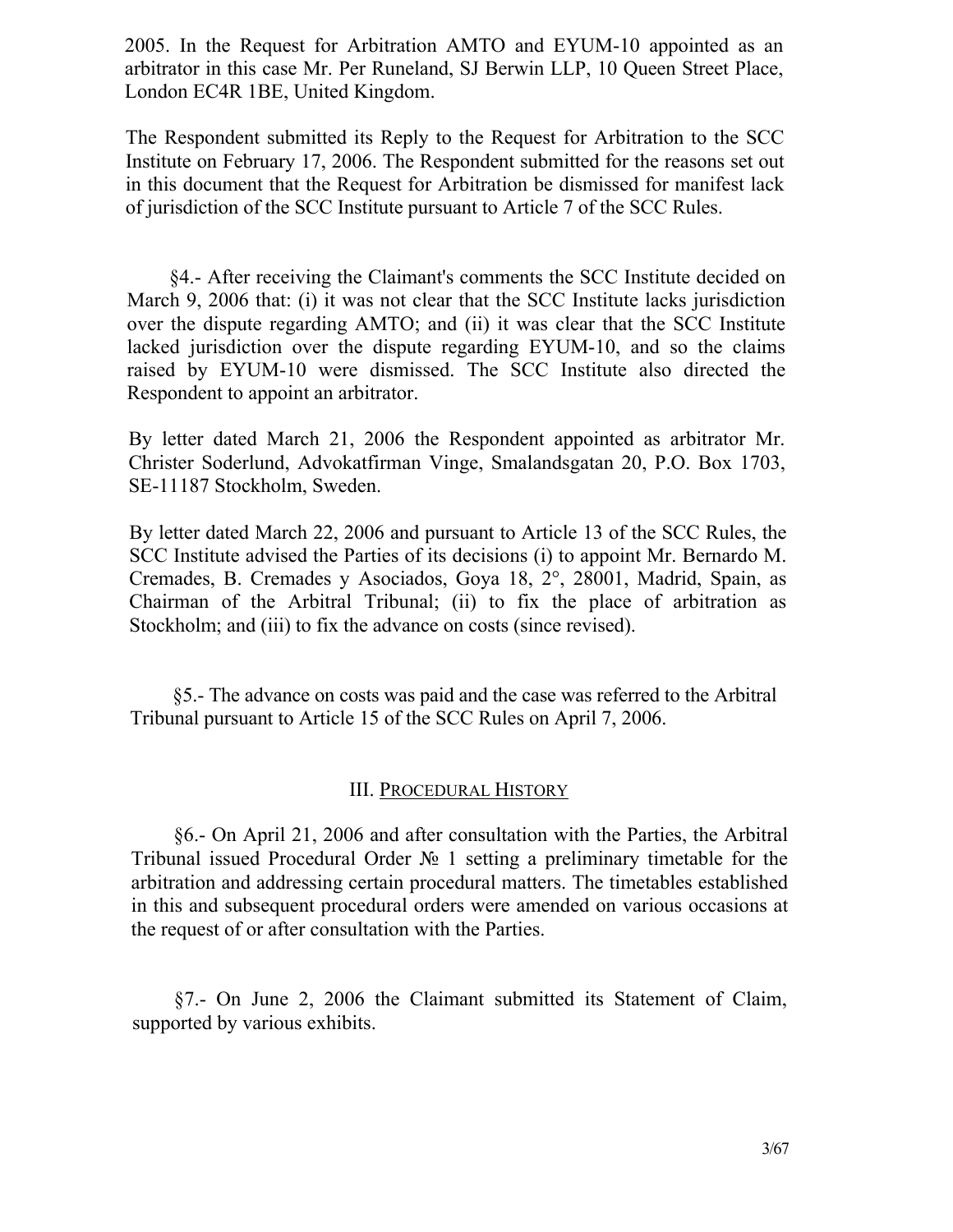On July 13, 2006 the Respondent submitted its Statement of Defence, including its objections to jurisdiction and admissibility, supported by numerous exhibits. The Statement of Defence also included a counterclaim for non-material injury subsequently quantified at the request of the Arbitral Tribunal.

On October 16, 2006 the Claimant submitted its Reply to the Respondent's Statement of Defence, supported by various exhibits.

§8.- By letter dated November 10, 2006 the Respondent requested that the Arbitral Tribunal rule on the admissibility of the Claimant's Exhibits C-12 and C-13 (respectively the commission agreement and registration certificates relating to the Claimant's shareholding in EYUM-10) and Exhibits C-58 and C-59 (witness statements of Messrs Timofeyev and Kuznetsov). The Arbitral Tribunal denied the Respondent's requests to declare these exhibits inadmissible in its letters of November 16 and December 7, 2006.

On January 18, 2007 the Respondent submitted its Rejoinder in this arbitration, supported by various exhibits.

§9.- The Arbitral Tribunal and the Parties had an intensive exchange of communications relating to the further procedural steps in the arbitration (including whether or not to bifurcate the proceedings for preliminary consideration of jurisdictional issues), the presentation of evidence, the conduct of the hearing, and the timetable for the remainder of the arbitration. The Claimant specifically requested an oral hearing and both Parties made extensive submissions regarding the issues raised, including the procedure for an oral hearing.

On March 7, 2007 the Arbitral Tribunal issued Procedural Order № 2. Paragraph 1 of Procedural Order № 2 provided for a single further exchange of submissions and evidence by the Parties. Paragraphs 2 and 3 provided as follows (emphasis original):

- *2. The Pre-hearing briefs shall be accompanied by any further written evidence (including witness statements and expert reports) in relation to all issues in this arbitration (including jurisdiction, liability and damages) that the Parties wish to submit in support of their cases, as well as any further relevant legal submissions;*
- *3. The Pre-hearing briefs are the final opportunity of the Parties to present written submissions, witness statements, expert reports or documentary evidence to the Arbitral Tribunal prior to the hearing. Further, the Parties*

*<sup>«</sup>*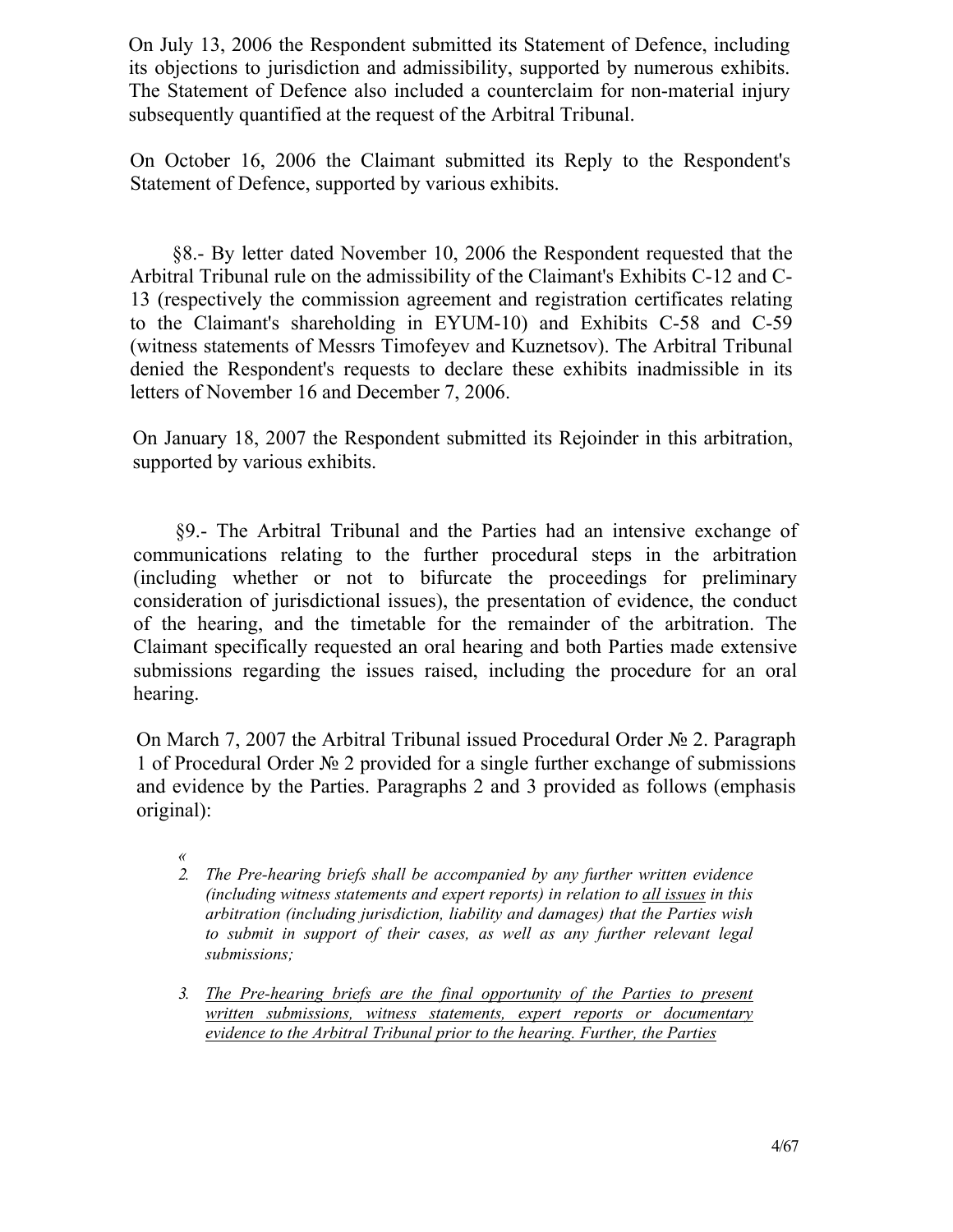*shall not present any witnesses or experts for oral evidence at the hearing except in respect of matters included in their written statements.»*

Paragraph 4 provided for a single hearing on all issues of up to five days duration, that the Tribunal proposed to begin on June 25, 2007; paragraph 5 dealt with the availability of witnesses and counsel on the proposed hearing date and the language(s) of the witnesses; and paragraph 6 provided for the hearing procedure.

§10.- There were further applications by the Parties for extensions of time for the submission of the Pre-hearing briefs, resulting in the postponement of the hearing, so as to begin on October 3, 2007.

On April 27, 2007 the Claimant submitted its Pre-hearing brief (entitled 'Surrejoinder') together with various exhibits and witness statements.

On May 7, 2007 the Arbitral Tribunal ruled on a request by the Claimant for the production of documents, requiring the production of certain documents.

On June 18, 2007 the Respondent submitted its Pre-hearing brief, with various exhibits attached.

On May 9, 2009 the Arbitral Tribunal confirmed dates for the oral hearing for all issues between the Parties for October 3 to October 7, 2007. On June 27, 2007 ч the Arbitral Tribunal confirmed the hearing date, venue, and other arrangements for the oral hearing.

> §11.- On September 20, 2007 the Claimant advised the Arbitral Tribunal that the Parties had reached an agreement regarding the procedure for the remainder of the arbitration. This agreement included the cancellation of the hearing scheduled to begin on October 3, 2007. On September 24, 2007 the Arbitral Tribunal received an 'Agreement on How to Conclude the Procedure' executed by both the Claimant (dated September 21, 2007) and the Respondent (dated September 24, 2007). On the same date the Arbitral Tribunal cancelled the hearing pursuant to the Parties' procedural agreement.

> On September 24, 2007 the Arbitral Tribunal also issued Procedural Order № 3 confirming the terms of the Parties' procedural agreement. Procedural Order № 3 read as follows: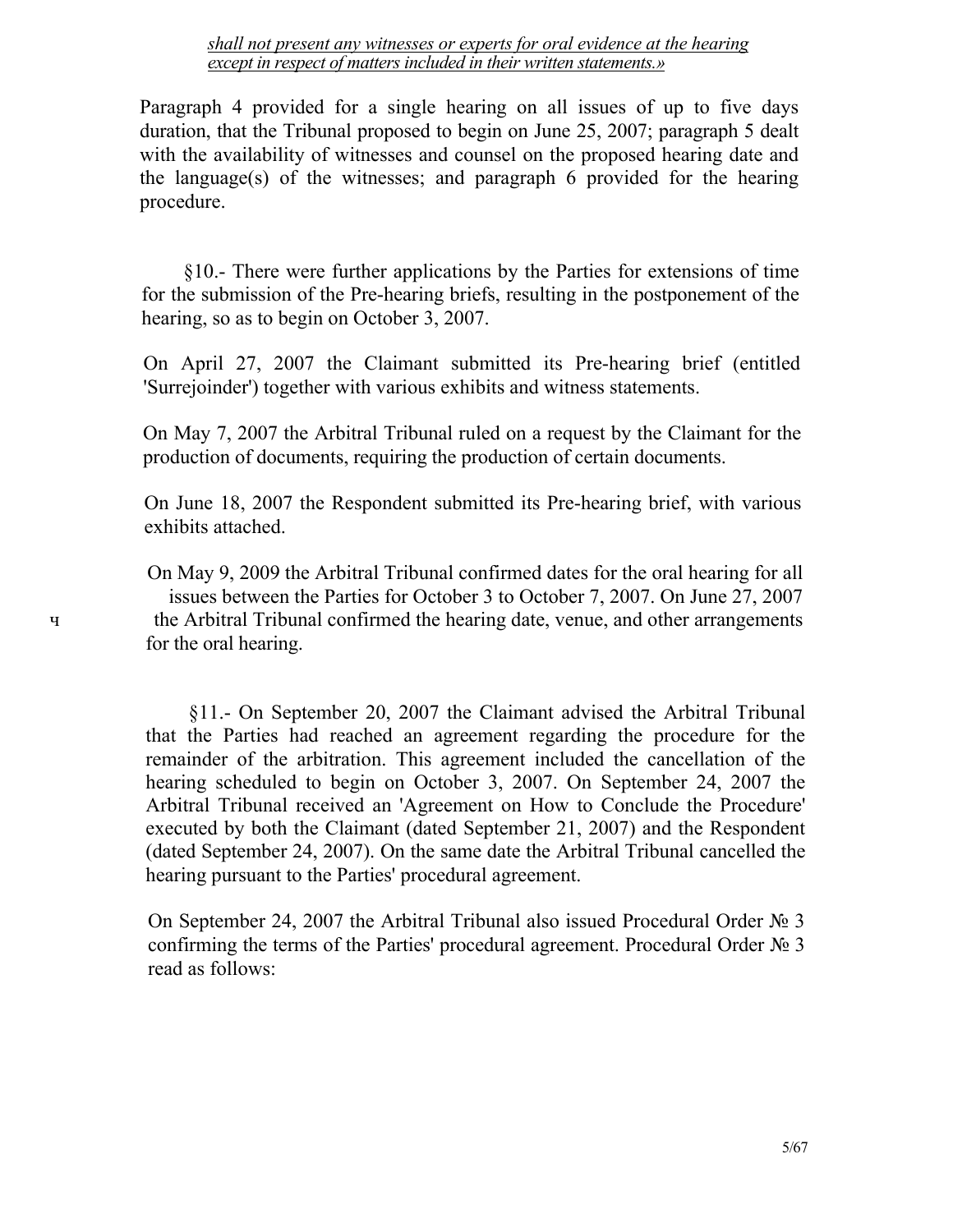#### *Considering:*

*\*

*1. The Parties in a document entitled 'Agreement on How to Conclude the Procedure' dated September 21, 2007 (Claimant) and September 24, 2007 (Respondent), agreed to ask the Arbitral Tribunal to cancel the hearing scheduled to take place October 3 - 7 , 2007 in Stockholm and to render an award based solely upon the respective Parties' written submissions, including attached exhibits, subject to the eight conditions therein set out; and* 

*2. The Arbitral Tribunal has accepted the Parties' agreement and accordingly has cancelled the hearing, and in this Procedural Order N ° 3 confirms the procedure for the remainder of this arbitration:* 

#### *The Arbitral Tribunal Hereby Orders as Follows:*

*1. The Parties shall refrain from submitting further Briefs, with the exceptions outlined below.*

*2. The Parties shall refrain from submitting further witness statements.*

*3. The Arbitral Tribunal shall be allowed, at its discretion, to ask written questions to the Parties.* 

*4. Each Party shall submit written answers to the Arbitral Tribunal's questions.* 

*5. Each Party shall be given one opportunity to comment upon the other Party's answers to the Arbitral Tribunal's written questions.*

*6. The Arbitral Tribunal shall draft and submit to the Parties a Recital to the Award, including the undisputed facts of the case and the Parties' legal grounds and argumentation.*

*7. Each Party shall be given one opportunity to comment in writing on the Recital.*

*8. The Arbitral Tribunal shall set final deadlines for the submissions, it being understood that a Party's non-compliance with a deadline shall be acknowledged as a waiver to make the relevant submission, and that such non-compliance shall not prevent the Arbitral Tribunal from rendering the Award.»*

§12.- On October 3, 2007 the Claimant requested that the procedure agreed between the Parties for the conclusion of the arbitration, as confirmed in Procedural Order № 3, be amended to allow the Parties to summarise their respective cases in one final set of written pleadings. The Respondent opposed any amendment to the Parties' agreement. After receiving the further submissions of the Parties, the Arbitral Tribunal dismissed the Claimant's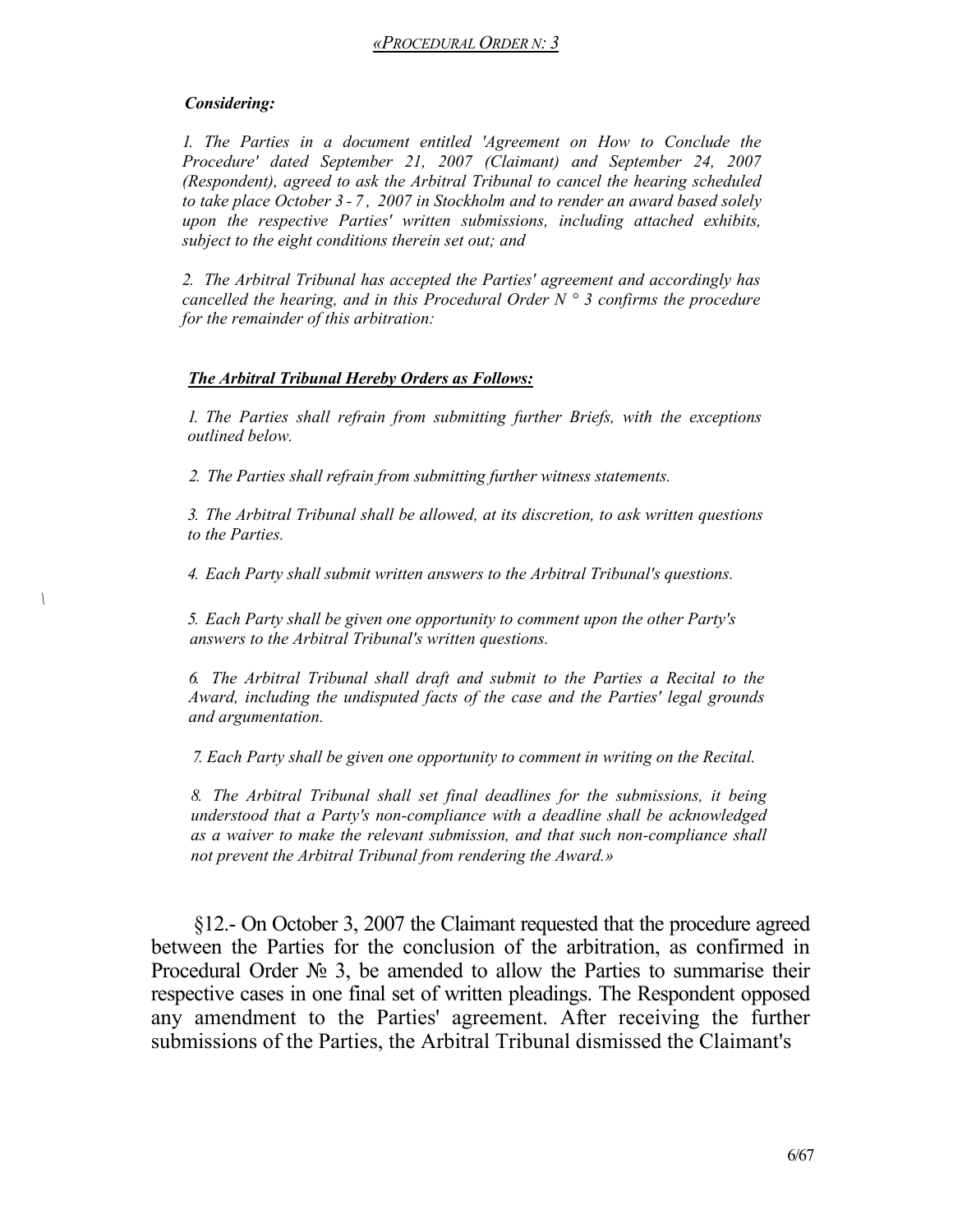request to amend the agreed procedure, for the reasons set out in its decision of October 17, 2007.

§13.- On December 1.8, 2007 the Arbitral Tribunal submitted to the Parties a draft Recital to the Award (consisting of the parts relating to the Parties, Commencement of the Arbitration, Procedural History, Factual Background and Claims, Defences and Legal Grounds of the Parties) in accordance with the Parties' agreement and paragraph 6 of Procedural Order № 3. The Tribunal also asked three questions relating to the ownership or control of the Claimant. The Tribunal received the Parties' comments on the draft Recital and their answers to the questions on January 18, 2008, and subsequently their comments on the other party's answers.

The Respondent in its letter of January 23, 2008 objected to certain parts of the 'Claimant's Comments on the Draft Recital' on the basis that they went beyond the scope of the requested comments and were in fact rebuttal statements. The Respondent also requested the exclusion of new exhibits presented by the Claimant. The Claimant responded to these objections and also requested the exclusion of certain material in the Respondent's submissions of January 18 and 28, 2008. The Respondent in its letter of February 5, 2008 then requested the exclusion of certain further comments.

The Agreement of the Parties of September 21, 2007, as confirmed by Procedural Order № 3 dated September 24, 2007 required the Parties to refrain from submitting further briefs. The issue of further submissions was also dealt with in the Arbitral Tribunal's decision of October 17, 2007. The material objected to by the Parties consists, firstly, of further argumentation on factual and legal issues and, secondly, of certain new information presented by the Claimant. The factual and legal issues had already been comprehensively argued by the Parties, and the further argumentation on these issues by both Parties was neither requested nor necessary.

The Claimant also presented new information relating to the termination of the sixth bankruptcy proceeding, including the text of the decision of the Commercial Court of Kiev of December 6, 2008. The Arbitral Tribunal has examined this material to decide whether it was significant to the determination of the issues in this arbitration. If it were significant, then the Respondent would have been entitled to make further submissions relating to its admissibility and/or to make submissions in response. Having considered this new material, it does not affect any decision of the Arbitral Tribunal, and therefore no further submissions have been required from the Respondent.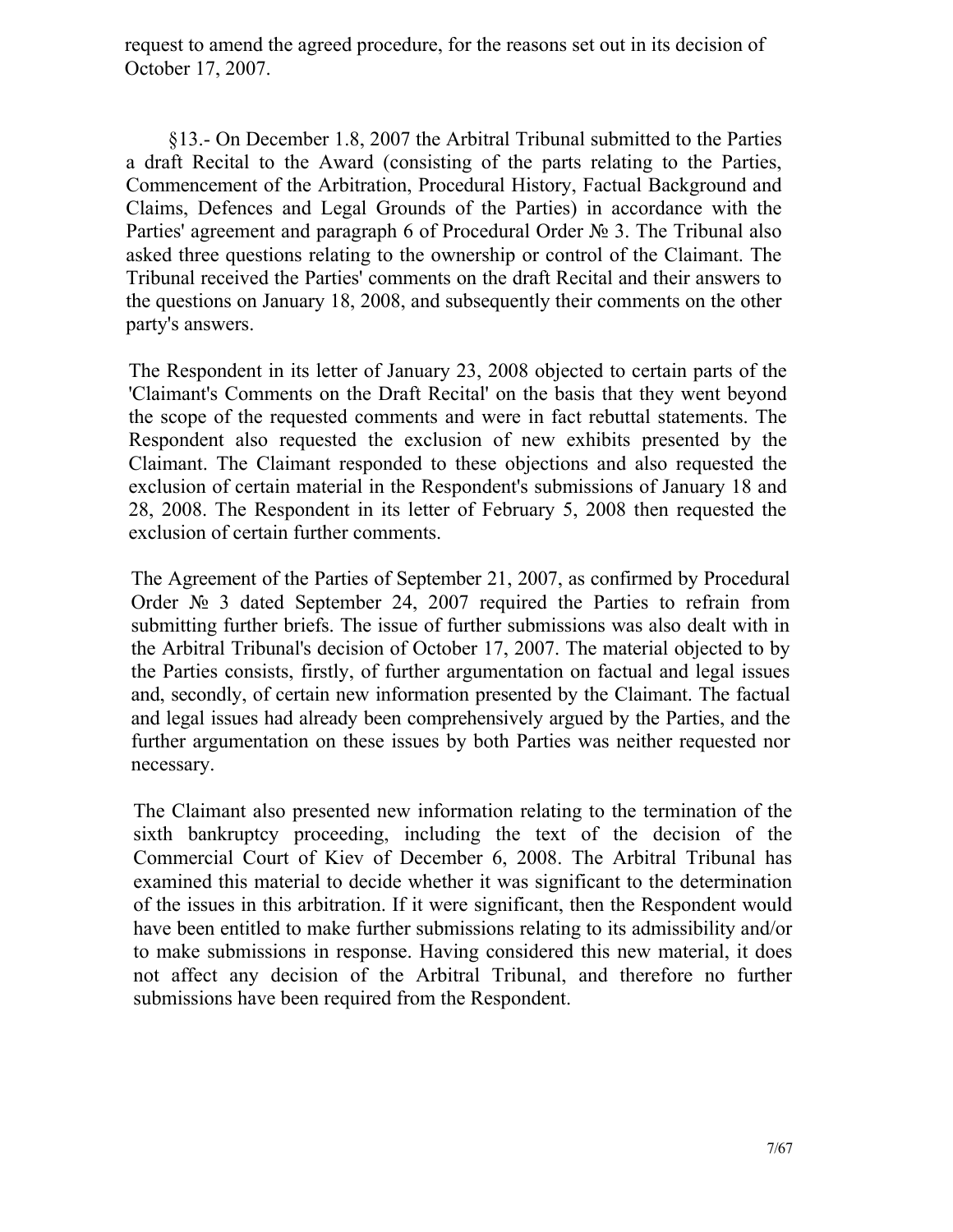At the request of the Arbitral Tribunal and on February 18, 2008 the Parties submitted their statements on the amount and the payment of the costs in this arbitration.

§14.- On various dates and with notice to the Parties the SCC Institute extended the period of time for rendering an Award in this arbitration pursuant to Article 33 of the SCC Rules. The latest decision of the SCC Institute (advised on December 21, 2007) extended the time for making the Award until March 31, 2008.

#### IV. FACTUAL BACKGROUND

§15.- The Claimant is a limited liability company with its legal address in Terezes iek 1, Riga, LV-1012 Latvia. It was established on March 6, 1998, and registered in the Commercial Register on February 14, 2005 (United Registration number 50003383371). Its subscribed .and paid up capital is 4800.00 LVL. As of February 14, 2005 its total capital (divided into ten shares of 480.00 LVL each) was held by Five Key Invest & Assets Limited Holding JSC, registered in Liechtenstein. The shares of Five Key Invest & Assets Limited Holding JSC are held by Key's Depository Foundation, Vaduz, Liechtenstein, as of November 21, 2006.

§16.- According to AMTO, the Claimant's main business activity is to act as an investment company. It has been registered for VAT in Latvia since 1998, has made residents income tax and social security payments since 2000, has operated a multi-currency bank account in Latvia since March 6, 1998, and has rented an office in Latvia since September 2000. The Claimant asserts that it has investments in Finland, Ukraine, the United States and Latvia. The Latvian investment project, initiated on February 1, 2006, relates to a real estate acquisition and development project in Riga which, however, has still not been executed.

§17.- EYUM-10 is a closed joint stock company registered in Ukraine. Its Certificate of State Registration was issued on December 9, 1994, with its major types of activities stated to be 'installation of electric wiring and reinforcement', 'installation of fire and security alarm systems' and 'painting works'. It has an issued share capital of 1 519 040 UAH, divided into 303,808 shares.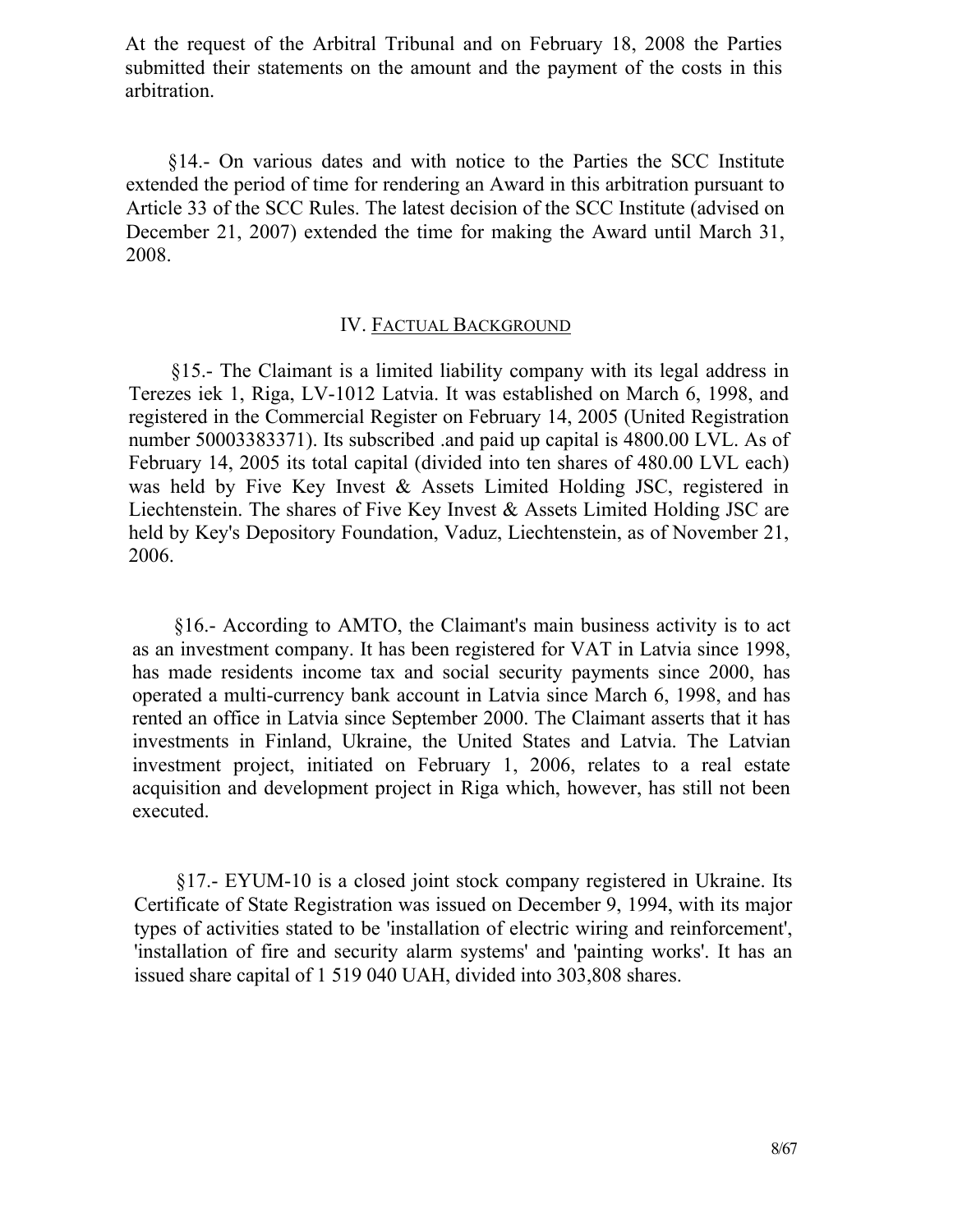§18.- EYUM-10 is the legal successor of a state entity called (in translation) Erection Division № 10 of the EYUM Group that had participated in the construction of the Zaporozhskaya AES (hereafter *«ZAES»)* nuclear power plant. EYUM-10 became a supplier of services to ZAES. EYUM-10 was reorganised as a closed joint stock company in 1994.

§19.- In late 1999 the Claimant sought an investment in the nuclear energy industry in Ukraine, and decided to buy shares in EYUM-10. The shareholding was dispersed amongst several hundred employees of EYUM-10. As stated in the "Minutes № 11 of the session of the Management Board" of EYUM-10 dated August 22, 2000, by August 2000 AMTO had acquired 16% of the shares in EYUM-10. It had encountered the active opposition of the management to its share acquisitions, as recorded in the 'Minutes №11':

#### *«HEARING GIVEN TO:*

*The information of Lomakin A.M., the Chairman of the Management Board ...The Members of the Management Board of CTJSC EYUM-10 and the Administration, the Legal Department, have arranged for and conduct the work on protection of the enterprise against attempts of foreign company LLC "AMTO "■ to overtake the majority shareholding of CTJSC EYUM-10, in accordance with the adopted decisions of the Management Board (Minutes No. 10 of19.07.00).»*

#### *«HEARING GIVEN TO:*

*- The information of Lomakin A.M., on the operation of the commission for the securities. In accordance with the previously adopted decisions of the Management Board, there has been developed a scheme of purchase of shares of CTJSC EYUM-10, respective announcements made in the press, on TV, via radio. There has been arranged a reserve fund for shares purchase.*

*LLC "AMTO" holds 16% of the shares of CTJSC EYUM-10. Upon the filed statements of claim Energodar Court will consider the legality of the deals of purchase and sale of the shares of CTJSC EYUM-10 by LLC "AMTO ".*

*- information about shareholders working at CTJSC EYUM-10 and having sold shares in CTJSC EYUM-10...*

#### *RESOLVED:*

*1 That the Legal Department analyse an opportunity to revoke the credits to the employees of CTJSC EYUM-10, who had sold their shares - unanimously.*

*2. That meetings be held in the subdivisions of CTJSC EYUM-10, at which meetings the matters of the enterprise's granting of the privileges at the expense of its profit to the employees of CTJSC EYUM-10, who had sold their shares, be discussed. That a suggestion be lodged that amendments should be made to the Collective Agreement of CTJSC EYUM-10 which amendments to be aimed at protection and consolidation of the labour collective unanimously.»*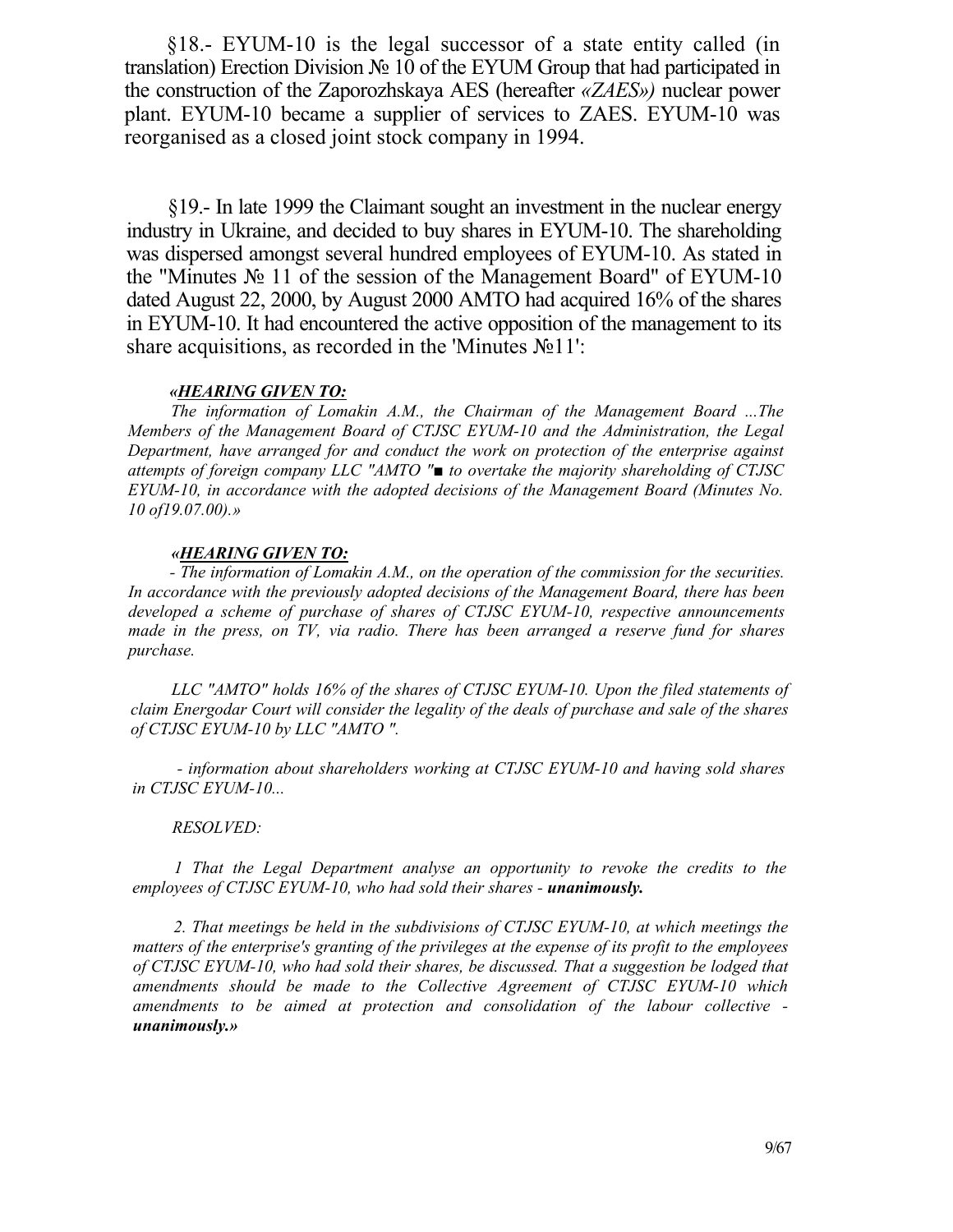The Claimant continued to purchase shares and on January 21, 2002 a share certificate for 200508 shares was issued to the Claimant, with a certificate for a further 3657 shares issued on March 4, 2003. The Claimant's total shareholding in March 2003 was therefore 204,165 shares or 67.2% of the total share capital.

§20.- ZAES is the largest nuclear power plant in Ukraine. It is a separate division of the National Nuclear Power Generating Company 'Energoatom' (hereafter *«Energoatom»,* owned by the Respondent. At the time of the Claimant's purchase of shares in EYUM-10, EYUM-10 had established relationships with ZAES/Energoatom, and the Claimant asserts that by that time ZAES/Energoatom was EYUM-10's largest debtor. A letter from ZAES to EYUM-10 dated February 28, 2002 refers to the financial difficulties of ZAES and the nature of its relationship with EYUM-10.

*«SD «Zaporozhskaya AES" ofGP NAEK "Energoatom», understanding the problems of your company, would like to advise you of the following... The existing situation does not allow us to pay taxes, to implement the production and technical program of our company and to exploit the nuclear power plant normally.*

*Taking into account that for many years SD ZAES and CJSC EYUM-10 had partner relations we send you the schedules of debts on the following contracts liquidation to be agreed by EYUM-10:*

*Contract No. 2 KRE-99, the amount of debt-1 898 297,07 UAH Contract No. 1PKE-2000, the amount of debt-8 916 550, 95 UAH Contract No. 9PKE-99, the amount of debt-1 094 998,38 UAH Contract No. 2KRE-2000, the amount of debt-12 574 088,95 UAH*

*Monthly payments in the amount of 408 068,36 UAH, we are going to make will allow your company to pay the restructured budgetary debt as well as current taxes. Only at this approach SD ZAES will be able to make orders for your works and to pay for them in 2002.*

*CJSC EYUM-10 has been being the strategic partner ofSD ZAES for 20 years executing important works on reconstruction and technical rearmament repair. We consider CJSC EYUM-10 works to be strategically important and directed on the reliable and safe exploitation of power units of our nuclear power plant. Taking into account the actuality of your work SD "Zaporozhskaya AES" hopes that our further cooperation with your company will be fruitful, mutually beneficial and long-term. The continuation of the contractual relations is vitally an important stage not only for SD ZAES but also for atomic energy on the whole.»*

§21.- In 2002 and 2003 EYUM-10 commenced court proceedings in the Commercial Court of Zaporozhskaya Oblast in respect of amounts pursuant to eleven contracts between EYUM-10 and Energoatom/ZAES entered into in 1998, 1999 and 2000. EYUM-10 was successful in its claims, that were upheld on appeal and cassation was denied. The Respondent accepts that EYUM-10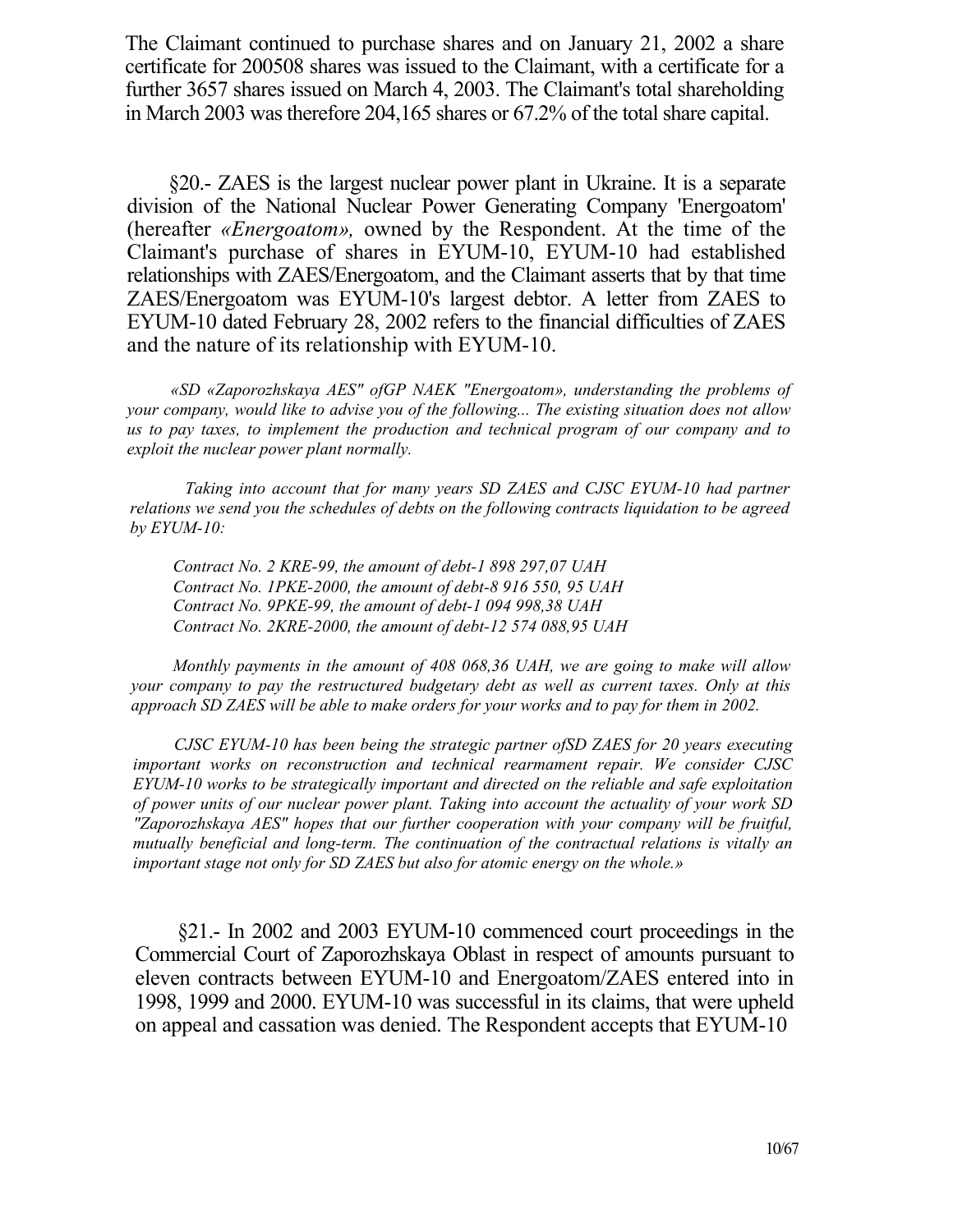obtained judgement against ZAES for the total amount of 28,377,868.04 UAH (not including state duty and court fees).

EYUM-10 sought execution on the basis of its judgments. Execution was stayed because of bankruptcy proceedings against Energoatom. There were six separate bankruptcy proceedings commenced between March 2002 and December 2003, as follows:

- 1. First Bankruptcy Proceedings: 12 March 2002-May 17, 2002;
- 2. Second Bankruptcy Proceedings: May 21, 2002-October 11, 2002;
- 3. Third Bankruptcy Proceedings: October 11, 2002-February 6, 2003;
- 4. Fourth Bankruptcy Proceedings: February 7, 2003-October 29, 2003;
- 5. Fifth Bankruptcy Proceedings (Case № 05-5-43/50551): October 29, 2003-July 6, 2005;
- 6. Sixth Bankruptcy Proceedings (Case № 43/167): Commenced December 2, 2003.

There were numerous procedural steps, orders and appeals related to these proceedings. The Ukrainian bankruptcy legislation and the conduct of these bankruptcy proceedings are fundamental to the Claimant's claims pursuant to the \* Energy Charter Treaty in this arbitration.

> §22.- On July 25, 2003 the Resolution of the Cabinet of Ministers of Ukraine No. 1160 entitled 'On changes to the list of highly hazardous enterprises, whose discontinuance of operations requires special measures to prevent harm to human life and health, property, facilities and the environment' decreed that the list of highly hazardous enterprises which had been previously approved by the Resolution of the Cabinet of Ministers of Ukraine No. 765 of May 6, 2000 should be worded as follows:

*«Power Engineering State body National Nuclear Energy Generating Company "Energoatom " Dneprgidroenergo GAG К Dnestrgidroenergo GAEK Dneprenergo JSC Donbasenergo JSC GEK Tsentrenergo JSC Zapadenergo JSC Vostokenergo Ltd.»*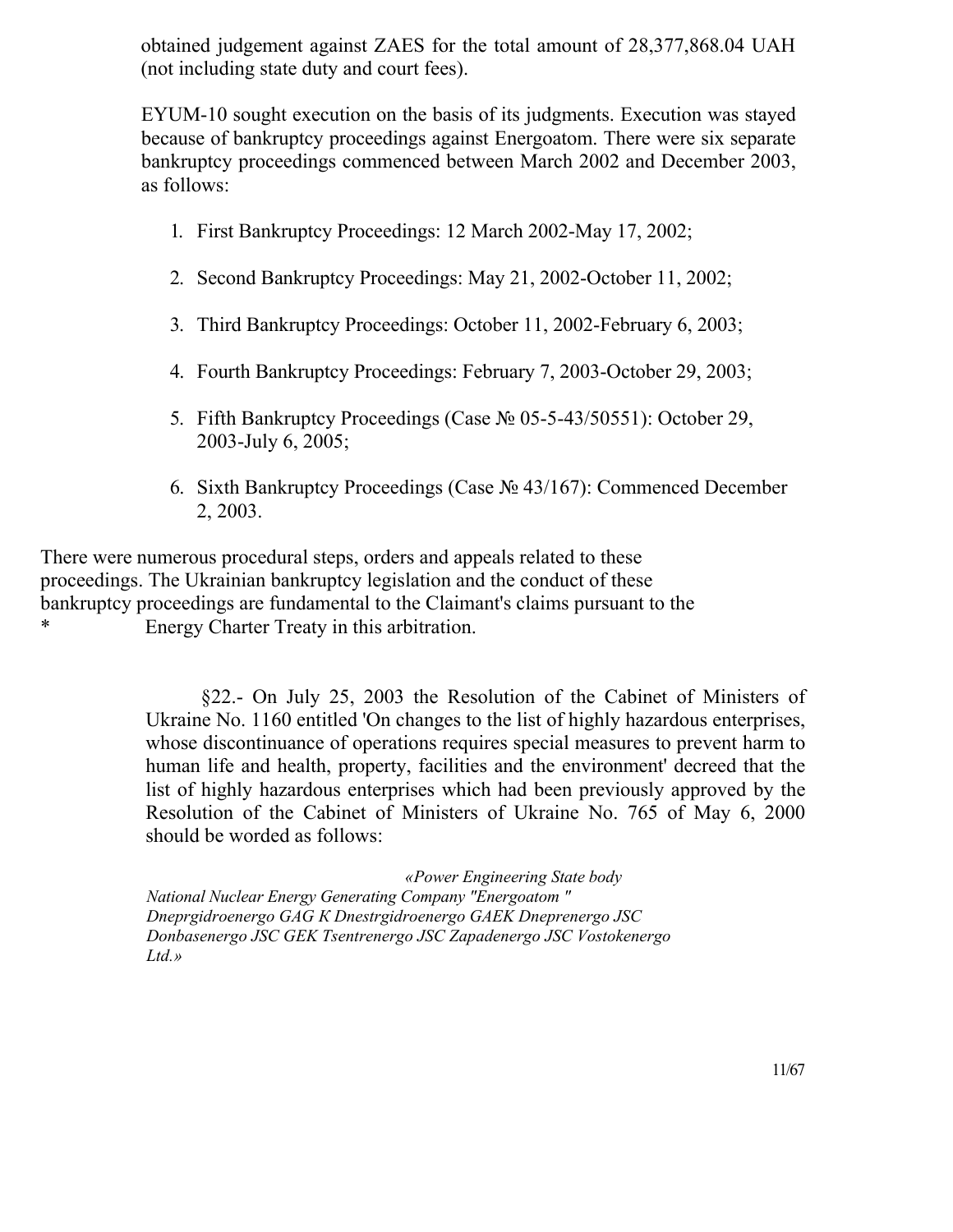On 26 July 2005, Law No. 2711-VI 'On Measures to Ensure the Stable Operation of Fuel and Energy Sector Enterprises' was published in the organ of the Ukrainian Parliament 'Holos Ukrayiny' and entered into force (except for Articles 3 to 11 which entered into force on September 26, 2005) (hereafter, *«Law 2711- IV»).* The Preamble of this Law states that: *«The objective of this Law is to support the improvement of the financial standing of the fuel-and-energy sector enterprises, prevent their bankruptcy, and enhance their investment attractiveness by regulating the procedural issues and implementing mechanisms of the debt repayment, granting the right to use them to the business entities, specifying the procedure of the interaction of state authorities, local selfadministration bodies, and budget fund administrators with business entities in respect of the application of the debt repayment mechanisms»*

§23.- On May 15, 2006 EYUM-10 and Energoatom signed an Agreement relating to Energoatom's outstanding debts to EYUM-10, including the eleven judgment debts referred to above, two further judgement debts of 2005, and an acknowledgement of debt. This Agreement was entitled 'Agreement on Substitution of Primary Obligation by the New Obligation Between the Same Parties'.

The Claimant states that this agreement did not enter into force because Energoatom did not provide a required bank guarantee, although Energoatom made payments in accordance with the time schedule of the agreement. The Agreement was amended and re-executed on August 11, 2006, and Energoatom made certain payments in reduction of its outstanding debt to EYUM-10.

§24.- The Parties submitted numerous documents, witness statements, expert reports and other exhibits with their pleadings. The Tribunal received witness statements or expert reports on factual, legal or damages issues submitted by the Claimant of: Mr. Valentin Blueger, Partner at Blueger & Plaude; Mr. Mikhail Petrovich Timofeyev; Mr. Ivan Vladimirovich Kuznetsov; Baker Tilly International; Ms. Anna V. Tsyrat, of Jurvneshservice, Kiev, in relation to Ukraine bankruptcy proceedings; Mr. Oleksy Svyatogor in relation to the Ukraine electricity industry; and Mr. Urpo Salo of Tietotili Consulting Oy in relation to lost revenue.

The Tribunal received witness statements or expert reports on factual, legal or damages issues submitted by the Respondent of Mr. Volodymyr Maksymovych Pyshny, Vice President for Repairs and Plant Production of Energoatom; Emergex Business Solutions LLC. in respect of damages issues; Mr. Oleg Mykolayovych Rogozhnikov; Mr. Yuriy Oleksandrovych Nedashkovsky, former President of Energoatom and Deputy Minister of Fuel and Energy of Ukraine;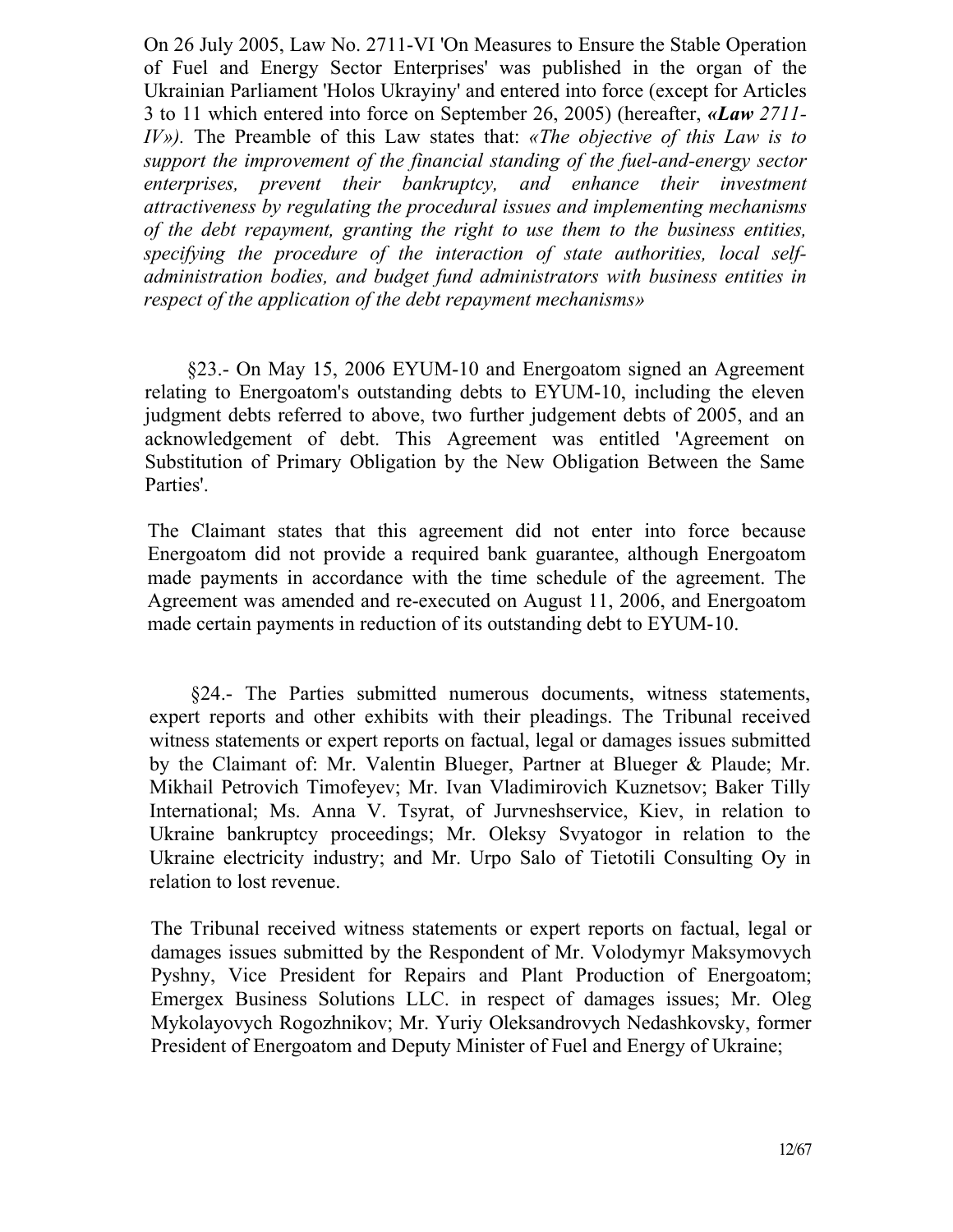Mr. Alexander N. Biryukov on bankruptcy law issues; and Mr. Maslak Yuriy Gennadiyovych on economic issues.

## **V. CLAIMS, DEFENCES AND LEGAL GROUNDS OF THE PARTIES**

§25.- The Claimant has commenced this arbitration pursuant to Article 26 ЕСТ alleging that the Respondent has breached various provisions of the ЕСТ. The Claimant refers in particular to Articles 10(1), 10(12), and 22(1), and seeks compensation and other relief. The Respondent asserts that the Arbitral Tribunal does not have jurisdiction over this dispute, and denies any violation of the ЕСТ. The Respondent also denies the Claimant's claims for compensation, and asserts a counterclaim based on the unfounded allegations of the Claimant in this arbitration. The Claimant asserts that the Tribunal has no jurisdiction under Article 26 ЕСТ over the counterclaim, and in any event the counterclaim is unfounded.

## **1. The Respondent's Objections to the Jurisdiction of the Arbitral Tribunal:**

§26.- The Respondent states that the Tribunal does not have jurisdiction under Article 26 ЕСТ to determine the issues raised by the Claimant or the claims are otherwise inadmissible on a number of grounds, including the following:

(a) AMTO's shares in EYUM-10 do not constitute a qualified 'Investment' under the ЕСТ, since they are not 'associated with an Economic Activity in the Energy Sector', as required by Article 1(6) of the ECT: The Respondent states that EYUM-10's activities, which consist of electric installation works, repair, reconstruction and technical re-equipment works and services to ZAES, do not fall within any of the categories listed in Article 1(5) of the ECT, which constitutes the controlling definition of 'Economic Activity in the Energy Sector', and also do not fall within the illustrative list of 'Economic Activity in the Energy Sector' presented in the Understandings IV.2.b.ii of the Final Act of the European Energy Charter Conference. Further, AMTO's shares in EYUM-10 are not sufficiently closely "associated with" an economic activity of ZAES/Energoatom in the energy sector, such as the production (or sale) of Energy Materials and Products.

The Claimant states that its ownership of shares in EYUM-10, pursuant to the broad definition laid down in Article 1(6) of the ЕСТ, constitutes an Investment, and hence, makes AMTO an Investor under Article 1(7). Furthermore, the Claimant states that AMTO's Investment, i.e. the ownership of shares in EYUM-10, 'are associated with an Economic Activity in the Energy Sector'. The Claimant further states that EYUM-10 provided and still provides qualified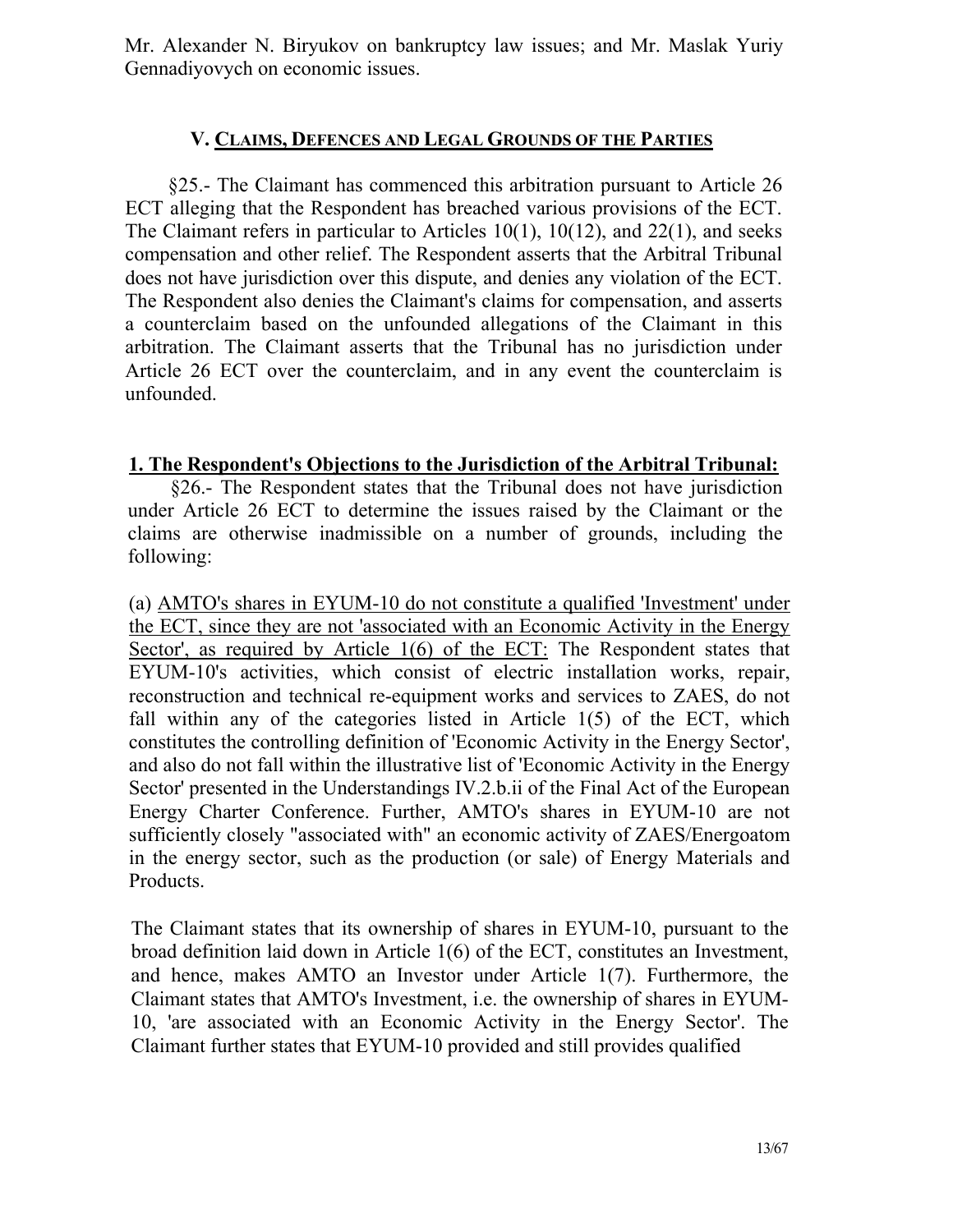construction and maintenance services to the nuclear industry in Ukraine, and according to the illustrative list contained in Understanding No 2, such work shall be deemed to constitute 'Economic Activity in the Energy Sector' pursuant to Article 1(5) of the ЕСТ.

(b) There is no relevant or appropriate consent on the part of the Claimant to arbitrate: The Respondent states that Article  $26(4)(a)$  of the ECT requires a separate written consent on the part of the Investor to be provided to a relevant Contracting Party to the ЕСТ prior to commencement of arbitration, and that submission of a request for arbitration is not sufficient. A belated submission of a written consent is invalid under both the ЕСТ and the SCC Rules. The Respondent states that the belated submission of a written consent of the Claimant dated April 27, 2006 also shall be deemed to support the Respondent's submission of the necessity of a separate written consent to arbitration. In any case, according to the Respondent, belated consent was defective as based on an invalid power of attorney, and this defect cannot be cured by ratification of consent itself half a year later and almost a year after the initiation of arbitration. The Respondent also submits that the initial absence of an arbitration agreement cannot be cured by subsequent agreement or conduct if a party disagrees on this point.

The Claimant states that the lack of a separate written consent is of no legal consequence, since AMTO accepted Respondent's offer to arbitrate by commencing these arbitration proceedings and further submitted an additional and separate written consent. Initial absence of an arbitration agreement can indeed be cured by subsequent agreement or conduct.

(c) The ЕСТ does not confer substantive protection to the pre-investment period, and so events occurring prior to the making of the Investment should be disregarded by the Arbitral Tribunal as not subject to its jurisdiction in this case. The Respondent states that the investment period began either: (i) on March 4, 2003 when AMTO was issued with the share certificate bringing AMTO's ownership in EYUM-10 up to 67.2 percent; or (ii) on January 21, 2002 when the first share certificate was issued to AMTO, although by that time AMTO did not yet own the entire 67.2 percent of shares in EYUM-10.

The Respondent contends that the commission agreement of AMTO with a broker for purchase of shares in EYUM-10 concluded in March 2000 did not confer on AMTO any right to undertake "the Economic Activity in the Energy Sector" as per Article  $l(6)$ (f) of the ECT.

The Claimant states that it engaged a broker in order to acquire shares in EYUM-10 which had been distributed among EYUM-10's employees. By entering into a commission agreement with the broker on 1 March 2000, AMTO acquired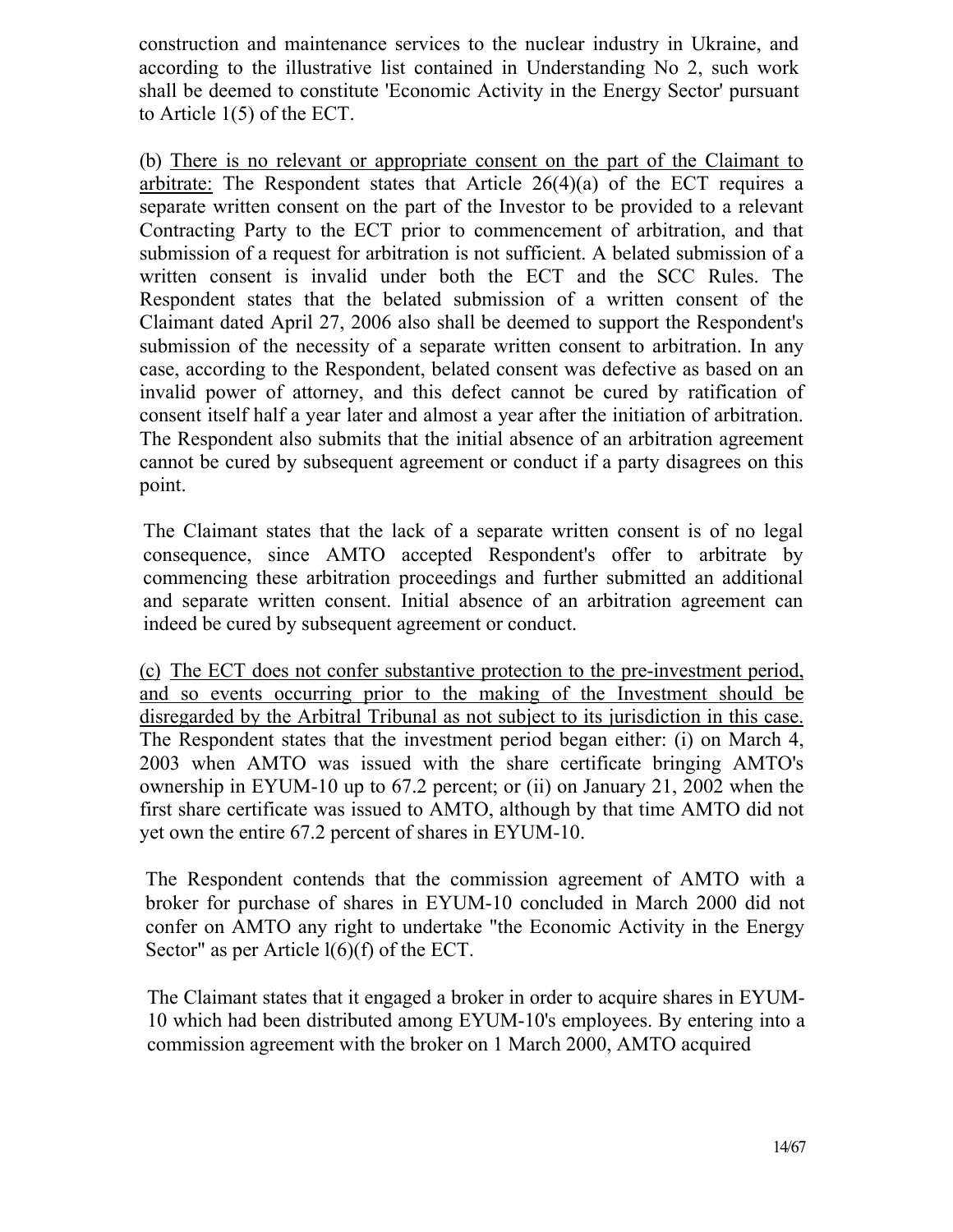contractual rights qualifying as an Investment under Article  $l(6)$ (f) of the ECT. Moreover, as soon as AMTO acquired its first shares in EYUM-10 in March 2000, it made a qualifying investment under Article l(6)(b) of the ЕСТ. Accordingly, the Claimant maintains that it enjoyed protection as an Investor under the ЕСТ at all times from the date of conclusion of the commission agreement with the broker and the acquisition of its first shares in EYUM-10 in March 2000 and onwards.

(d) There was no relevant dispute between AMTO and Ukraine: The Respondent states that this is a trivial commercial dispute between two Ukrainian juridical persons and does not involve Ukraine as a State. This is a unilateral grievance which may not be equated with a dispute, since it did not exist prior to the Claim Letters but arose afterwards due to the non-response thereto.

The Respondent further contends that the Claimant did not request the amicable settlement of the dispute under Article 26 of the ЕСТ, and the Respondent's consent did not extend to disputes which were not subject to a request for amicable settlement. The Claim Letters could not be viewed as a request for amicable settlement of a dispute 'non-existing prior to non-response thereto within a reasonable period of time'. Accordingly, there was no 'cooling-off period' as required by the ЕСТ as a prerequisite for admissibility of a claim under the ЕСТ.

The Claimant states that the Claim Letters make clear that the Respondent is considered to have breached the ЕСТ. The fact that Respondent did not respond to the letters does not prevent the existence of a dispute. In any case, questions as to the existence of a 'dispute' and compliance with the cooling-off period relate to admissibility and not to jurisdiction, and the Claimant submits that the Tribunal cannot dismiss a case on the grounds of admissibility.

(e) The subject matter of the actual dispute between EYUM-10 and ZAES/Energoatom has already been exhausted and therefore there is no basis for the present arbitration: The Respondent relies upon the agreements between EYUM-10 and Energoatom/ZAES for the repayment of the outstanding debts, which are already being performed.

The Claimant states that the 'agreement' of May 15, 2006 never came into force, and that the subsequent 'agreement' of August 11, 2006 was made for the sole рифове of saving the managers of Energoatom from criminal liability for having spent public funds without a valid agreement. Although Energoatom unilaterally made some voluntary payments as indicated by the two 'agreements', Energoatom subsequently breached the 'agreement' by simply ceasing its payments and requiring EYUM-10 to repay the last instalment. Accordingly, the Claimant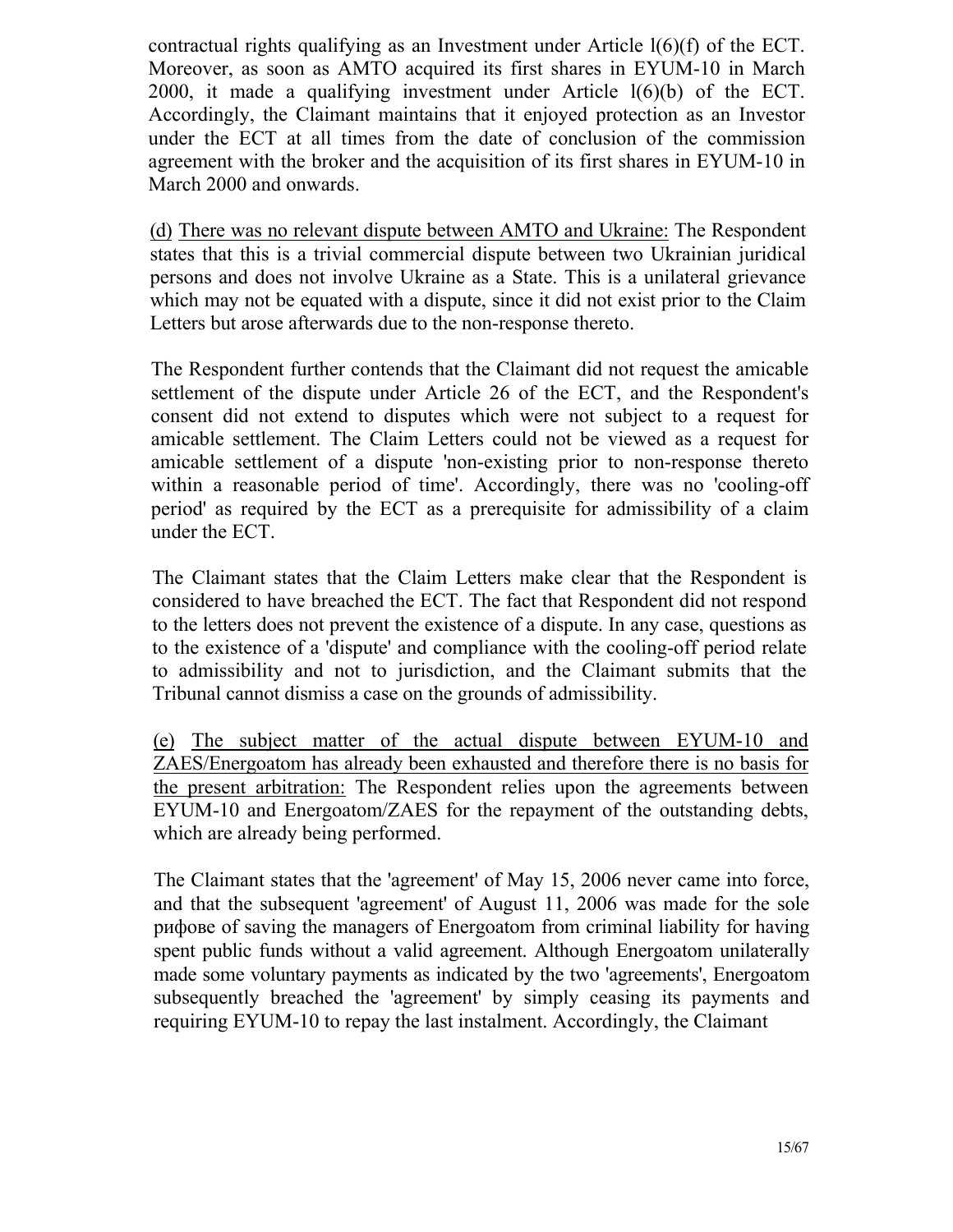maintains that the purported settlement agreements between EYUM-10 and Energoatom/ZAES do not in any way preclude this ongoing arbitration.

(f) There was no valid Power of Attorney in respect of the Claim Letters, the belated consent to arbitrate, or the Request for Arbitration: Accordingly there was no valid request for amicable settlement, consent by the Claimant, or request for arbitration for the purpose of Article 26 ЕСТ.

The Claimant states that the alleged deficiencies in the Power of Attorney issued to AMTO's counsel Mr Svahnstrom should not be taken seriously. The Claimant denies that AMTO's counsel lacked authority to act on behalf of AMTO. The initial power of attorney was valid in all the three involved countries (Ukraine, Latvia and Sweden), despite the fact that the exact date of its signature was missing. In any case the Claimant subsequently submitted a new power of attorney, in October 2006, in which it is clearly stated that the legal representative of the Claimant reconfirms the first power of attorney and confirms and ratifies all actions and measures taken by Mr. Svahnstrom on behalf of AMTO.

(g) The Tribunal's jurisdiction (if any) is limited to the claims (if admissible) set out in the Claim Letters: The Respondent states that as the claims submitted in the Request for Arbitration and the Statement of Claim are not the same as in the Claim Letters. In the alternative, the scope of the case can be no more than as it is framed in the Request for Arbitration.

The Respondent further asserts that the new/different facts, arguments, causes of action and legal claims, which are not contained in the Claim Letters or Request for Arbitration, shall be disregarded, since, in particular, they are not covered by the Respondent's consent in the absence of any request on the part of the Claimant for amicable settlement thereof.

The Claimant states that the Tribunal's jurisdiction is not limited by the Claim Letters nor by the Request for Arbitration. In any case, pursuant to Article 22(1) of the SCC Rules, AMTO is entitled to change and amend its claims unless the Tribunal considers it inappropriate.

(h) This case is inadmissible as the Respondent denies the advantages of Part III of the ЕСТ on the basis of Article 17(1) of the ЕСТ: The Respondent states that a dispute concerning interpretation and application of Article 17 of the ЕСТ is excluded *ratione materiae* from this arbitration, since Article 26 of the ЕСТ deals with breaches of 'obligations', and Article 17 of the ЕСТ refers to a 'right'. The Respondent states that the Claimant has failed to prove that it is not ultimately beneficially owned or controlled by nationals of a third state and that it has substantial business activities in Latvia within the meaning of Article 17(1).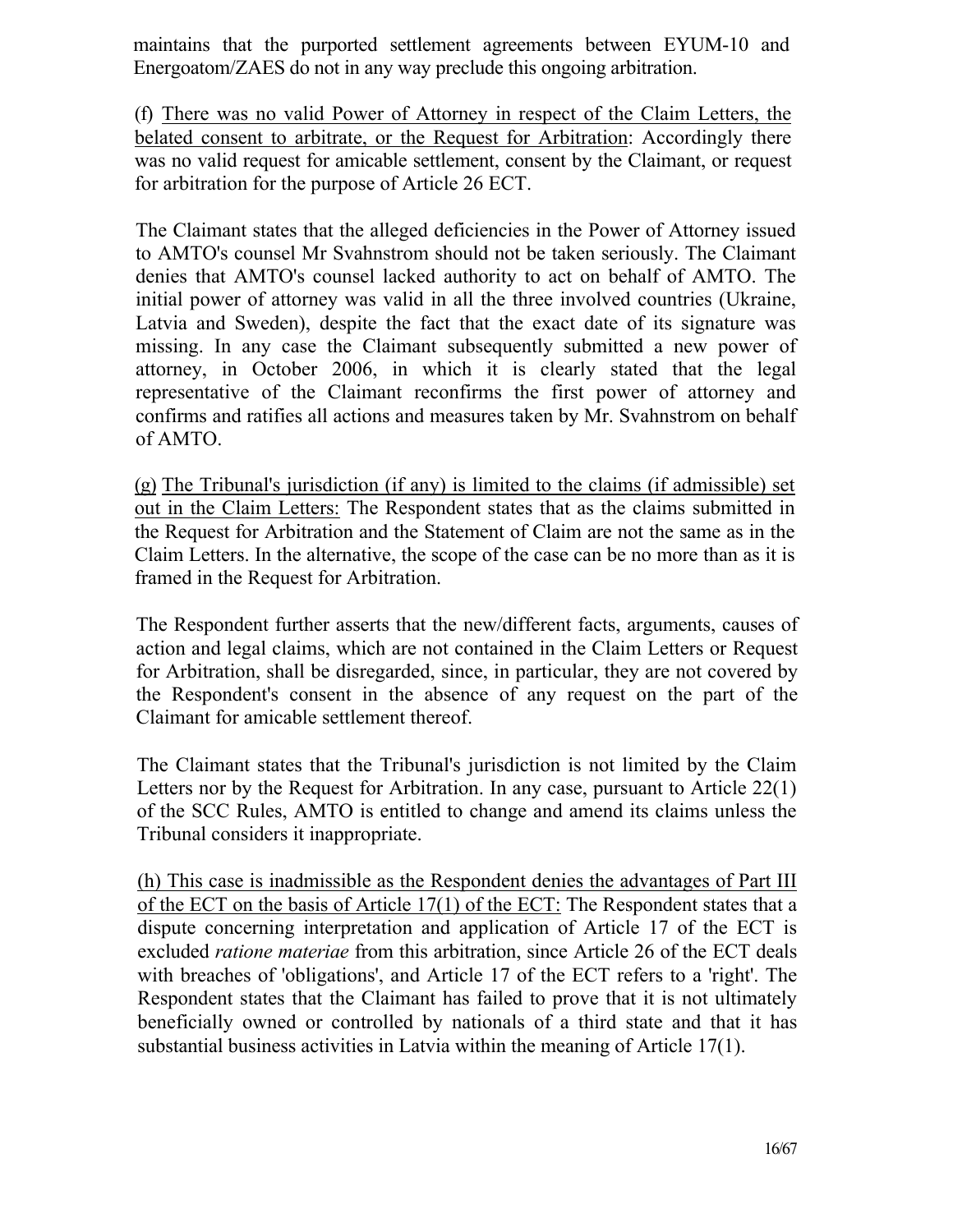Also, the Respondent criticised the *Plama* Decision on various grounds, including, without limitation, its retrospective only effect of the 'denial of advantages'.

The Claimant states that AMTO is not owned or controlled by citizens of a third state within the meaning of Article 17(1) of the ЕСТ, but rather owned by corporate entities of signatory states of the ЕСТ. AMTO is owned by a company registered in Liechtenstein, which in turn is owned by a foundation based in Liechtenstein. Furthermore, AMTO has substantial business activities in Latvia within the meaning of Article 17(1) of the ECT. The reference to "substantial business activities" in Article 17(1) of the ЕСТ is intended to exclude so called mailbox companies from protection under the ЕСТ. AMTO is not such a company. AMTO is a registered company in Latvia and maintains office premises in Riga with full-time employees. Further, AMTO has bank relations in Latvia. Thus, the Claimant states that there is no ground for the application of Article 17 of the ЕСТ.

(і) Suspension of termination of this proceeding is required because of the parallel international proceeding before the European Court of Human Rights. The Respondent asserts that such parallel international proceedings manifestly do not contribute to the legal security of the international resolution of disputes, and to avoid possible double recovery shall be executed for reasons of fairness and predictability of international arbitration. *Lis pendens* and *res judicata*  approaches relied upon by the Claimant should not be applied formalistically.

According to Claimant, application to the European Court of Human Rights (the *«ECHR»)* is not a ground for suspension nor termination of this arbitration. The case at hand is not subject to *lis pendens* with respect to the proceeding before the ECHR. *Lis pendens* would require parallel proceedings involving the same parties and the same causes of action. However, EYUM-10, the claimant in the ECHR proceeding, is not a party to this arbitration. Further, in the ECHR proceeding, EYUM-10 relies on the Respondent's violations of the European Convention of Human Rights. In this proceeding, however, AMTO's claims are based on the ЕСТ. Therefore, a ruling by the ECHR would not have res judicata effect in this arbitration. Accordingly, there is no *lis pendens* in the arbitration. Further, as alleged, a risk of double recovery cannot be a jurisdictional objection, relying on the *Nycomb* tribunal's conclusion in this matter.

## **2. The Claimant's Allegations of Violations of the ЕСТ:**

§27.- The Claimant alleges the following violations of the ЕСТ by the Respondent: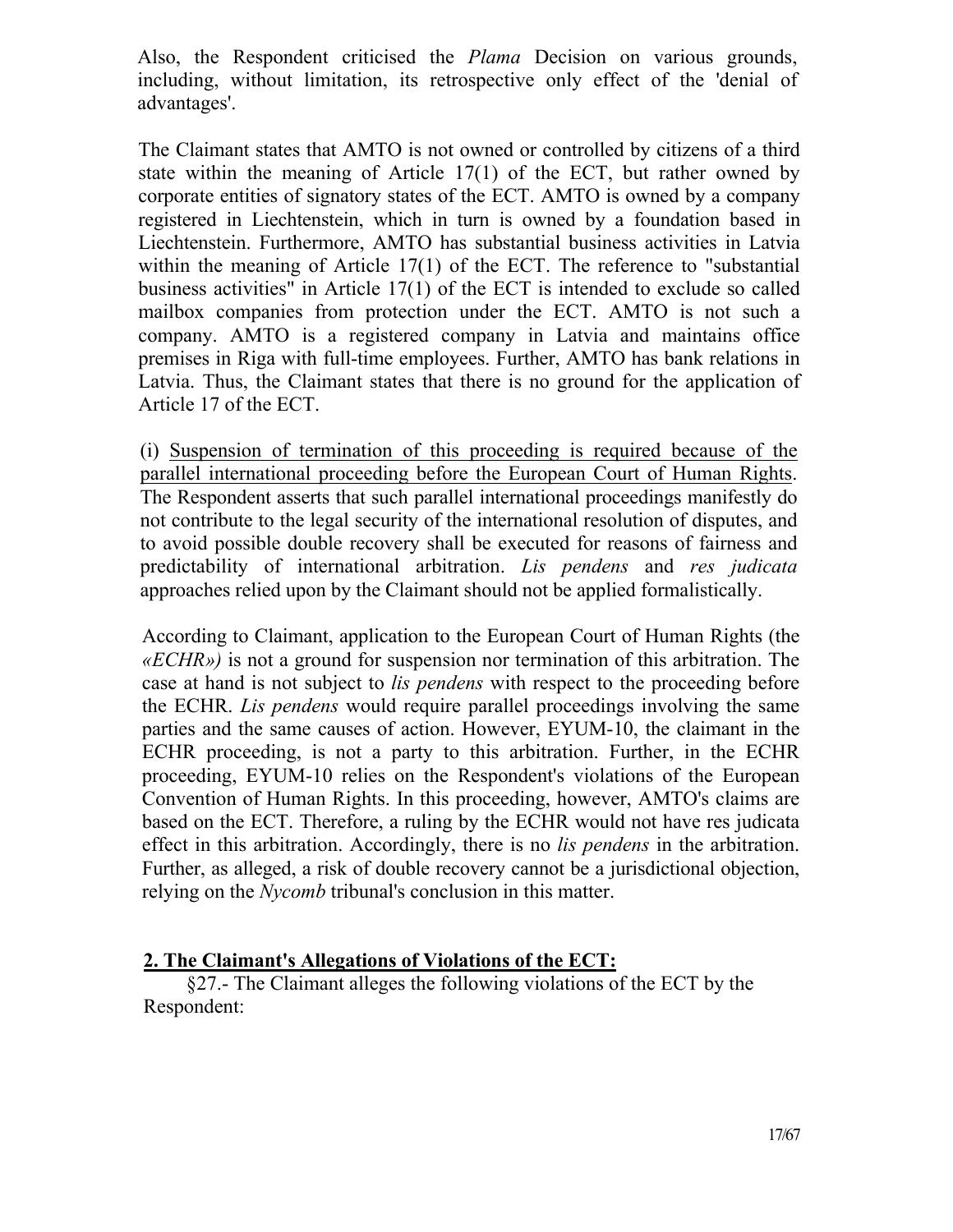(a) Violation of Article 10(1) of the ЕСТ: The Claimant states that the Respondent has violated Article 10(1) of the ЕСТ in that:

(i) The Respondent has failed to "encourage and create stable, equitable, favourable and transparent conditions for investors of other Contracting Parties to make Investments in its Area" in accordance with the first sentence of Article 1 of the ЕСТ. The Claimant suffered intimidation, discrimination and constant obstruction at the hands of Energoatom from the very first moment it became known that the Claimant intended to acquire shares in EYUM-10. In particular, malicious rumours were released about AMTO and its reasons for investing in EYUM-10; potential sellers of EYUM-10 shares to AMTO were threatened and intimidated; AMTO was obstructed from holding meetings with the workers and shareholders of EYUM-10; and AMTO's representatives were accused of inciting a strike against Energoatom which was said to cause harm to the country.

Once the Claimant had made its investment in EYUM-10, the Respondent continued to treat the Claimant's investment unfavourably. While Energoatom was in a position to obtain extra funding for certain purposes, a conscious decision was taken not to obtain funding to pay the debts owed to the foreign owned EYUM-10. As a direct 'punishment' for EYUM-10's attempts to recover its receivables by reverting to the courts of Ukraine, ZAES/Energoatom - being the monopoly buyer in Energodar - stopped ordering services from EYUM-10. The Respondent tried through its tax authority and the local court to destroy EYUM-10 by imposing an injunction on EYUM-10's assets thus preventing it from using its funds and unreasonably refusing to allow EYUM-10 to make necessary payments to its staff and service providers.

(ii) The Respondent has accorded AMTO's investment in the Ukraine treatment less favourable than that required by international law. In particular, AMTO has been subjected to a denial of justice under international law. This denial of justice comprises *(i)* the Respondent's general failure to provide EYUM-10 with an effective means of enforcing its bankruptcy claim; *(ii)* the interference by the Government of Ukraine in the bankruptcy proceedings against Energoatom; and *(Hi)* the actions of the Ukrainian courts in handling EYUM-10's attempts to recover its legitimate claims, i.e. the refusal to allow EYUM-10 to participate in the first three bankruptcy proceedings in violation of applicable law; the delaying, staying and dismissal of EYUM-10's own bankruptcy claim in breach of applicable law, the wrongful dismissal of EYUM-10's second bankruptcy claim, and; the unreasonable delay in the handling of case No. 43/167.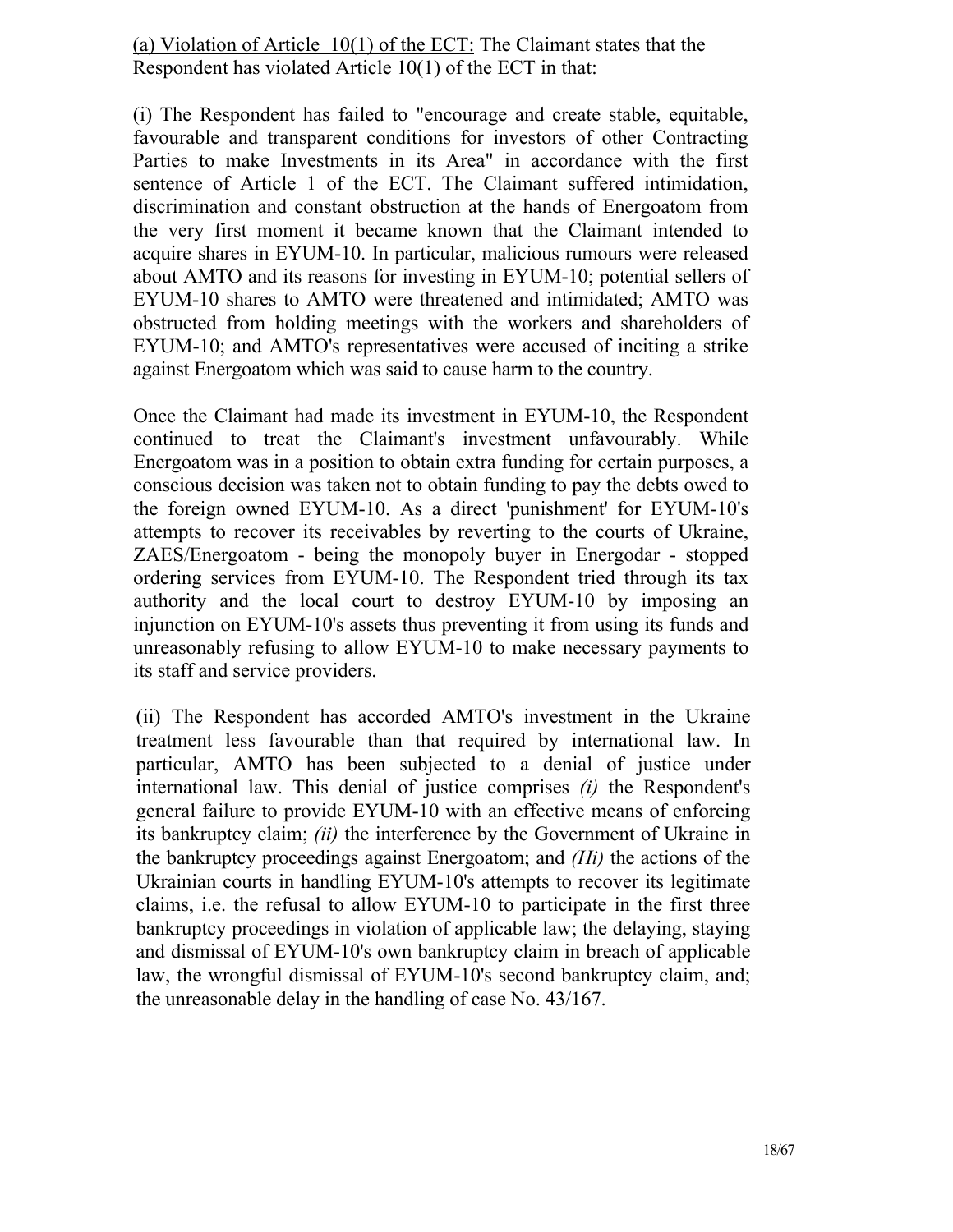(iii) The Respondent has failed to accord AMTO's investment fair and equitable treatment by breaching many of the specific elements identified in this standard by international tribunals. In particular, *(i)* the interference by the Government of Ukraine in Energoatom's bankruptcy amounts to arbitrary and discriminatory treatment; *(ii)* the deficient manner in which the proceedings were handled by the Ukrainian courts violates the requirement of due process; *(iii)* the various breaches of the Ukrainian Bankruptcy Law constitute a direct infringement of the principle of legality; *(iv)* AMTO's legitimate expectations of enjoying an effective means for enforcing EYUM-10's claims against Energoatom have been grossly offended; and *(v)* the sum-total of the Respondent's actions show that it manifestly failed to provide a stable, predictable and transparent framework for AMTO's investment.

(iv) Actions of Energoatom amount to discriminatory measures in breach of the third sentence of Article 10(1) of the ЕСТ. Energoatom pursued a campaign of hostility and intimidation towards AMTO and continually refused to pay the undisputed claims owed to EYUM-10. This treatment all stems from discrimination against AMTO as a foreign investor in direct breach of the third sentence of Article 10(1).

(v) The Respondent failed to provide Energoatom with adequate funding to pay its debts.

The Claimant relies on the final sentence of Article 10(1) that the Respondent shall observe any obligations it has entered into with an investor or an investment of an investor. The Claimant states that international liability is not precluded by the allegations that AMTO has failed to comply with its duty to assess its investment's risk or by alleged non-exhaustion of local remedies. AMTO asserts that it has not failed in assessing the investment risks, since AMTO was entitled to believe that Ukraine, being a Contracting Party of the ЕСТ, and its organs and enterprises, would act in conformity with the obligations under the Convention. Moreover, AMTO had in fact exhausted all local remedies by (through EYUM-10) being successful in the court cases. AMTO/EYUM-10's request, after having found that the firm judgments could not be enforced, that Energoatom, one of Ukraine's largest, state owned and multi-privileged enterprises, be declared in bankruptcy, is not a normal local 'remedy' against the state authorities' refusal to enforce the judgments. In any case, after three and a half years of unsuccessful attempts to obtain that Energoatom be declared in bankruptcy it could no longer be required from AMTO/EYUM-10 that they should continue to pursue the seemingly hopeless bankruptcy alternative.

§28.- The Respondent contends that there is no violation of Article 10(1) for a number of reasons including the following: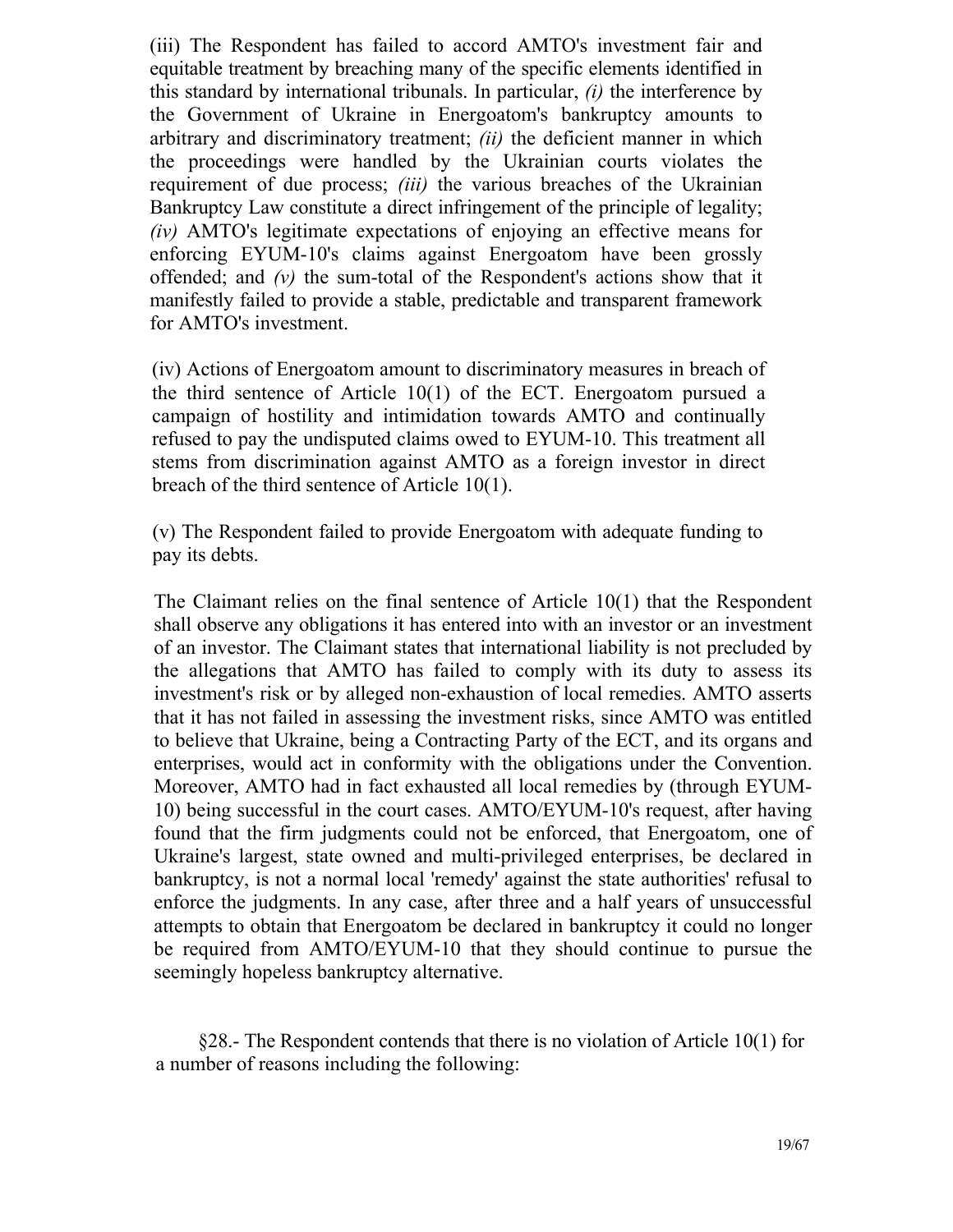(i) the alleged breach of the first sentence of Art.  $10(1)$  of the ECT concerns the pre-investment period;

(ii) if the standard of treatment required by international law under the ЕСТ prohibits the denial of justice under the ЕСТ such protection exists only for investments and AMTO is not an investment, nor has it resorted to any legal proceeding in Ukraine, so that it cannot have been denied justice. Further, EYUM-10 is a national of the Ukraine State, so that it cannot avail itself of international protection meant for aliens (nor did it ever appropriately disclose (much less claim) its foreign-related status before the Ukrainian authorities in the actual and alleged proceedings in Ukraine;

(iii) the fair and equitable treatment standard assures a minimum standard of treatment, it applies to pre-investment stage, it is not a direct commitment of the Contracting Parties to the ЕСТ, and in any event it is necessary to demonstrate that both elements were violated, which is not demonstrated here because of the absence of any plausible comparison (even if "unfair" treatment could be assumed). Further, the breach of this standard requires both the accumulation of breaches and the impact on the investor to reach a minimum threshold of intensity that is missing in this case. The Respondent also denies the normative nature and character of the elements of 'fair and equitable treatment' as discerned by arbitral tribunals;

(iv) the Claimant has failed to show prima facie a 'like' situation and its discrimination claim is mostly based on unsupported allegations.

The Respondent further states that a denial of justice may be attributed only to a final action of the state's judicial system. The ЕСТ is not a *carte blanche* for an investor's conduct in disregard and neglect of its logical and reasonable duties of general due diligence, and EYUM-10 has not been 'deprived' of its rights to enforce since deprivation has a sense of irreversibility, meaning that enforcement was made completely impossible, which has not been tested nor proven. The Respondent also states the final sentence of Article 10(1) (the 'umbrella clause') does not apply, that the State was not involved in negotiating, executing and implementing Energoatom's obligations towards EYUM-10, and that suppositions about lack of funding of Energoatom are insufficient to invoke the umbrella clause of Article 10(1).

## *(Ъ)* Violation of Article 10(12) of the ЕСТ:

§29.- The Claimant submits that the Respondent has failed to provide EYUM-10 (and consequently, AMTO) with effective means by which to assert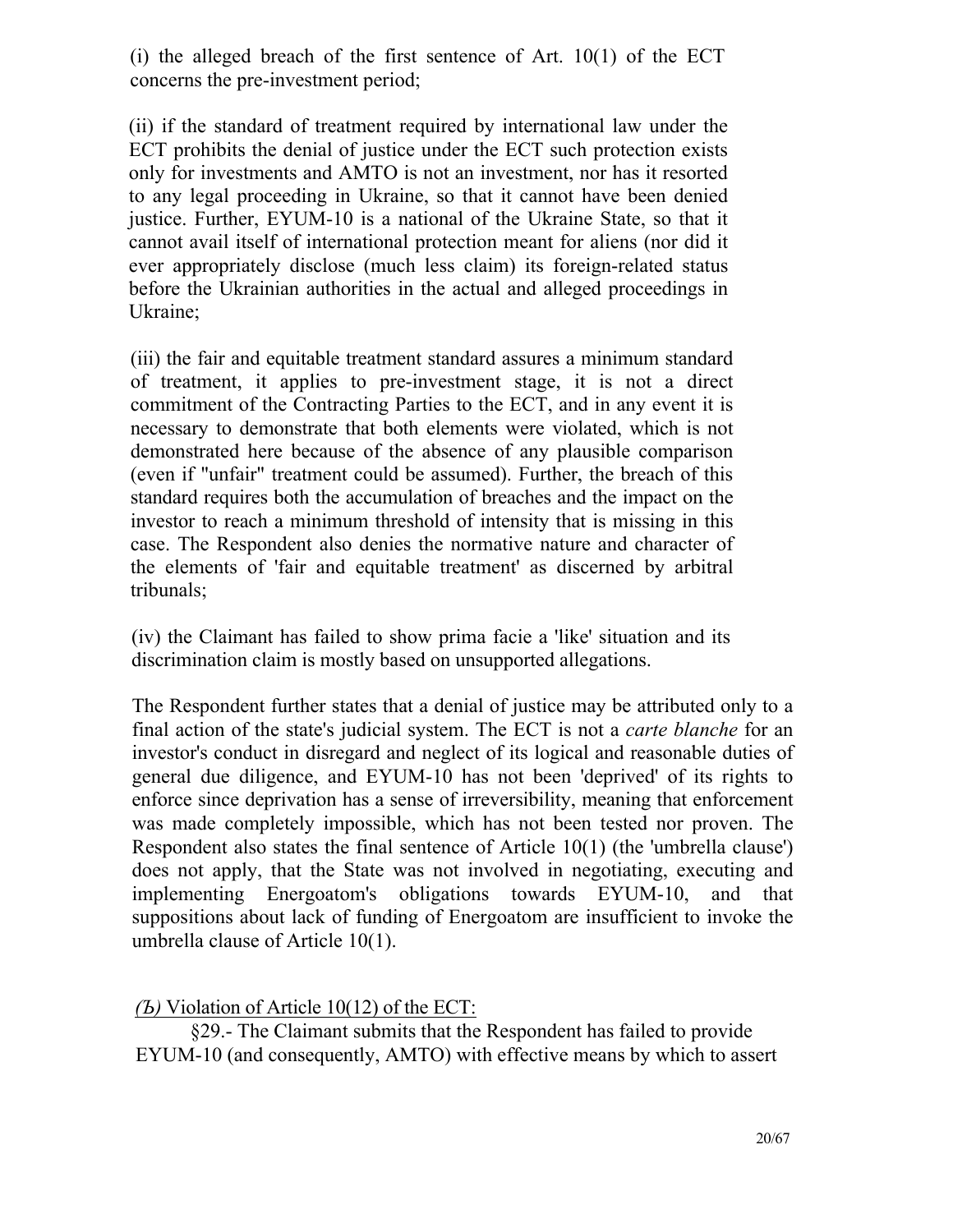its legitimate claims. For a period of more than five years, EYUM-10 (and consequently, AMTO) has been prevented from enforcing its rights under eleven final and binding court judgments.

The Claimant states that Energoatom has since March 12, 2002 almost constantly been under a moratorium, thus preventing EYUM-10 from enforcing its rightful claims against Energoatom. The Claimant further asserts that the procedure regarding bankruptcy cases in Ukraine makes it possible for a debtor effectively to escape enforcement by abusing the legal system. In Energoatom's case the courts of Ukraine have supported Energoatom's abuse of the bankruptcy legislation, by continuously acting in breach of the Bankruptcy Law. For example, decisions to initiate bankruptcy proceedings have not been publicly announced, which has deprived creditors such as EYUM-10 of the possibility to participate in the proceedings. EYUM-10's own requests for Energoatom to be declared bankrupt have been wrongfully dismissed by the courts. When EYUM-10 was finally allowed to participate in an on-going bankruptcy proceeding, the handling of the case has been constantly postponed and has still not been tried by the court of first instance.

The Claimant further submits that the Government of Ukraine has interfered in the on-going bankruptcy cases against Energoatom. Firstly, the Cabinet of Minister of Ukraine issued an *ad hoc* Resolution characterising Energoatom as a "highly hazardous enterprise" on the same day as Energoatom filed its additional appeal against the commencement of EYUM-10's bankruptcy claim against Energoatom. This *ad hoc* Resolution was intended as a clear signal to the Commercial Court of Appeal and ultimately resulted in Energoatom's appeal being accepted by the court five days after the Resolution was issued. Secondly, shortly after the Commercial Court of Kiev finally ruled that a preliminary hearing would take place in the sixth bankruptcy case, the Respondent introduced Law 2711-VI which provided Energoatom with enhanced protection against bankruptcy. Thirdly, on 28 November 2005 Energoatom was put on the list of companies in the energy sector to which the special procedure for payment of debts according to the Law 2711-VI applies.

In light of these circumstances, the Claimant submits that the Respondent has breached Article 10(12) of the ЕСТ, under which the Contracting Parties have specifically undertaken a positive obligation to provide an effective means for the assertion of claims and the enforcement of rights that exists over and above the general concept of denial of justice in customary international law.

§30.- The Respondent states that Article 10(12) expresses an element of the minimum standard of customary international law requiring access to courts and other enforcement authorities, but it does not require the satisfaction of monetary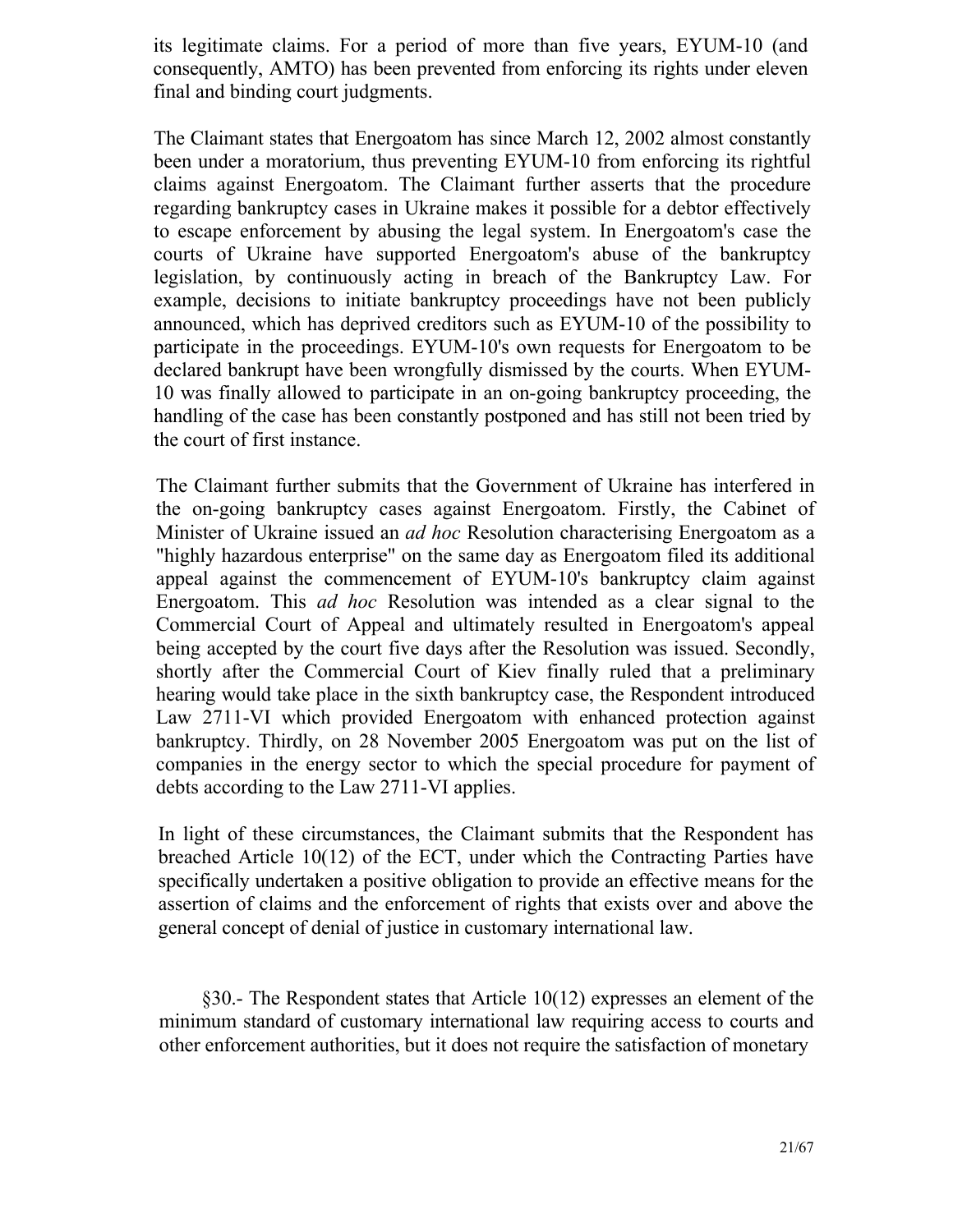demands and repayment of debts during a moratorium period, especially between two domestic entities and without any attempts to enforce its rights on the part of the alien before the host state courts. In particular, the judicial proceedings involving EYUM-10 have always been consistent with Ukrainian laws and delays were possible under the said laws and/or caused by creditors' actions, and any errors committed in the course of these judicial proceedings have been corrected by the appellate courts in Ukraine. The Respondent denies any cooperation between Energoatom and its creditors and submits that Claimant has not proven otherwise. Resolution No. 1160 did not constitute governmental interference in judicial proceeding but it was merely a clarification of a previous resolution (and was not taken into account in the court judgements), and the passing of new legislation had a largely positive effect for EYUM-10 because of partial lifting of moratorium on payment of previous debts.

§31.- The Claimant states that that the acts and omissions of Energoatom are attributable to the Republic of Ukraine pursuant to Article 8 of the ILC's Articles on Responsibility of States for Internationally Wrongful Acts.

The Ukraine has failed to ensure that the state enterprise Energoatom was conducting its activities in relation to the services in its Area in a manner consistent with Ukraine's obligations under ЕСТ (Article 22(1)).

AMTO admits that the relationship between EYUM-10 and Energoatom has included civil law and commercial acts. This does not mean, however, that such acts cannot be attributed to the State. It follows from Article 8 of the ILC Articles that *any* act, which is in fact carried out on the instructions of, or under the direction or control of the State, is attributable to it. The ultimate purpose of all Energoatom's dealings is to implement the Government's policy, to achieve the results, and to maintain a high degree of productivity, safety and stability in the production of electricity, in the interests of the Nation and in accordance with instructions from, and under the ultimate control of, the superior political organs of the Ukraine. The procurement, negotiating, purchase and performance of the construction and maintenance services constitute activities that are attributable to the State. This is even more so with respect to Energoatom's failure to pay its clear and unquestionable debts towards EYUM-10, due to lack of funding within the framework of the highly centralised and regulated electrical power industry. This is conduct attributable to the State and for which the State is responsible.

In relation to the so-called structural-functional test for arbitration, the Claimant states that this test has been applied by the arbitral tribunals in the *Maffezini* v. *Spain* and *Nykomb* v. *Latvia* arbitrations. In its analysis of the ownership-control relationship in *Nykomb* v. *Latvia,* the tribunal took into consideration the legislative and governmental control of the company, and also the fact that it was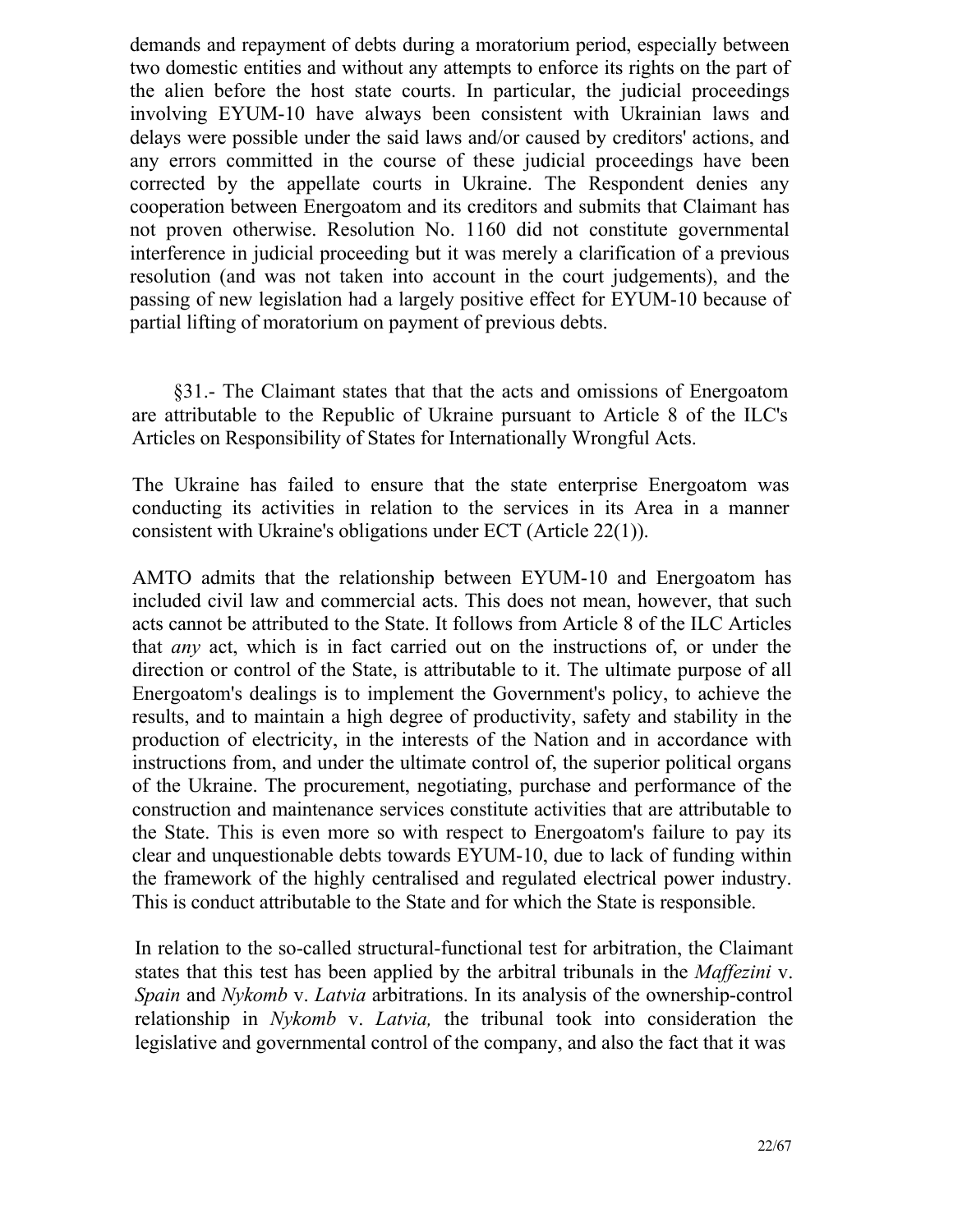a nation-wide monopoly. The tribunal found the conduct of Latvenergo to be attributable to the State. The same factors, reasoning and conclusion also apply to Energoatom.

AMTO maintains that Energoatom does indeed belong to the governmental structure of Ukraine, through its participation in the highly centralised and totally state controlled Wholesale Energy Market. The structural test has thus been met. In this context AMTO refers to the opinion of Professor Walde, quoted by the Respondent in the Rejoinder. Professor Walde explains that state ownership creates a rebuttable presumption that the structural test has been met. AMTO agrees with the view of Professor Walde, that state ownership of a private company leads to the presumption of state control. In this case, however, it should be noted that Energoatom is not an ordinary private joint stock company. It is by nature a specific juridical person known as a 'state company' (Gosudarstvennoe predpriyatie, GP). More importantly, the Respondent has not rebutted, and cannot rebut, the presumption of state control.

The Claimant states that Energoatom's 'underpayment' of its debts towards EYUM-10 was a direct consequence of the Government's failure to provide Energoatom with financial means, which would have made it possible for Energoatom to pay. By creating the Wholesale Energy Market, Ukraine has created a structure whereby Energoatom was no longer able to obtain payment for the electricity it produces and sells to the market, and where it has turned out that Energoatom has been barred from successful debt collection through the courts and enforcement agents.

The Respondent contests the alleged attribution of acts of Energoatom to Ukraine by the Claimant, and states in particular that the requirements of the structuralfunctional test for attribution are not satisfied in the present case.

The Respondent also contends that Article 22(1) does not apply in the present case, since the contractual obligation of Energoatom to pay under the commercial contracts is not an obligation of a Contracting Party under Part III of the ЕСТ. Further, the contractual relations of ZAES/Energoatom with EYUM-10 do not fall under relations described in Article 22(1) of the ECT (it was EYUM-10 which provided services to ZAES/Energoatom, and not vice versa as provided in Article 22(1)).

## **3. The Relief sought by the Claimant:**

§32.- The Claimant seeks the following relief:

*«AMTO requests the Tribunal to*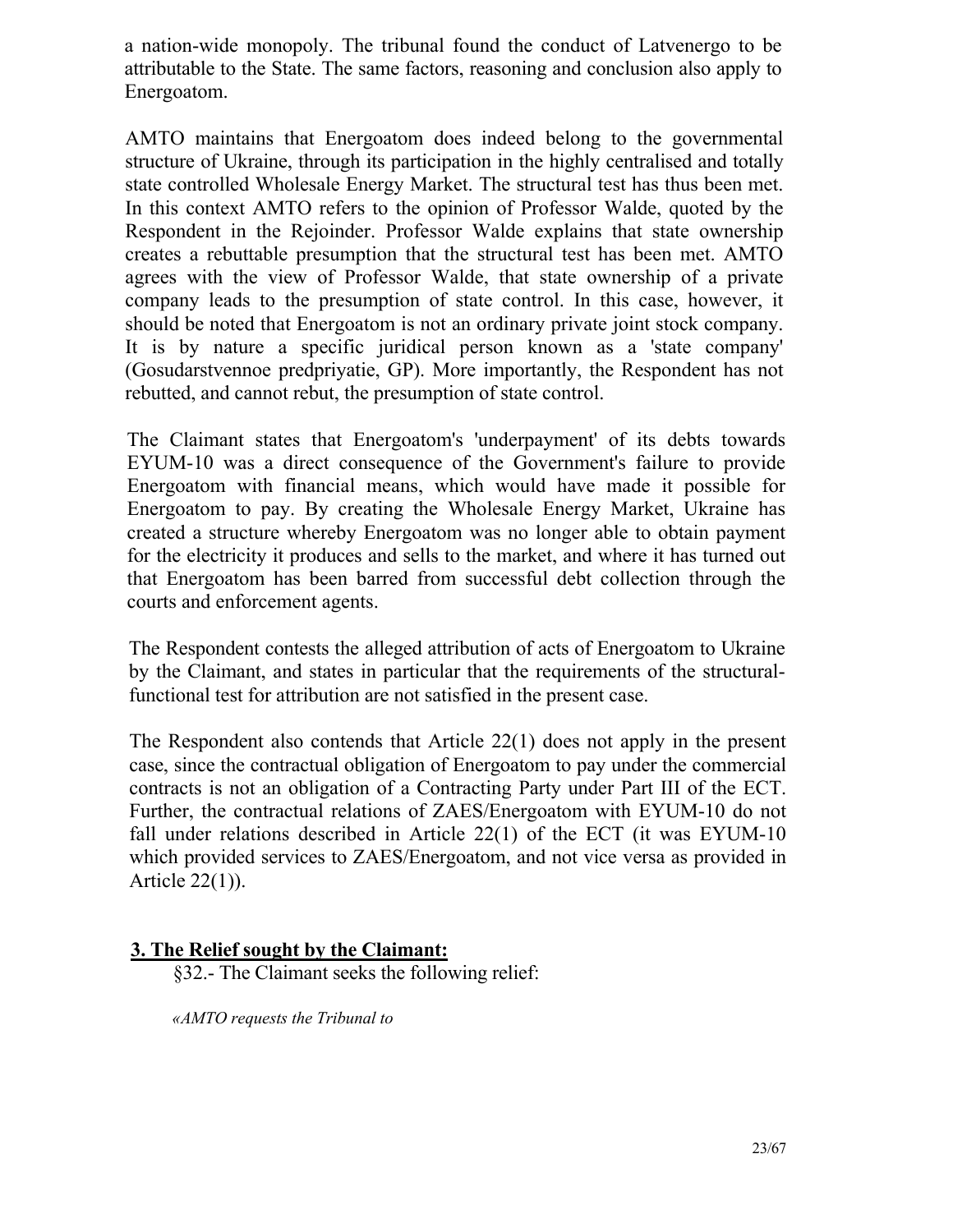- *(і) declare that the Respondent has breached the ЕСТ and is liable towards AMTOfor damage suffered as a result of the Respondent's breaches;*
- *(ii) order the Respondent to restore AMTO's investment by paying to EYUM-10, Euro 3,529,194 together with interest at a yearly rate of eight (8) percent on Euro 6,117,187 from 1 January 2002 to 31 May 2006, on Euro 5,881,848 from 1 June 2006 to 15 June 2006, on Euro 5,641,312 from 16 June 2006 to 15 July 2006, on Euro 5,403,774 from 16 July 2006 to 15 August 2006, on Euro 5,166,236 from 16 August 2006 to 15 September 2006, on Euro 4,928,698from 16 September 2006 to 15 October 2006, on Euro 4,687,711 from 16 October 2006 to 15 November 2006, on Euro 4,452,230 from 16 November 2006 to 15 December 2006, on Euro on 4,223,318 from 16 December 2006 to 15 January 2007, on Euro 3,989,098 from 16 January 2007 to 15 February 2007, on Euro 3,758,262 from 16 February 2007 to 15 March 2007 and on Euro 3,529,194 from 15 March 2007 until full payment is made;*
- *(Hi) order the Respondent to restore AMTO 's investment by paying to EYUM-10, Euro 11,470,000 together with interest thereon at a yearly rate of eight (8) percent on Euro 692,000 from 1 January 2001 to 31 December 2001, on Euro 2,861,000 from 1 January 2002 to 31 December 2002, on Euro 5,067,000 from 1 January 2003 to 31 December 2003, on Euro 7,150,000 from 1 January 2004 to 31 December 2004, on Euro 9,012,000 from 1 January 2005 until 31 December 2005 and on Euro 11,470,000 from 1 January 2006 until full payment is made.*
- *(iv) order the Respondent to compensate AMTOfor costs in the amount of USD 594,902 plus interest thereon at the rate of eight (8) percent per annum, from 16 October 2006 until payment is made;*
- *(v) order the Respondent to compensate AMTO for its arbitration costs, including counsel's fees and the costs for experts and witnesses, and, as between the parties, alone to bear the compensation due the Arbitral Tribunal and the SCC Institute, in amounts to be specified at a later stage.»*

§33.- The Respondent states that the Claimant has not demonstrated that it is entitled to any compensation as it has failed to prove any breach of the ЕСТ, or that any such breach had a detrimental effect on its investment (AMTO's shares in EYUM-10). Further the Claimant is not entitled to restitution as restitution is distinguished from compensation as a form of non-monetary relief. The Claimant states that since restitution in kind is not possible in this case, AMTO claims restitution/reparation which should take the form of, first, payment of Energoatom's debt to EYUM-10 less payments already made pursuant to the Settlement Agreement and, secondly, payment of lost revenue from 2000 to 2005.

The Respondent states that the claims for restitution of revenue are unclear, unfounded and speculative. The Respondent also challenges the Claimant's treatment of inflation and currency conversion. The Claimant considers that lost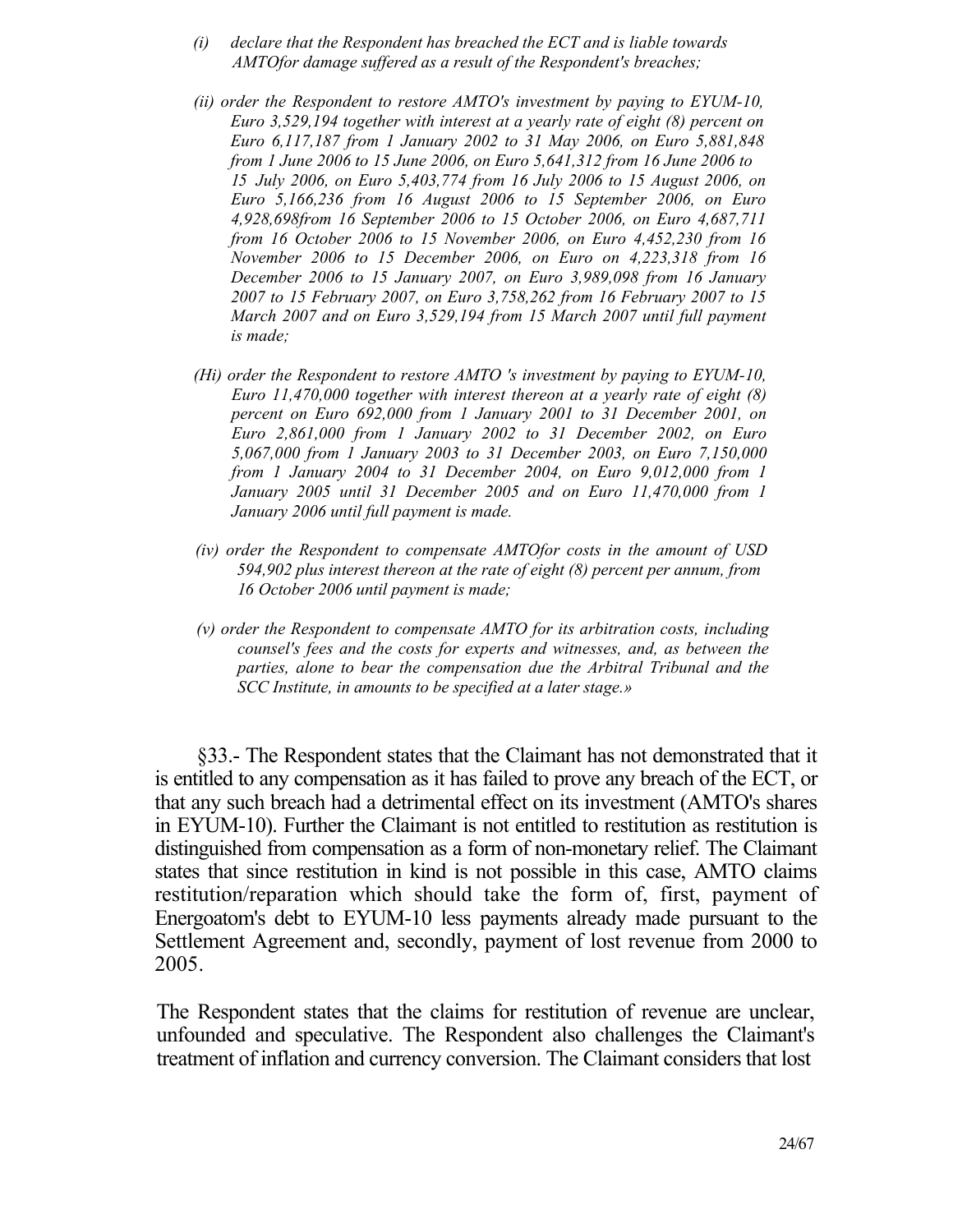revenue should be translated into Euros in order to compensate for the severe inflation in Ukraine during the relevant period. Furthermore, Claimant contends that AMTO is entitled to formulate its claim in whatever currency it deems appropriate. Explicit ЕСТ support for conversion into Euros is not required.

According to the Respondent, the claims for arbitration and non-arbitration costs (plus interest) lack legal foundation and are unsupported. These expenses do not qualify as an investment and may not be reimbursed under the ЕСТ. The claim for arbitration costs should be dismissed since the statement of claim is not legally and factually grounded, lacks proper evidence and is subject to dismissal.

§34.- As regards the claim for interest, the Respondent contends that (i) the Claimant requests interest in addition to the 10% increase in sales calculated over the lost profit, which amounts to double recovery; (ii) taking into account triple overpricing in the underlying contracts, it is logical to submit that the final settlement already covers any reasonable conceivable interest; (iii) there is no reason why non-arbitration costs should include interest, and (iv) the Claimant's reliance on the Swedish statutory interest rate does not support its suggested 8 percent rate. The Claimant states that it is well established that an aggrieved party is entitled to interest on money that should have been paid at an earlier moment in time. There is no double recovery since the growth rate and the interest claim serve different purposes and a flat annual interest rate of 8 percent is clearly reasonable compared to the Swedish statutory default rate of interest. Additionally, AMTO relies on Article 7.4.9 of the UNIDROIT Rules to support its claim for interest.

Finally, Respondent submits that there is a risk of multiple recovery because the same amounts are being claimed in various fora and that any assessment of damages to AMTO should be made proportional to AMTO's percentage of ownership in EYUM-10. AMTO denies that there is any risk of double recovery. All amounts paid under the Settlement Agreements have been taken into account. Any amounts awarded in this arbitration will effectively preclude AMTO/ EYUM-10 from obtaining compensation on the same grounds in any other proceedings. If the Respondent is ordered to pay directly to EYUM-10, AMTO will benefit in proportion to its shareholding, and there is no need to adjust the claim as alleged by the Respondent.

## **4. The Respondent's Counterclaim and Prayer for Relief.**

§35.- The Respondent requests that the Claimant's case is dismissed on jurisdiction/admissibility grounds and on the merits. Further, the Respondent counterclaims: (i) for reimbursement of the arbitration costs and related expenses; and (ii) compensation for non-material injury to its reputation in the amount of 25,000 Euros as a result of unfounded allegations that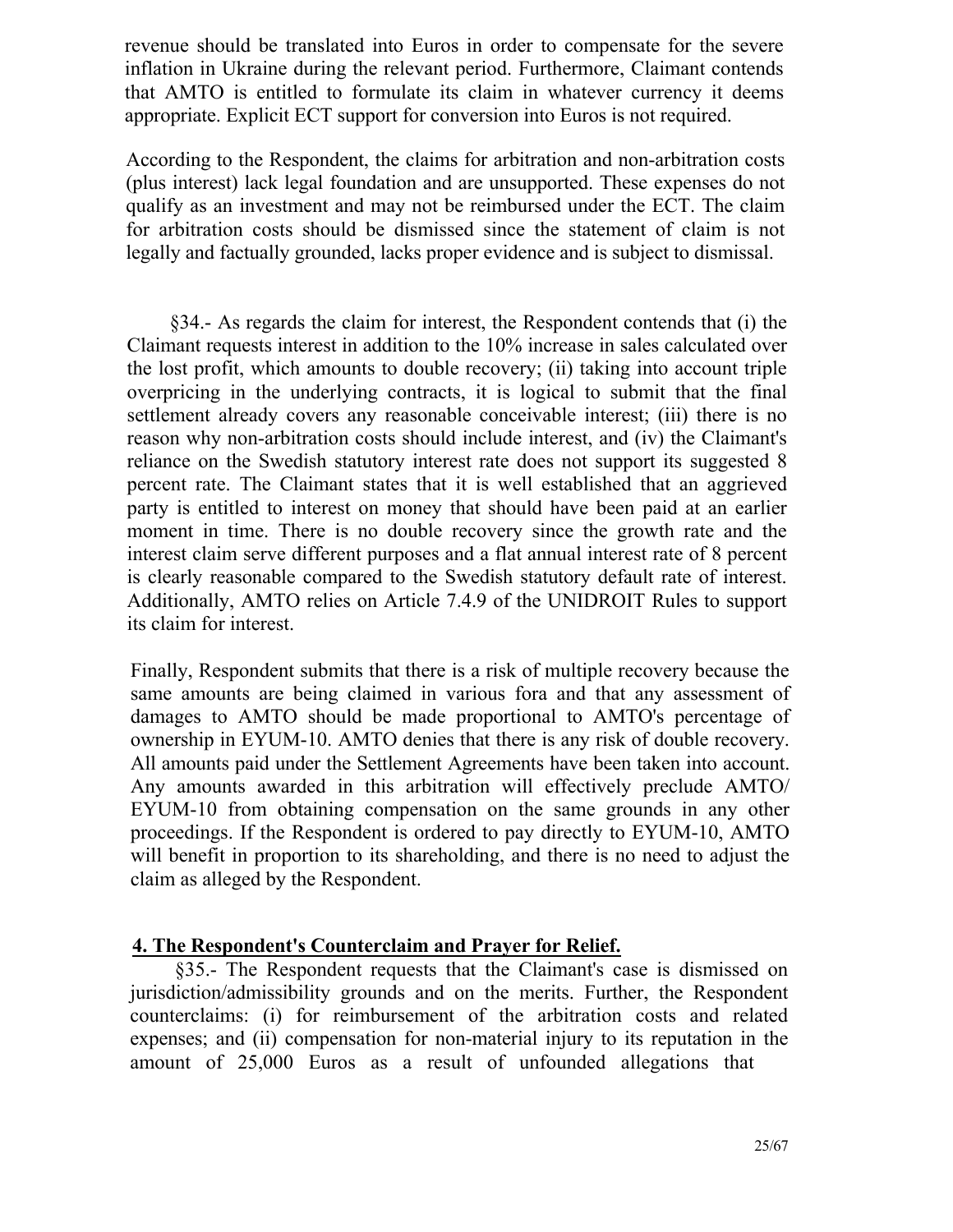DonetskOblEnergo's claim was fictitious, and of co-operation between Energoatom and DonetskOblEnergo.

The Claimant contends that Respondent does not have the right to raise counterclaims pursuant to Article 26 (1) of the ЕСТ, and that in any case Respondent has failed to show that AMTO has caused any injury whatsoever and AMTO cannot be penalised for presenting its claim on the basis of alleged breaches of the ЕСТ. The Respondent submits that the allegations of the fictitiousness of the DonetskOblEnergo's claims and of collusion are included in the alleged breach of Respondent's obligations of Part III and are therefore covered by the definition of Art. 26(1) of the ЕСТ; and that the ЕСТ does not prohibit the right to raise counterclaims. Moreover, by virtue of Article 26(4)(c) of the ЕСТ, Respondent is entitled to submit counterclaims under Article 21(2) of the SCC Arbitration Rules.

#### **VI. DECISION: JURISDICTION**

#### *(a) Investment/Economic Activity in the Energy Sector:*

§36.- The Respondent's first jurisdictional objection is that AMTO's shares in EYUM-10 do not constitute a qualified 'Investment' under the ЕСТ. Article 1(6) of the ЕСТ defines 'Investment' as follows:

- *«6. 'Investment' means every kind of asset, owned or controlled directly or indirectly by an Investor and includes:*
	- *(a) tangible and intangible, and movable and immovable, property, and any property rights such as leases, mortgages, liens, and pledges;*
	- *(b) a company or business enterprise, or shares, stock, or other forms of equity participation in a company or business enterprise, and bonds and other debt of a company or business enterprise;*
	- *(c) claims to money and claims to performance pursuant to contract having an economic value and associated with an investment;*
	- *(d) Intellectual Property;*
	- *(e) Returns;*
	- *(f) any right conferred by law or contract or by virtue of any licenses and permits granted pursuant to law to undertake any Economic Activity in the Energy Sector.*

*A change in the form in which assets are invested does not affect their character as investments and the term 'Investment' includes all investments, whether existing at or made after the later of the date of entry into force of this Treaty for the Contracting Party of the investor making the investment and that for the Contracting Party in the area of which the investment is made (hereinafter referred to as the 'Effective Date') provided that the*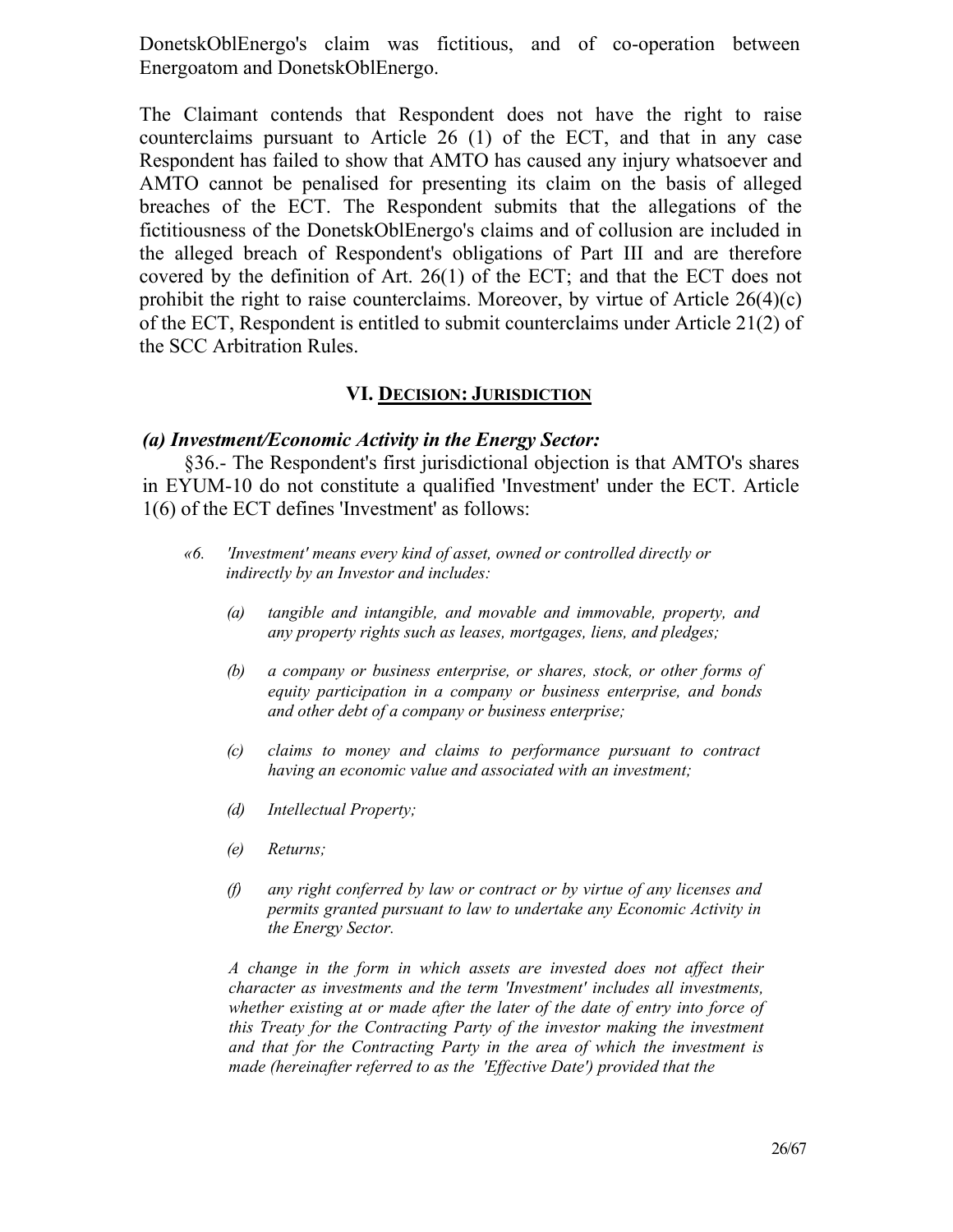*Treaty shall only apply to matters affecting such investments after the Effective Date.*

*'Investment' refers to any investment associated with an Economic Activity in the Energy Sector and to investments or classes of investments designated by a Contracting Party in its area as 'Charter efficiency projects' and so notified to the Secretariat.»*

This definition of Investment has three parts: a wide definition ('every kind of asset') illustrated by a list of six types of rights; a clarification (covering changes in form, and a temporal qualification of the investment), and a restriction as to the types of economic activity included in the definition of investment. The definition part reflects a standard formula of investment treaties; the clarifications are also routine; and the restriction reflects the purpose of the Energy Charter Treaty to promote long term cooperation in a particular sector, namely the energy sector.

§37.- 'Economic Activity in the Energy Sector' is defined in Article 1(5) as follows:

*«5. 'Economic Activity in the Energy Sector' means an economic activity concerning the exploration, extraction, refining, production, storage, land transport, transmission, distribution, trade, marketing, or sale of Energy Materials and Products except those included in Annex N1, or concerning the distribution of heat to multiple premises.»*

Annex N1 lists certain energy materials and products excluded from the definition of 'Economic Activity in the Energy Sector'. These exclusions are not relevant to the present case.

§38.- The Energy Charter Treaty was adopted in the Final Act of the European Energy Charter Conference. The Final Act, which included representatives of the Republic of Latvia, the Principality of Liechtenstein, and Ukraine, also adopted certain understandings in respect to the ЕСТ, including Understanding 2 and 3 in relation to Articles 1(5) and 1(6):

*«By signing the Final Act, the representatives agreed to adopt the following Understandings with respect to the Treaty:*

- *2. With respect to Article 1(5)*
	- *(a) It is understood that the Treaty confers no rights to engage in economic activities other than Economic Activities in the Energy Sector.*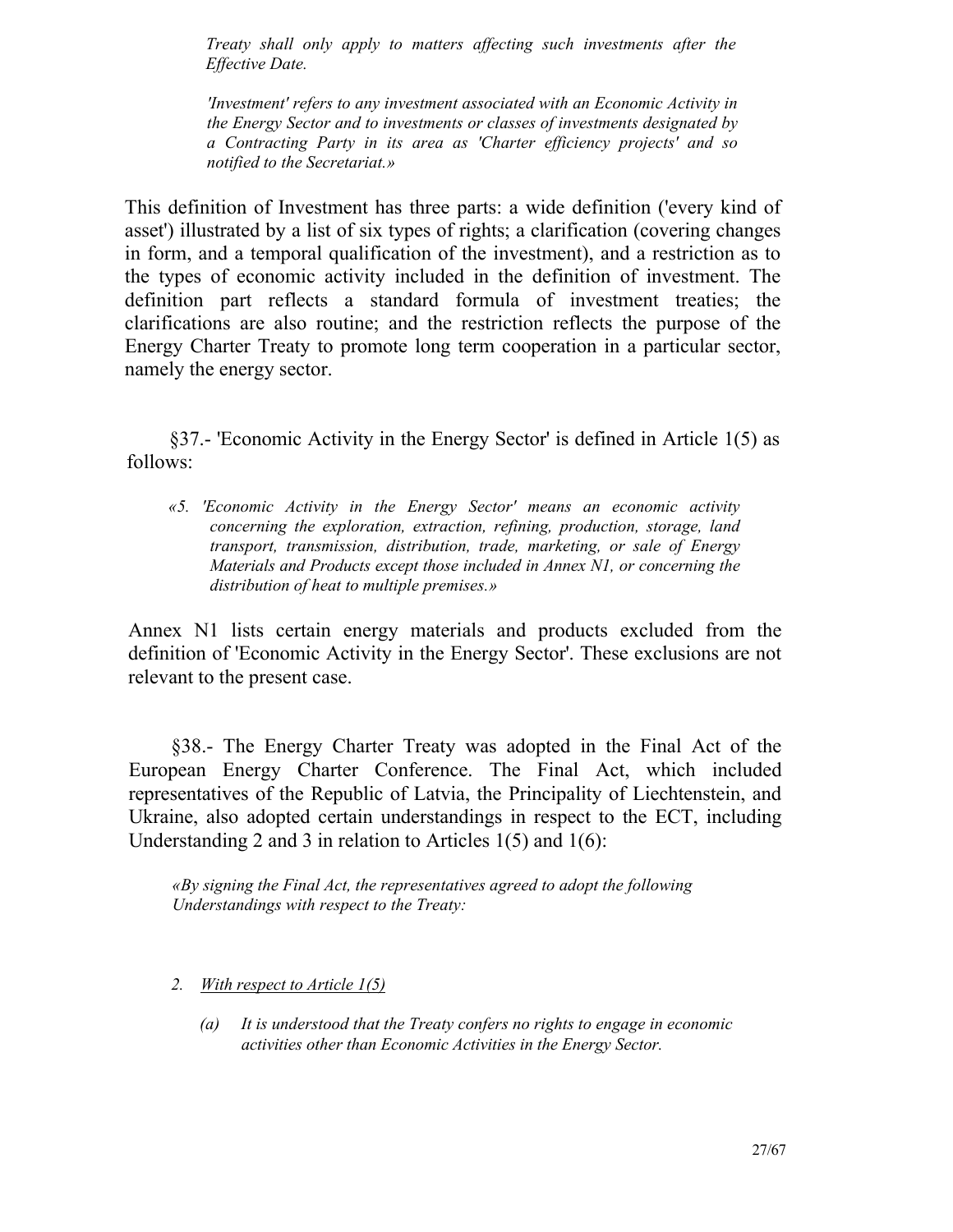- *(b) The following activities are illustrative of Economic Activity in the Energy Sector:*
	- *(i) prospecting and exploration for, and extraction of, e.g. oil, gas, coal and uranium;*
	- *(ii) construction and operation of power generation facilities, including those powered by wind and other renewable energy sources;*
	- *(Hi) land transportation, distribution, storage and supply of Energy Materials and Products, e.g., by way of transmission and distribution grids and pipelines or dedicated rail lines, and construction of facilities for such, including the laying of oil, gas, and coal-slurry pipelines;*
	- *(iv) removal and disposal of wastes from energy related facilities such as power stations, including radioactive wastes from nuclear power stations;*
	- *(v) decommissioning of energy related facilities, including oil rigs, oil refineries and power generating plants;*
	- *(vi) marketing and sale of, and trade in Energy Materials and Products, e.g., retail sales of gasoline; and*
	- *(vii) research, consulting, planning, management and design activities related to the activities mentioned above, including those aimed at Improving Energy Efficiency.*

#### *With respect to Article 1(6)*

*For greater clarity as to whether an Investment made in the Area of one Contracting Party is controlled, directly or indirectly, by an Investor of any other Contracting Party, control of an Investment means control in fact, determined after an examination of the actual circumstances in each situation. In any such examination, all relevant factors should be considered, including the Investor's.*

- *(a) financial interest, including equity interest, in the Investment;*
- *(b) ability to exercise substantial influence over the management and operation of the Investment; and*
- *(c) ability to exercise substantial influence over the selection of members of the board of directors or any other managing body.*

*Where there is doubt as to whether an Investor controls, directly or indirectly, an Investment, an Investor claiming such control has the burden of proof that such control exists.»*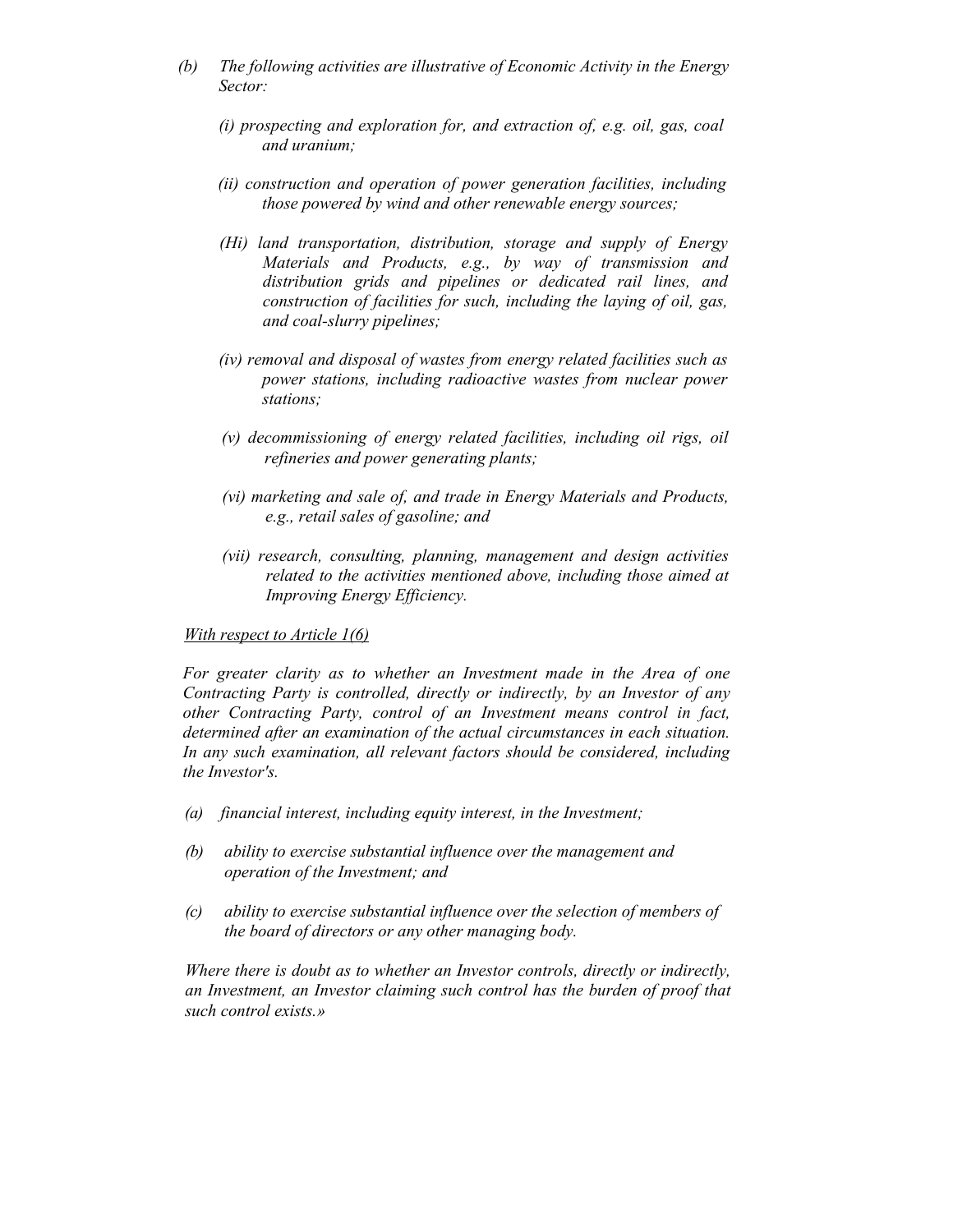§39.- The Arbitral Tribunal accepts that the Claimant owns 204,165 shares in EYUM-10. These shares constitute a kind of asset owned by the Claimant within the definition of the first part of Article 1(6) ЕСТ, and in particular constitute 'shares ...in a company or business enterprise' identified in Article **K6)(b).**

**■**

However, the Respondent has objected that the Claimant's shares do not constitute a qualifying Investment for the purposes of the ЕСТ because they do not satisfy the requirements in the last paragraph of Article 1(6) in that these shares are not *«associated with an Economic Activity in the Energy Sector.»* The Respondent states that EYUM-10's operations neither constitute in themselves an 'Economic Activity in the Energy Sector' nor are they 'associated with' such an activity.

§40.- The Claimant and the Respondent have both submitted evidence on the nature of the contracts concluded between EYUM-10 and Energoatom/ZAES. The Claimant submitted descriptions of its contracts as of April 2006, and the Respondent submitted eleven contracts or contractual amendments from the period 1999-2001. The Tribunal finds that EYUM-10's contracts related to electrical installation, repairs and technical reconstruction or upgrading -in short, the provision of technical services- at the ZAES nuclear power plant.

The Respondent submitted that the provision of technical services does not fall within the definition of 'Economic Activity in the Energy Sector' in Article 1(5). The Respondent notes that Understanding 2 of the Final Act includes amongst activities illustrative of Economic Activity in the Energy Sector the *«construction and operation of power generation facilities»* but emphasizes that the Understandings are not part of the ЕСТ and cannot be used to extend or modify the definition in Article 1(5); in any event *«construction and operation»*  is a compound and single standard and if the Claimant's activities amount to construction (which the Respondent denies) they did not involve or concern the operation of power generation facilities.

Further, the Respondent states that the Claimant's investment is not 'associated with' an Economic Activity in the Energy Sector. It states that the ЕСТ does not protect 'investments remotely or loosely related to Economic Activity in the Energy Sector' and refers to the fact that ZAES/Energoatom has dozens, if not hundreds, of contractual relationships. It is not the object and purpose of the ест  $\alpha$  to extend investment protection to ordinary commercial transaction transactions. The commercial transactions of  $\alpha$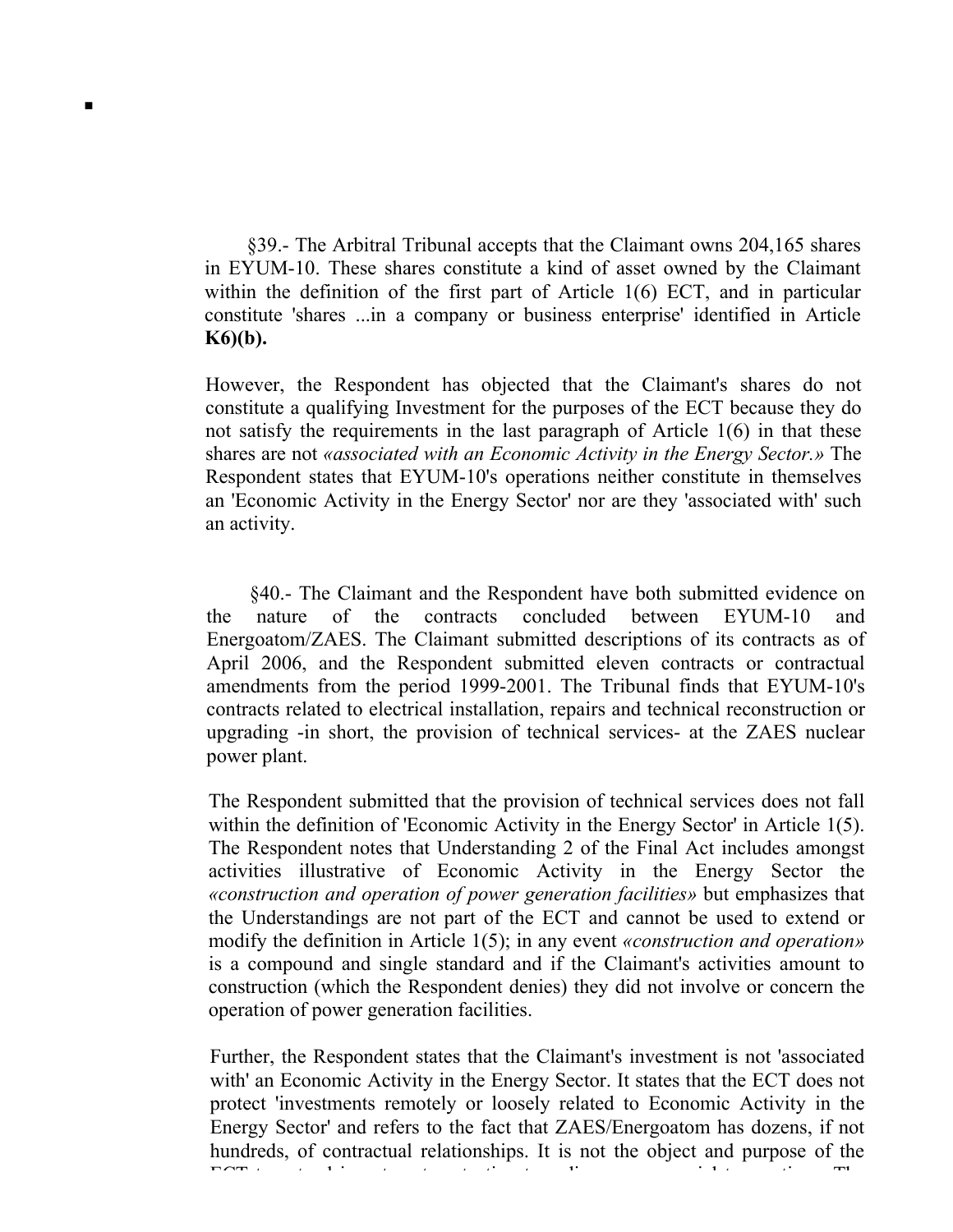*episodic, fragmentary, incidental, etc».* The Respondent states that EYUM-10's short term case-by-case relationships with ZAES in respect of repair and reconstruction works 'do not have such integrity and stability' as to justify ЕСТ protection.

§41.- The Claimant states that EYUM-10's operations constitute Economic Activity in the Energy Sector, as its specialised construction and maintenance services to the nuclear power industry are 'construction' within the meaning of Understanding 2 of the Final Act. Alternatively, EYUM-10's operations are 'associated with' an Economic Activity in the Energy Sector.

§42.- The Parties' submissions require the Arbitral Tribunal to interpret the final part of Article 1(6) to decide whether AMTO's shareholding in EYUM-10 qualifies as an investment *«associated with Economic Activity in the Energy Sector»*. The definition of investment in the first part of Article 1(6) is broad and inclusive, and the energy sector restriction in the final part of Article 1(6) is open-textured. The drafters of the Energy Charter Treaty did not require an Investment to be an Economic Activity in the Energy Sector, but only to be 'associated with' such an activity.

The Respondent submitted that a mere contractual relationship with an entity engaged in an economic activity in the energy sector is not sufficient to be 'associated with' that activity. The Respondent referred to contracts of a power station for publishing, advertising or security services as examples of contractual relationships that would not be 'associated with' an Economic Activity in the Energy Sector.

The Arbitral Tribunal considers that the interpretation of the words 'associated with' involves a question of degree, and refers primarily to the factual rather than legal association between the alleged investment and an Economic Activity in the Energy Sector. A mere contractual relationship with an energy producer is insufficient to attract ЕСТ protection where the subject matter of the contract has no functional relationship with the energy sector. The open-textured phrase 'associated with' must be interpreted in accordance with the object and purpose of the ЕСТ, as expressed in Article 2. The associated activity of any alleged investment must be energy related, without itself needing to satisfy the definition in Article 1(5) of an Economic Activity in the Energy Sector.

§43.- In the present case, ZAES/Energoatom is engaged in an Economic Activity in the Energy Sector as its activity concerns the production of Energy Material and Products, namely electrical energy. EYUM-10 provides technical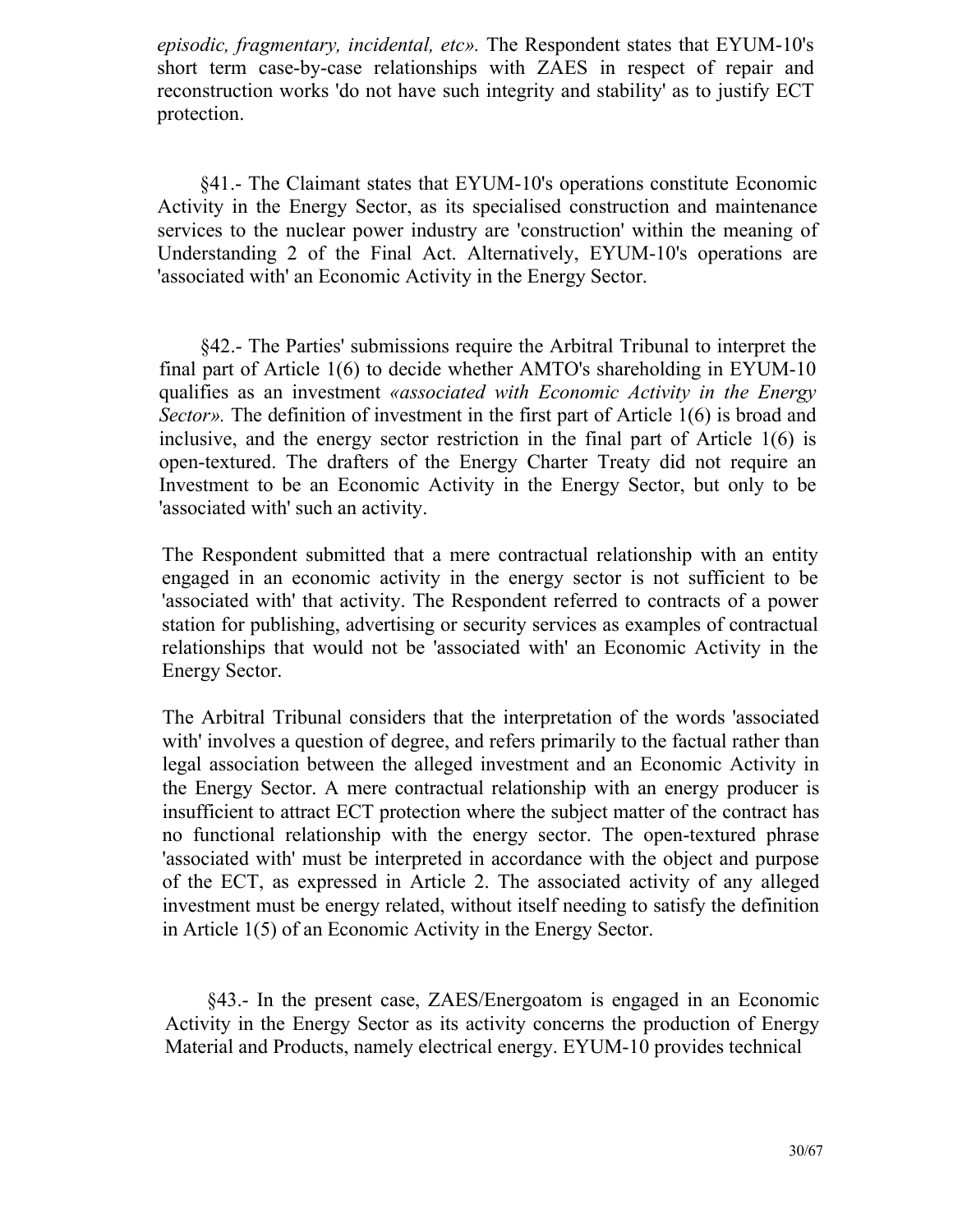services -installation, repair and upgrades- directly related to the production of electrical energy. It has provided these services through multiple contracts over a substantial period of time. In its letter to EYUM-10 dated February 28, 2002 ZAES described EYUM-10 as being a 'strategic partner for 20 years' and stated that EYUM-10's services were *«strategically important and directed on the reliable and safe exploitation of power units of our nuclear power plant.»* The close association of EYUM-10 with ZAES in the provision of services directly related to energy production means that AMTO's shareholding in EYUM-10 is an *«investment associated with an Economic Activity in the Energy Sector».*

For these reasons, the Arbitral Tribunal finds that the Claimant's shareholding in EYUM-10 is an Investment within the meaning of the Energy Charter Treaty.

#### *(b) The Claimant's consent to arbitrate:*

§44.- The Respondent submits that an investor initiating arbitration pursuant to Article 26(4) ЕСТ must expressly consent to arbitration, which the Claimant has failed to do. The Respondent refers to the language of Article 26(4) that any Investor choosing international arbitration *«shall further provide its consent in writing»,* (emphasis Respondent). The Respondent also relies on Article 26(5) that refers to the State party consent *«together with the written consent of the Investor given pursuant to paragraph (4).»* The Respondent submits that *«The investor's consent in writing as a separate instrument must be addressed and delivered to the ЕСТ Contracting Party to the dispute».* The Respondent recognized the widespread opinion that an investor's consent to arbitration can be perfected by initiating an arbitration proceeding, but stated that this is not possible under the express language of the ЕСТ.

The Respondent also states that the Claimant's Request for Arbitration did not include a copy of the arbitration agreement or clause (as required by Rule 5(iv) of the SCC Rules) nor *«the Claimant's explicit and unequivocal positive consent in writing...for arbitration».*

The Respondent states that Article 26 of the ЕСТ contains a standing offer to investors of dispute resolution by arbitration, but this *«offer can operate as unconditional only to the extent that it is accepted correctly».* (Rejoinder, paragraph 59). The express consent to arbitrate of the Claimant after the Request for Arbitration was belated, defective, impermissible and inadmissible. The ЕСТ requires the Investor's consent prior to commencement of the arbitration.

§45.- The existence of an arbitration agreement must be determined in accordance with the ЕСТ, supplemented as required by the SCC Rules. It is well established that arbitration pursuant to an investment treaty such as the ЕСТ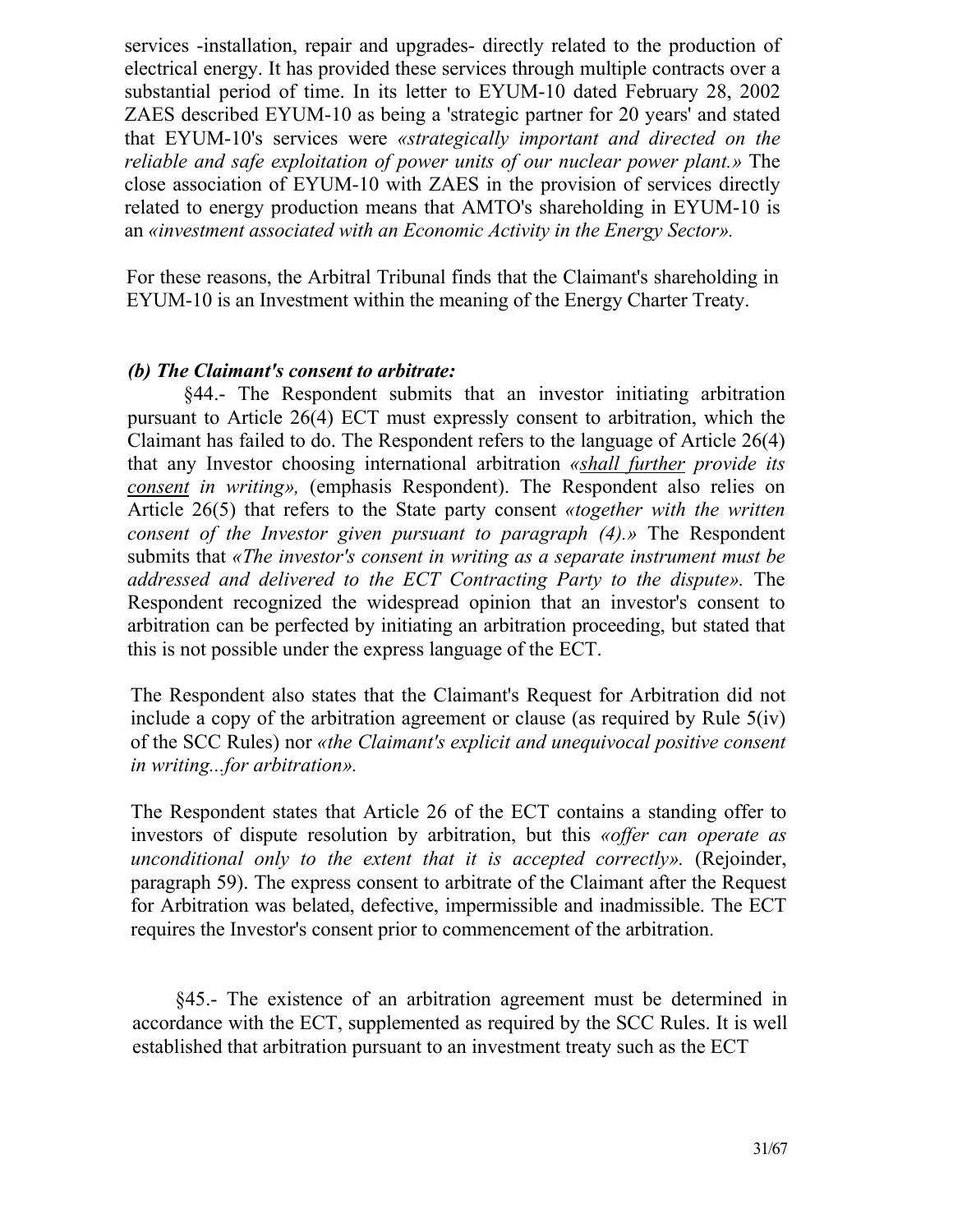requires an arbitration agreement. However, this arbitration agreement is not created by a contemporaneous exchange of promises between the parties in the manner of a commercial arbitration agreement. Rather, often offer and acceptance are separated in time and form. The State parties make an open offer of arbitration to investors of the other party or parties in the Treaty itself, which can be accepted by an investor when a dispute arises. Only at this time is there mutual consent to arbitration and therefore the Arbitral Tribunal has jurisdiction over the dispute (see, for example, *banco International, Inc* v. *Argentine Republic,* ICSID ARB/97/96 'Preliminary Decision on Jurisdiction' December 18, 1998, paragraph 44; 40ILM 457 (March, 2001).

Article 26(3) ЕСТ provides the 'open offer' of the State Parties to arbitration. It states (as far as is relevant) that *«...each Contracting Party hereby gives its unconditional consent to the submission of a dispute to international arbitration... in accordance with the provisions of this Article.»*

The Respondent's objection relates to the Claimant's consent. There is no doubt that the Claimant must consent to arbitrate and this consent must be 'in writing' (Article 26(4), opening sentence). The Respondent submits that the consent must also be express, for the reasons explained above.

§46.- Consent to arbitrate, as the foundation of the jurisdiction of an arbitral tribunal, should be unequivocal. The consent of an Investor under the ЕСТ must be unconditional, as consent is mutual and also the consent of the State Party described in Article 26(3) is unconditional. However, where the consent of the Investor to arbitration is in writing, unequivocal and unconditional then the ЕСТ imposes no further formal requirements.

A request for arbitration is by its very nature a consent to arbitrate because a legal proceeding cannot be requested by a party without their own participation in the proceeding. To request legal process is to submit to this process. An unconditional request to initiate arbitration proposed by another is the consent that completes the arbitration agreement and establishes the jurisdiction of the arbitral tribunal.

§47.- In the present case, the Claimant's Request for Arbitration unequivocally seeks to submit a dispute with the Respondent to arbitration pursuant to the ЕСТ. It does not seek to modify the arbitration process defined in Article 26 ЕСТ, to which Ukraine has already consented, by imposing any of its own conditions. The Request for Arbitration therefore satisfies the requirement of Article 26(4) that the Investor 'further provide its consent in writing' for this dispute to be submitted to arbitration.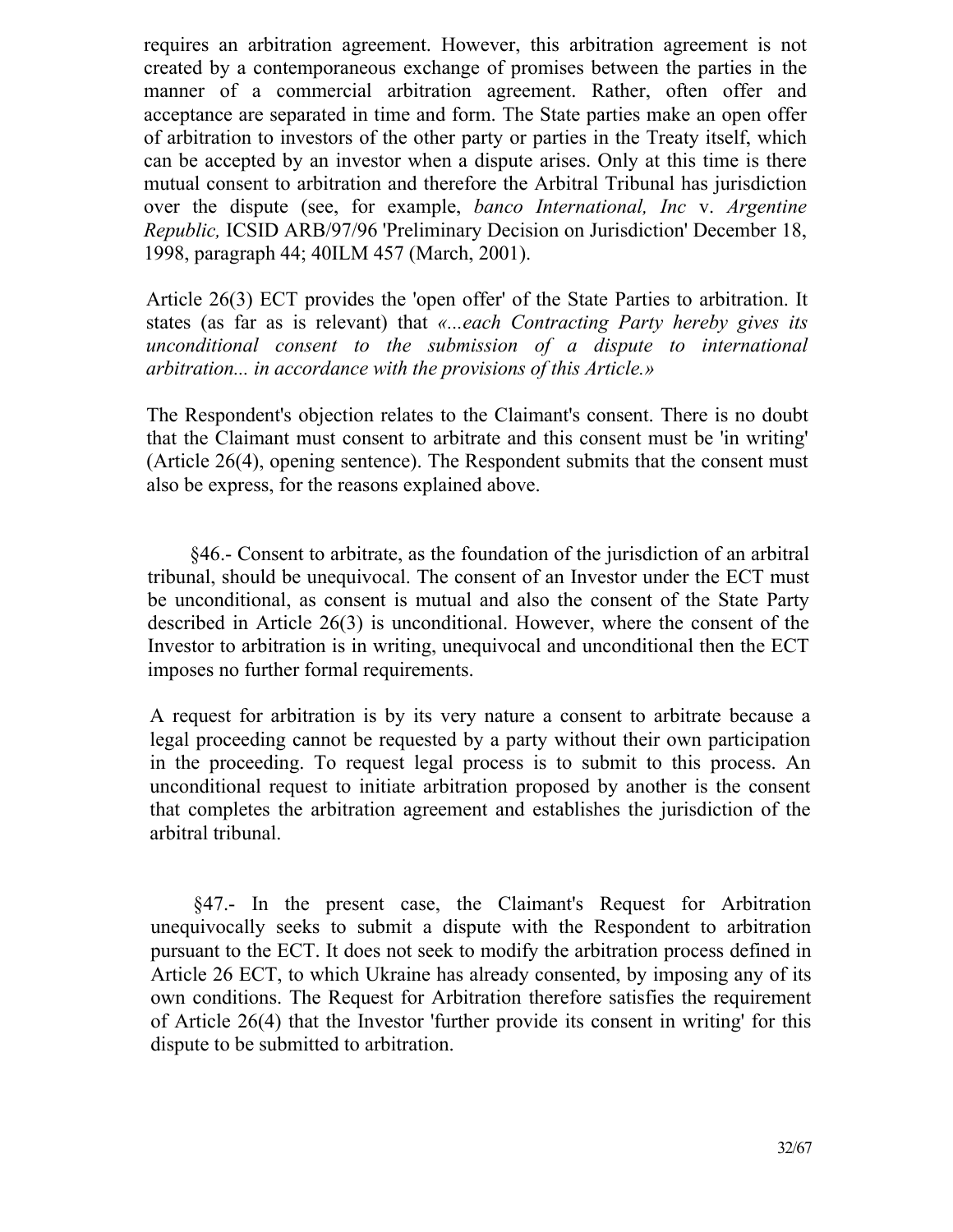The Respondent's objection to jurisdiction on the grounds of the Claimant's lack of consent is therefore dismissed.

## *(c) Jurisdiction Ratione Temporis:*

§48.- The Parties have put in issue the date when the investment was made, and therefore when the jurisdiction of the Arbitral Tribunal begins. While the Respondent argues that the investment period began on March 4, 2003 under a 'conservative' approach or on January 21, 2002 under a 'liberal' approach, the Claimant contends that it made its initial investment as early as March 2000.

The fact that AMTO engaged the services of a broker for purposes of acquiring shares in EYUM-10 is not by itself an investment in EYUM-10, i.e. the acquisition of shares therein. Nor is the fact that AMTO on March 17, 2000 forwarded a payment to the broker indicative of any actual acquisition of shares in EYUM-10.

However, the 'Minutes No. 11 of the session of the Management Board' of EYUM-10 dated August 22, 2000 records a discussion of the purchases of shares in EYUM-10 and states that AMTO holds 16% of the shares in EYUM-10. This statement provides, in the view of the Tribunal, sufficient evidence that AMTO at that date had achieved a shareholding in EYUM-10.

Therefore, the Tribunal concludes that jurisdiction *ratione temporis* begins on August 22, 2000.

## *(d) The Existence of a 'dispute':*

§49.- Article 26 provides a procedure for the settlement of disputes, and the existence of a dispute precedes the initiation of international arbitration in accordance with the provisions of this Article. The Respondent makes two distinct submissions. Firstly, there was no dispute between the Parties, as the only dispute was a commercial dispute between EYUM-10 and Energoatom. Secondly, any dispute is now disposed of, as EYUM-10 and Energoatom / ZAES have reached a settlement, which is in the process of being performed.

The Respondent refers to international jurisprudence articulating the principle that a dispute is 'a disagreement on a point of law or fact, a conflict of legal views or interests between parties' or a 'claim of one party... positively opposed by the other.' It also refers to the decision in *Emilio Agustin Maffezini v. Kingdom of Spain* (ICSID Case No. ARB/97/7) describing the natural sequence of events from which a dispute emerges.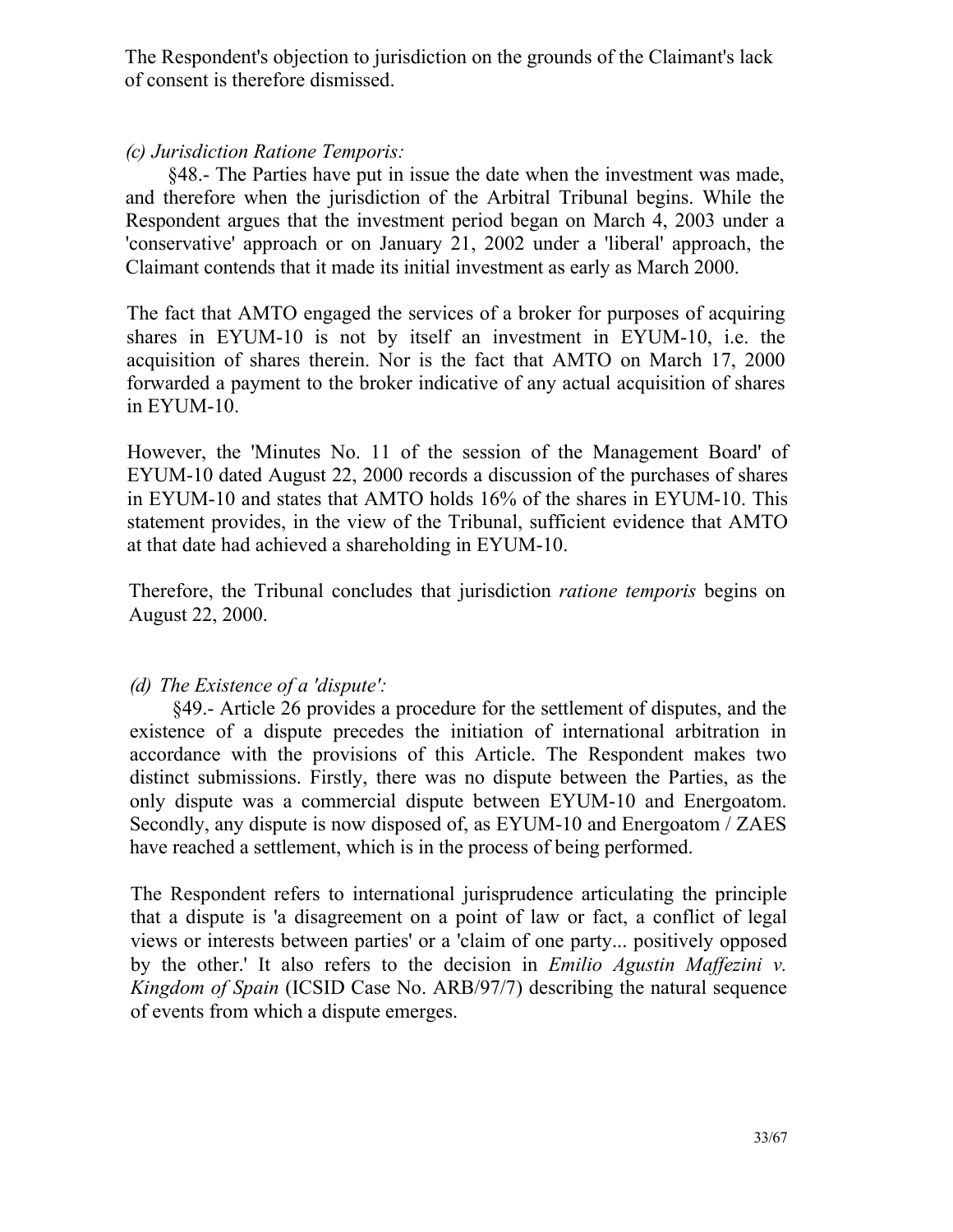*«96. The Tribunal notes in this respect that there tends to be a natural sequence of events that leads to a dispute. It begins with the expression of a disagreement and the statement of a difference of views. In time these events acquire a precise legal meaning through the formulation of legal claims, their discussion and eventual rejection or lack of response by the other party. The conflict of legal views and interests will only be present in the latter stage, even though the underlying facts predate them. It has also been rightly commented that the existence of the dispute presupposes a minimum of communications between the parties, one party taking up the matter with the other, with the latter opposing the Claimant's position directly or indirectly.»*

The Respondent has affirmed that the Claim Letters of May 16, 2005 represented the first communication to the Ukraine alleging a breach of the ЕСТ. There was no conflict at this time, as the Respondent had taken no position on the Claimant's allegations, and therefore there was no 'dispute' for the purposes of Article 26. In effect, the Respondent states that the Claim Letters were mere notifications of a claim, and the initiation of communication that might lead to a dispute, but not a request to amicably settle an existing dispute pursuant to Article 26(2). The Respondent further notes that there was no response to the Claim Letters. If this non-response itself gave rise to a dispute then it was obligatory for the Claimant to subsequently request amicable settlement of such dispute, so that a three month cooling off period might legitimately start to run under Article 26(2). As there was no request for amicable settlement, the Respondent's consent under Article 26(3) does not cover this dispute, and the Arbitral Tribunal has no jurisdiction.

§50.- It is commonplace for investment treaties to provide for a period of consultation or settlement discussions (often inappropriately referred to as "cooling-off periods" or "waiting periods"). Some previous awards have found that non-compliance with such clauses did not constitute a bar to jurisdiction (see, for example, *Ethyl Corporation* v. *The Government of Canada,* Award on Jurisdiction, June 24, 1998; 38 ILM 708, paragraphs 79-88 (Article 1120 of NAFTA); *SGS Societe Generale de Surveillance S.A. v. Islamic Republic of Pakistan* (ICSID Case No. ARB/01/13), Decision of the Tribunal on Objections to Jurisdiction of August 6, 2003, paragraphs 183-184 (Switzerland-Pakistan BIT)). However, each instrument and each case must be dealt with independently, and there is certainly no general principle that an investor may ignore consultation or settlement clauses with impunity.

The purpose of the Energy Charter Treaty includes the promotion of long-term cooperation in the energy field, based on complementarities and mutual benefits, in accordance with the objectives and principles of the Charter. This purpose is facilitated by the amicable settlement of disputes. The request for amicable settlement required by Article 26(2) ensures that a State party is notified of a dispute prior to the initiation of an arbitration and has an opportunity to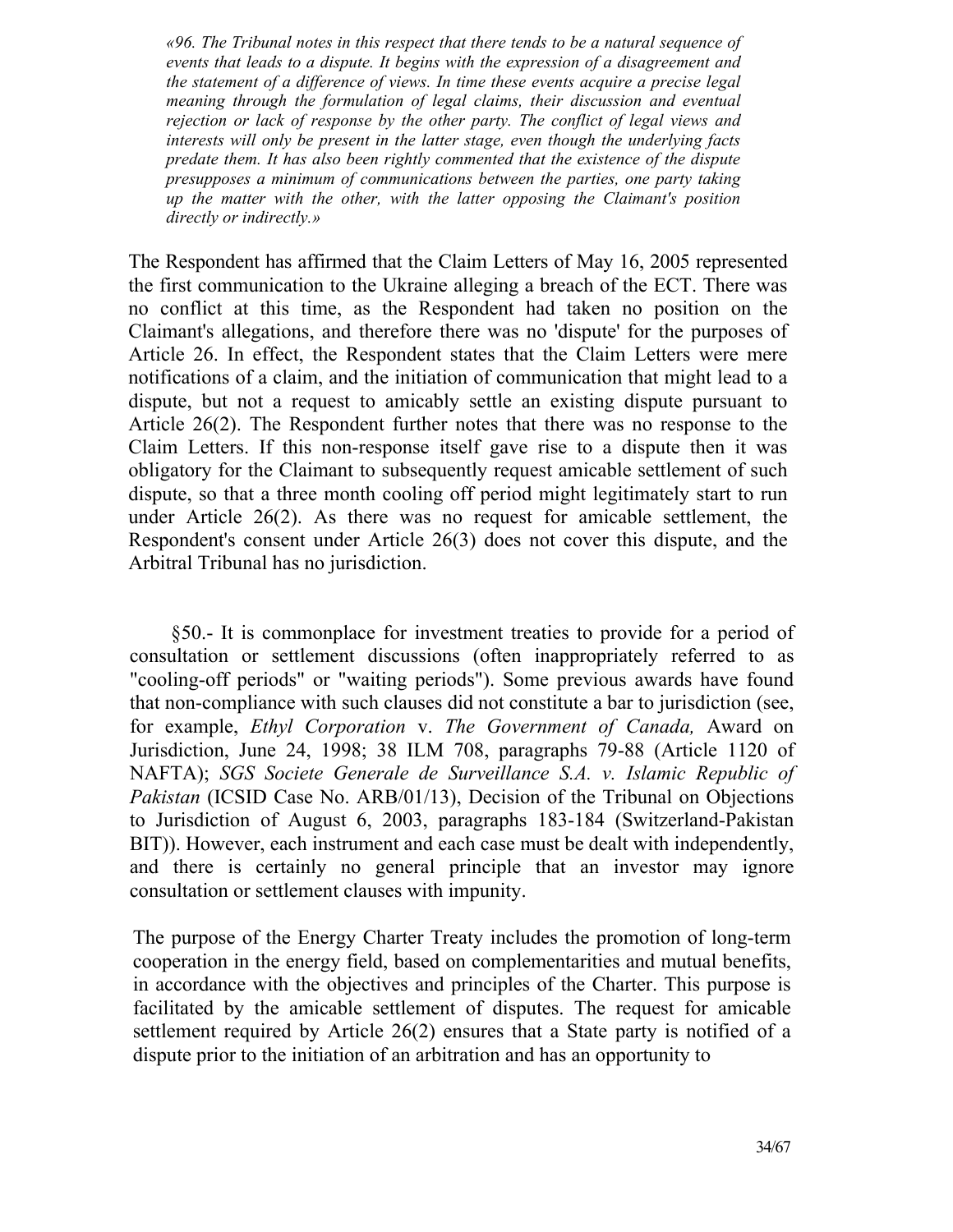investigate and take steps to resolve the dispute. Article 26(2) does not raise any fundamental rights -there is no breach of due process in the loss or curtailment of a period for settlement discussions- but is an important element of the dispute resolution process and is a manifestation of the cooperation in the energy sector that is at the heart of the ЕСТ.

§51.- The Respondent states that there was no dispute involving Ukraine prior to the Claim Letters, but rather a commercial dispute between two Ukrainian juridical persons (i.e. EYUM-10 and Energoatom). This submission defines the dispute by reference to contract claims, and therefore inevitably excludes the treaty claims pursuant to the ЕСТ (unless the parties were identical, which is not the case here). Two Ukrainian juridical entities, and the nonpayment of contractual debts and court judgments, were at the centre of the dispute. Nevertheless, both the Claimant and the Respondent were involved in the dispute. The Claimant was directly involved in the negotiations between EYUM-10 and Energoatom. Mr. O.M. Rogozhnikov, the deputy general director for economy and finance of Energoatom stated that during negotiations with contractors in 2000-2001 he was aware of the new foreign ownership of EYUM-10. In his witness statement he states that he met several times with a Mr. Viktorov *«who simultaneously represented EYUM and its foreign investor. At those meetings, we discussed plans of restructuring indebtedness towards EYUM, whereat Mr. Voktorov... repeatedly offered assistance of foreign investor in solving financial problems at ZNPP.»*

§52.- The Claimant did not articulate and transmit a claim pursuant to the ЕСТ to the Respondent prior to the Claim Letters. The Claimant until this time concentrated its efforts of recovery on Energoatom, but the close links of Energoatom with the State leads the Tribunal to the conclusion that the Claimant, EYUM-10, Energoatom and the Respondent were all part of the same dispute prior to the sending of the Claim Letters. Ukraine knew of the debt repayment problems of Energoatom. The Claim Letters did not make known to Ukraine a set of circumstances for the first time, but rather advised that a particular investor had turned its efforts for relief from a state-owned entity to the State itself. In short, the novelty of the Claim Letters was their legal pretensions. The factual background to those pretensions was already known to Ukraine. It is true the background was not known in all its detail, but was sufficiently well known not to be at all unexpected. Further, the Respondent was in a position to respond promptly to the Claim Letters. Nevertheless, it chose not to reply to these letters.

For these reasons, the Tribunal finds that the Claimant and the Respondent were parties to an existing dispute at the time of the Claim Letters. Accordingly, the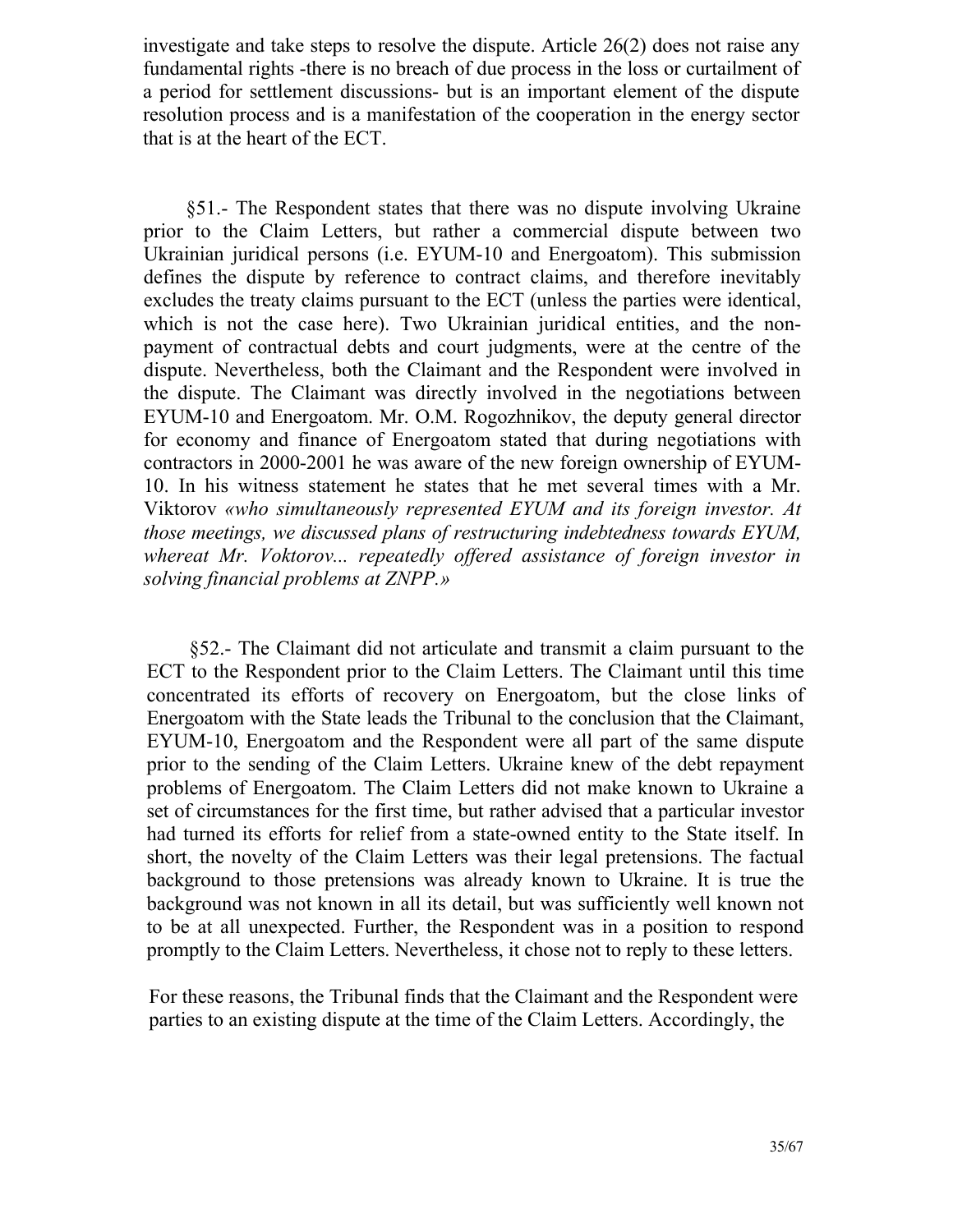Claimant was entitled to request amicable settlement pursuant to Article 26(2), and at the expiry of its three month period, to initiate arbitration.

§53.- Additionally, a State party that considers the amicable settlement requirements of Article 26(2) have not been complied with by an Investor has an obligation, as a matter of procedural good faith, to raise its objections immediately. This ensures the Investor can, if necessary, remedy the defect so that both parties are in a position to engage in the amicable settlement discussions envisaged by the ЕСТ, and thereby help to preserve their long term cooperation in the energy sector.

Accordingly, the Tribunal finds that by failing to raise any immediate objection to the Claim Letters, the Respondent recognized the existence of the dispute and the validity of the Claim Letters.

§54.- Finally, the Respondent submits that the subject matter of the dispute has been exhausted by the settlement agreement between EYUM and Energoatom.

The settlement agreement relates to the contractual dispute between EYUM-10 and Energoatom and not to the treaty claims of the Claimant against the Respondent pursuant to the ЕСТ. The contract and treaty claims are, of course, part of the same wider dispute, and the contractual settlement, depending on the parties to the settlement and its terms, might preclude the ЕСТ claims, but that is not the case here. Accordingly, the Tribunal finds that the settlement agreements have no implications for the jurisdiction of this Tribunal.

#### *(e) Jurisdictional Submissions Relating to the Claim Letters:*

§55.- The Respondent makes two distinct jurisdiction submissions based upon the Claim Letters. Firstly, the Claimant impugns the validity of the power of attorney of the Claimant's counsel, Mr. Sverre B. Svahnstrom, enclosed with the Claim Letters, and on this basis submits that the request for amicable consent, investor's consent to arbitrate, and Request for Arbitration are all unauthorized. Secondly, the Claim Letters define the scope of the dispute for the subsequent arbitration, so that the Claimant cannot include claims in the arbitration that were not submitted to amicable settlement.

The power of attorney included in the Claim Letters specifically referred to arbitration and proceedings against the Ukraine pursuant to the ЕСТ. It was signed by 'Leonids Krizanovskis, Director' and dated 'Riga, ......... May 2005' with the actual date of signature not completed. The Respondent states that the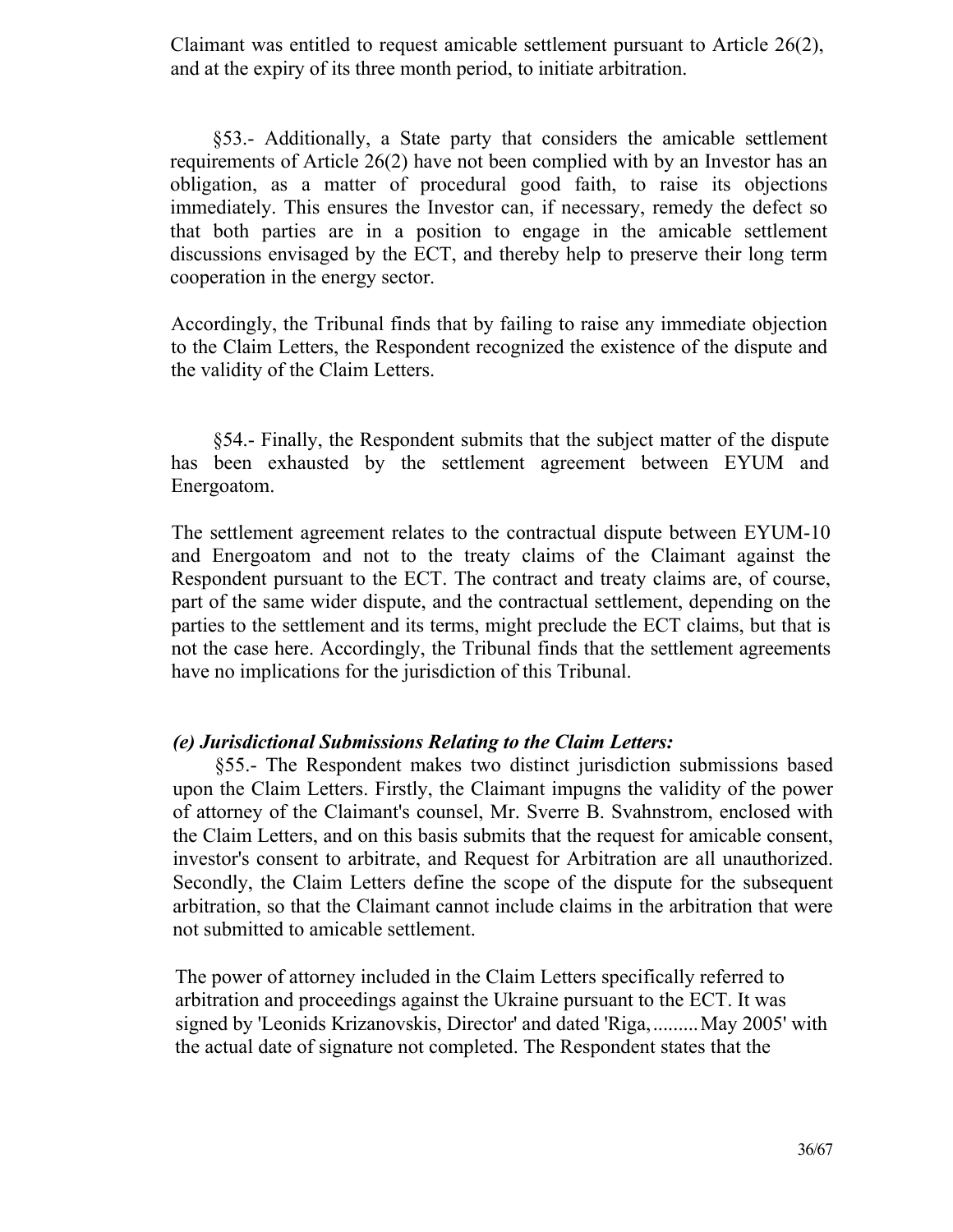authority of Mr. Krizanovskis to issue powers of attorney is not confirmed in any way either by the constituent documents of AMTO or by-laws, or otherwise.

§56.- The applicable law in the present arbitration is the ЕСТ itself, and 'applicable rules and principles of international law' (Article 26(6)). There is no requirement in the ЕСТ relating to powers of attorney, and nor has the Respondent identified any relevant principles of international law relating to powers of attorney. Further, the Respondent's objection is purely formal, in that there is no evidence to suggest that Mr. Svahnstrom was not in fact authorized by the Claimant to act on its behalf, either at the time of the Claim Letters or at any subsequent time, or has in any manner exceeded his authority. Accordingly, the Arbitral Tribunal accepts the power of attorney provided with the Claim Letters, and finds that the Claim Letters, their request for amicable settlement, the Claimant's consent to arbitrate and the Request for Arbitration have all been fully authorized by the Claimant. The Respondent's objection based on lack of authority is therefore dismissed.

§57.- The Respondent also submits that the Claim Letters define the dispute that can be submitted to arbitration. This submission misconceives the nature of the request for amicable settlement. Article 26(2) requires the Claimant to submit the 'dispute' for amicable settlement. A dispute, as already explained, is a state of affairs involving a failure to agree. The purpose of a request for amicable settlement is to discuss the dispute, with a view to exchanging views over its causes, the interests involved, clarifying factual uncertainties and possible misunderstandings, and identifying possible solutions within the framework of the promotion of long term cooperation in the energy field based on complementarities and mutual benefits. A party can request amicable settlement of a dispute without identifying any ЕСТ claims, and an Investor may have good reason not to formulate claims at this stage, in order to avoid taking a position or appearing to threaten the State party with arbitration before bona fide settlement discussions. The purpose of Article 26(2) -to provide for settlement discussionsrequires the avoidance of legal forms, and the facilitation of open communication. The Investor must inform the State of the state of affairs involving disagreement, and request amicable settlement. If the State considers there is insufficient information to initiate discussions then the good faith response is simply to so advise the Investor, and require more detail. In other words, to initiate the type of communications envisaged by Article 26(2).

Similar views have been expressed by other tribunals. For example, in *Generation Ukraine, Inc v. Ukraine* (ICSID Case No. ARB/00/9 ) page 45:

*«The requirement to consult and negotiate, however, does not serve to compel the investor to plead its legal case on multiple occasions. To insist upon a*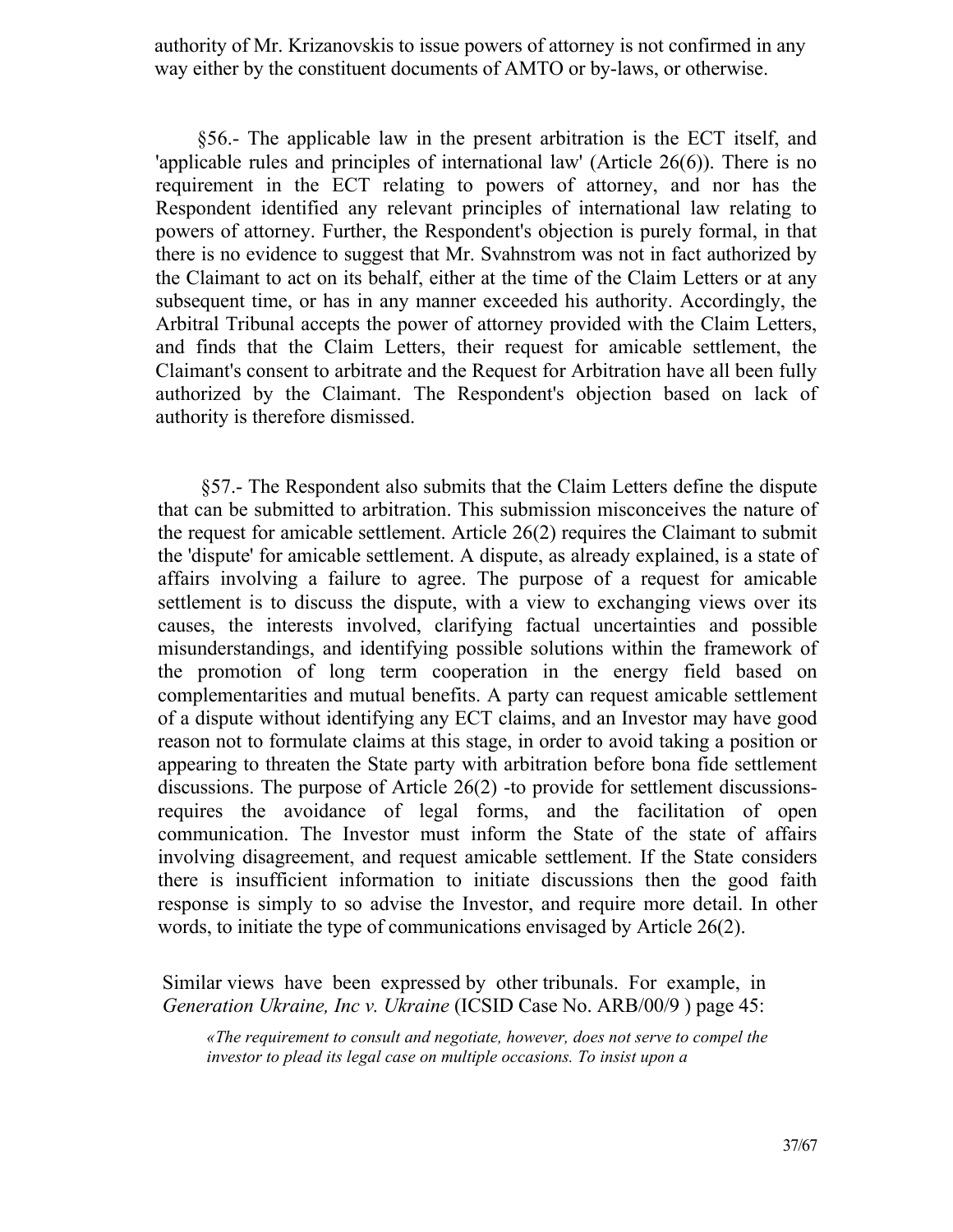*precise congruity in the investor's articulation of its grievances in these different for a would only have a chilling effect on consultation and negotiation between the investor and the host State.»*

§58.- The Arbitral Tribunal considers that the Claim Letters satisfied the minimum requirements of advising the Ukraine of a dispute and requesting amicable settlement. In the subsequent Request for Arbitration the Investor was free to frame its claims as it wished, provided they related to the same dispute, as here they clearly do. Accordingly, the Respondent's objection that the Request for Arbitration includes claims not raised in the Claim Letters is rejected.

#### *(f) Article 17 ECT/Denial of Advantages:*

§59.- The Respondent submits that the claims brought by the Claimant are inadmissible by operation of Article 17(1) of the ЕСТ and alleges that Article 17(1) ЕСТ requires the termination of this arbitration. Article 17 provides:

#### *«ARTICLE 17*

## *NON-APPLICATION OF PART III [le. Articles 10-17 ЕСТ, entitled 'Investment Promotion and Protection'] IN CERTAIN CIRCUMSTANCES*

*Each Contacting Party reserves the right to deny the advantages of this Part to:*

- *(1) a legal entity if citizens or nationals of a third state own or control such entity and if that entity has no substantial business activities in the Area of the Contracting Party in which it is organized;*...
- *(2) an Investment, if the denying Contracting Party establishes that such Investment is an Investment of an Investor of a third state with or as to which the denying Contracting Party:* 
	- *(a) does not maintain a diplomatic relationship; or*
	- *(b) adopts or maintains measures that:* 
		- *(i) prohibit transactions with Investors of that state; or*
		- *(ii) would be violated or circumvented if the benefits of this Part were accorded to Investors of that state or to their Investments.»*

The Respondent asserts that the exercise of its right under Article 17 is not arbitrable. In the alternative, it states that the Claimant has failed to prove that it is not owned or controlled by citizens of a third state or that it has substantial business interests in Latvia. Further, the Respondent can exercise its right to deny advantages at any time, meaning that the right can be exercised during the arbitration, and did not need to be exercised at the time of the making of the Investment, or prior to the alleged breaches.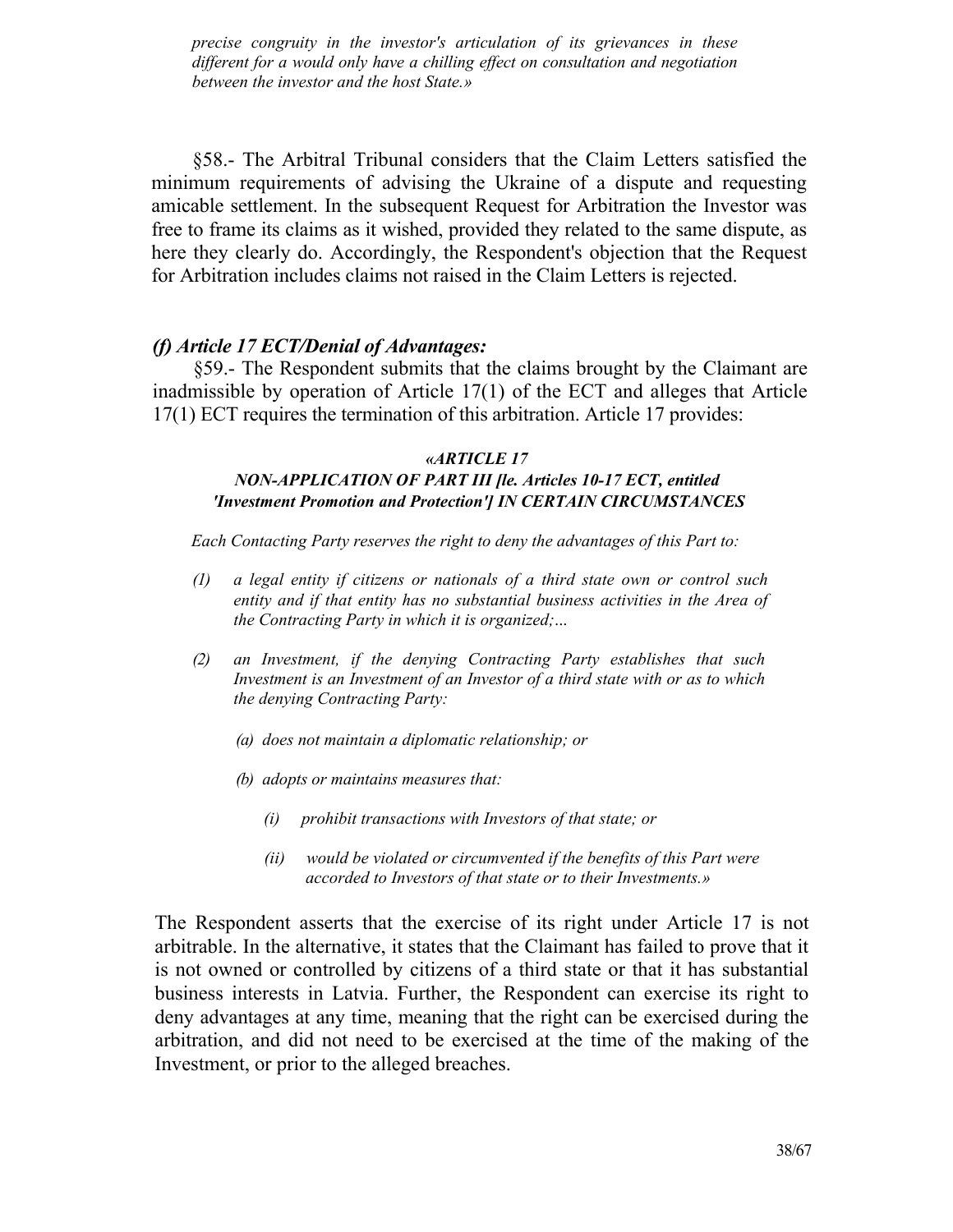(і) Arbitrabilitv and Article 17Ш:

§60.- The Respondent's first submission is that the State's 'right' to deny advantages under Article 17 is not subject to arbitration, so that the State is the sole and exclusive judge of whether the Investor has the characteristics described in Article 17(1). This submission has a terminological basis, as Article  $26(1)$ entitles an Investor to submit to arbitration an alleged dispute relating to the State's 'obligations', and Article 17 refers not to a State's obligations but a 'right' to deny advantages. Therefore, the Arbitral tribunal has no jurisdiction *rationae materiae.*

A dispute regarding an obligation includes a dispute relating to the existence of an obligation. Indeed, this is the essence of the *competence/competence* principle in international arbitration. The State might assert 'rights', 'powers,' 'privileges' or 'immunities' to deny, annul or evade an obligation, but the legal description of the objection does not detach it from the Claimant's assertion of the existence and breach of an obligation. The Respondent's exercise of its 'right' to deny advantages is an aspect of the dispute submitted to arbitration by the Claimant, and within the jurisdiction of this Arbitral Tribunal.

Accordingly, the Respondent's submission that the Tribunal has no jurisdiction over its exercise of its 'right' to deny advantages pursuant to Article 17 ЕСТ is rejected.

(ii) Interpretative Issues:

§61.- Article 17 enables a State party to deny the Part III treaty rights to certain classes of investors. Article 17(1) excludes Investors that are legal entities rather than natural persons, where the legal entity has no real connection with its nominal nationality. Article 17(2) excludes protection for Investments of Investors from countries with which the State does not maintain normal diplomatic or economic relationships.

Article 17 can be read together with the definition of 'Investor' in Article 1(7) as establishing two classes of Investors of a Contracting Party for the purposes of the ЕСТ. The first class comprises Investors with an indefeasible right to investment protection under the ЕСТ. This class includes nationals of another Contracting Party -whether natural persons or juridical entities- except for those nationals falling within the second class.

The second class comprises Investors that have a defeasible right to investment protection under the ЕСТ, because the host State of the investment has the power to divest the Investor of this right. In this second class are legal entities that satisfy the nationality requirement by reason of incorporation but are owned or controlled by nationals of a third state in a manner potentially unacceptable to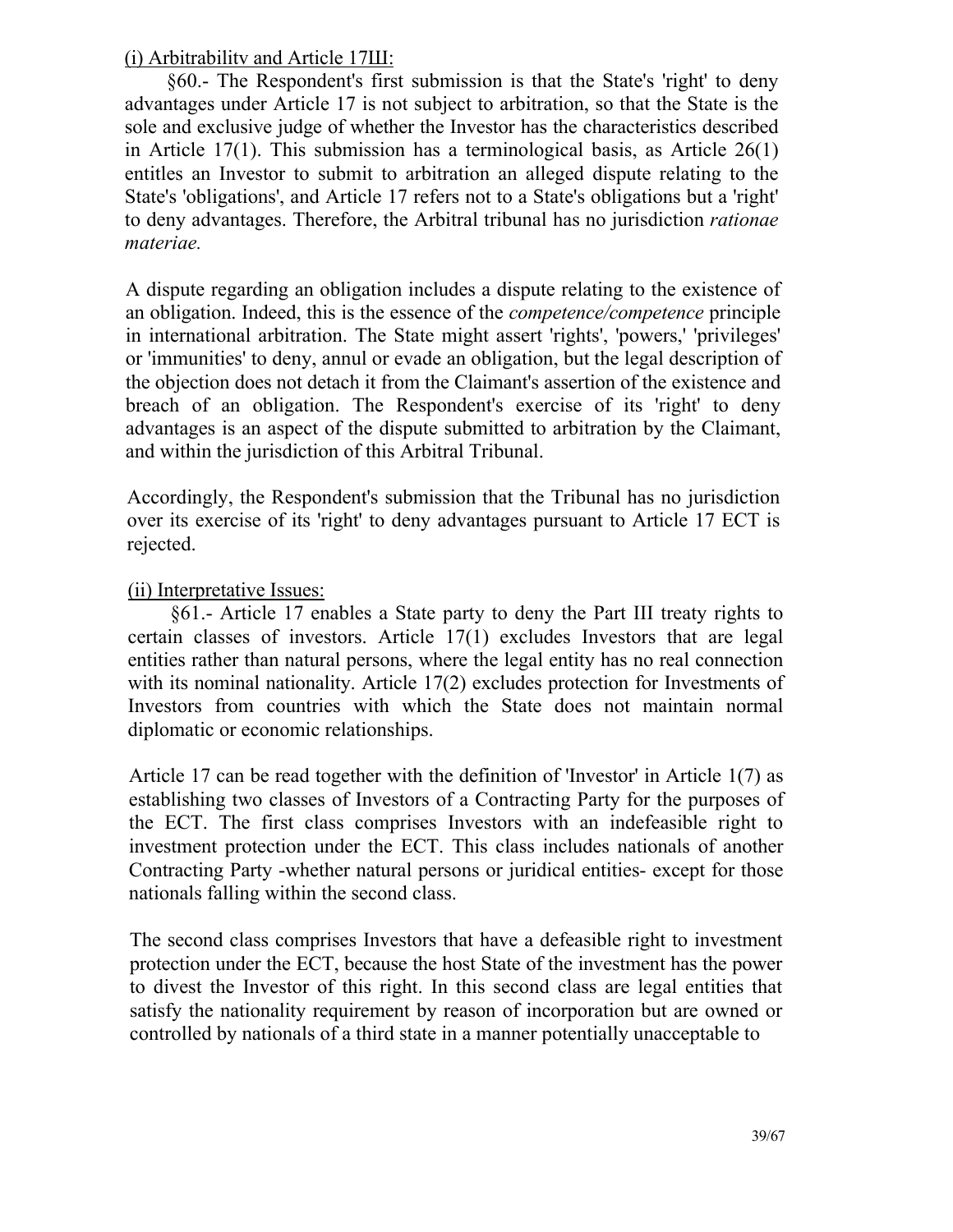the host State. Such foreign ownership or control is potentially unacceptable where it involves a State with which the Host State does not maintain normal diplomatic or economic relationships, or where it is not accompanied by substantial business activity in the state of incorporation.

As the purpose of the ЕСТ is to establish a legal framework 'in order to promote long-term cooperation in the energy field, based on complementarities and mutual benefits...' then the potential exclusion of foreign owned entities from ЕСТ investment protection under Article 17 is readily comprehensible. 'Long term economic cooperation', 'complementarities' or 'mutual benefits' are unlikely to materialise for the host State with a State that serves as a nationality of convenience devoid of economic substance for an investment vehicle, or a State with which it does not enjoy normal diplomatic or economic relations.

§62.- Article 17(1) affects only juridical rather than natural persons, and requires the fulfilment of two requirements in order for the host state to exercise its right to deny. First, the investor must be owned or controlled by citizens or nationals of a 'third state'. 'Third state' is not defined in the ЕСТ, but is used in Article 1(7) in contradistinction to 'Contracting Party', which suggests that a third state is any state that is not a Contracting Party to the ЕСТ. Secondly, the investor must have 'no substantial business activities' in the state of its incorporation. These are cumulative requirements so that both must exist before the respondent can exercise its right to deny.

§63.- There are important differences in drafting between Article 17(1) and 17(2). In particular, Article 17(2) places the burden of proof to establish the facts necessary to exercise this power on the State Party, while Article 17(1) is expressed in a neutral manner in respect of the burden of proof.

§64.- The burden of proof of an allegation in international arbitration rests on the party advancing the allegation, in accordance with the maxim *onus probandi actori incumbit.* In application of this principle, a claimant has the burden to prove that it satisfies the definition of an Investor so as to be entitled to the Part III protections and the right to arbitrate disputes in Article 26. On the same basis, the claimant would be expected to have the burden of proof that it controls, directly or indirectly, an Investment for which protection is sought, and this is a fact explicitly stated in Understanding 3 to the Final Act. However, when a respondent alleges that the claimant is of the class of Investors only entitled to defeasible protection, so that the respondent can exercise its power to deny, then the burden passes to the respondent to prove the factual prerequisites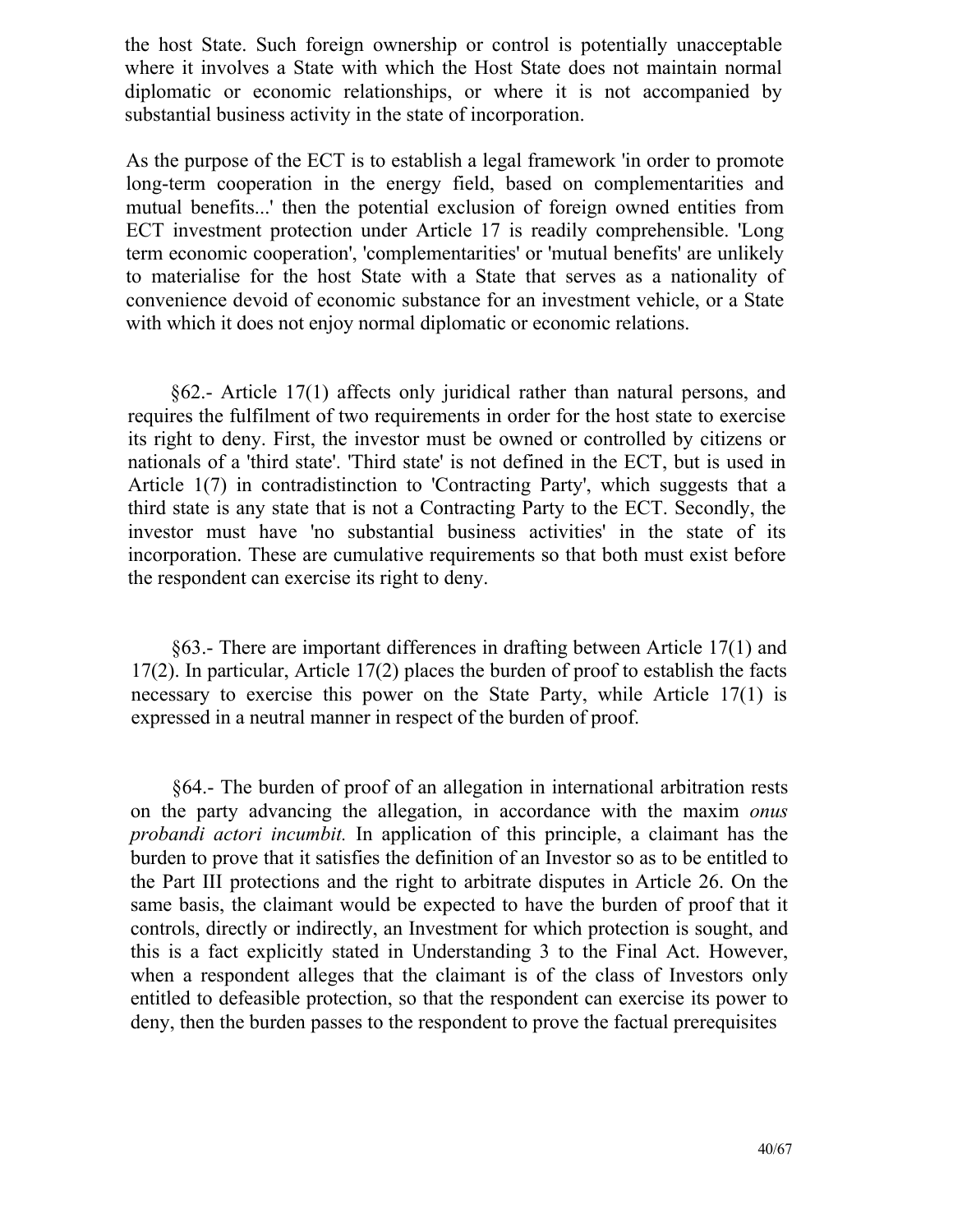of Article 17 on which it relies. Article 17(2) adopts exactly this approach but, as already mentioned, Article 17(1) is neutral on the question of burden of proof.

§65.- Burden of proof is an important issue in respect of Article 17(1) as it might be difficult, as the present case demonstrates, for the respondent to determine who owns or controls an Investor when ownership or control might involve a number of entities in different jurisdictions. Similarly, the claimant knows exactly what its business activities are in a particular area, and can easily present the evidence to establish those activities, while this information might not be accessible to the respondent.

Nevertheless, the relative accessibility of evidence would not seem to justify any modification to the normal rules regarding the burden of proof. It would support a duty to disclose evidence so that a respondent could request the disclosure of specific documents from the claimant where the documentation is not otherwise accessible. Alternatively, where the agreed procedure, as in this case, provides for Tribunal questions then the Tribunal can request the necessary clarifications. In both cases, negative inferences might be drawn against the claimant for a failure to provide the requested documents or information. Alternatively, as the Respondent sought to do in this case, the respondent might seek to exploit the paucity or ambiguity of the evidence relating to the claimant's business activities to argue these activities have no substance, thereby effectively compelling the Claimant to supplement this evidence, or defend its limitations.

#### (iii) Ownership or control:

§66.- AMTO is a Limited Liability Company incorporated in Latvia and first registered on March 6, 1998. Its shares used to be owned by Mr. Leonids Krizanovskij, a Latvian citizen and the current managing director of AMTO. Mr. Krizanovskij's shareholding was wholly transferred to Five Key Invest & Assets Limited Holding JSC on February 14, 2005. There is also evidence that for an undefined period Alston Ltd, an English legal entity, was the owner of the shares in Five Key Invest & Assets Limited Holding JSC. Five Key Invest & Assets Limited Holding JSC is a company registered on May 4, 2001 under the laws of Liechtenstein. The Board is composed of Mr. Harry Jean Louis Gstohl (a Liechtenstein citizen) and Mr. Ivan Vladimirovich Kuznetsov (a Russian citizen). Five Key Invest & Assets Limited Holding JSC is the current owner of all shares in AMTO.

On November 21, 2006 all the shares in Five Key Invest & Assets Limited Holding JSC were transferred to a Liechtenstein foundation called Key's Depositary Foundation (hereafter, *«the Foundation»)* with its registered office in Vaduz, Liechtenstein. According to the Claimant, the Foundation has no owners. It has a director and a so-called protector. The ultimate beneficiaries, who cannot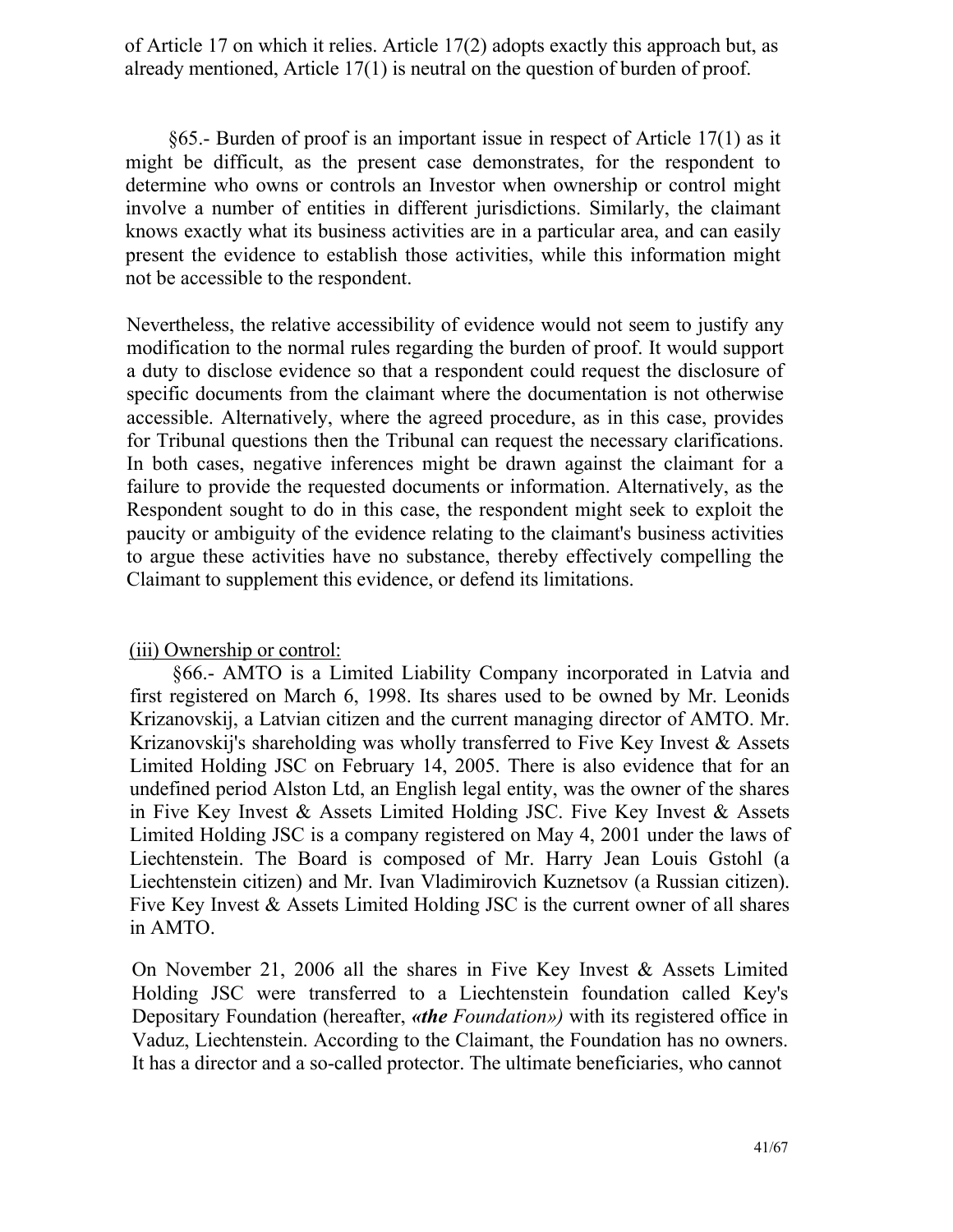exercise ownership rights, are (1) Anastasia Kuznetsova, citizen of USA; (2) Alexandra Kuznetsova, citizen of USA; (3) Irina Kuznetsova, permanent resident of Cyprus, citizen of the Russian Federation; (4) Prokhor Kuznetsov, permanent resident of Cyprus, citizen of the Russian Federation; (5) Ivan Kuznetsov, permanent resident of Cyprus, citizen of the Russian Federation.

The Claimant stated in its Surrejoinder that the Foundation's *«ultimate beneficiaries are Russian nationals».* The Claimant provided additional information regarding the ownership and control of AMTO in response to the Tribunal's written questions.

In summary, AMTO is incorporated in Latvia and wholly owned by Five Key Invest & Assets Limited Holding JSC, a company incorporated in Liechtenstein. This company is in turn wholly owned by the Foundation.

§67.- The Tribunal notes that one of the Claimant's witnesses, Mr. Ivan Vladimirovich Kuznetsov is almost certainly also a member of the Board in Five Key Invest & Assets Limited Holding JSC given that their names are identical except for a minor spelling divergence (Kuznetsov/Kusnetsov), they share Russian nationality and reside in St Petersburg. Mr. Kuznetsov is also one of the beneficiaries of the Foundation.

Five Key Invest & Assets Limited Holding JSC's Board is composed of only two people: Mr. Harry Jean Louis Gstohl and Mr. Kuznetsov. Liechtenstein's law requires at least one of the members of the Board of a joint stock company to have the nationality of a country belonging to the European Economic Area. Mr. Gstohl is a citizen of Liechtenstein and Mr. Kuznetsov is a Russian citizen. Taking into account that Mr. Kuznetsov is one of the beneficiaries of the Foundation that owns all the shares in Five Key Invest & Assets Limited Holding JSC and also a member of Five Key Invest & Assets Limited Holding JSC, the Tribunal concludes that Mr. Kuznetsov is the person who controls AMTO.

Accordingly, AMTO is controlled by a Russian national. This finding raises a difficult interpretive issue of the whether Russia is a 'third state' within the meaning of Article 17(1). However, the Tribunal's finding on the second precondition in Article 17(1), relating to substantial business activity in Latvia, means the Tribunal does not need to determine this question.

(iv") Substantial business activities:

§68.- The application of Article 17(1) ЕСТ in this case also requires that AMTO has substantial business activities in the country in which it is organised, i.e., in Latvia.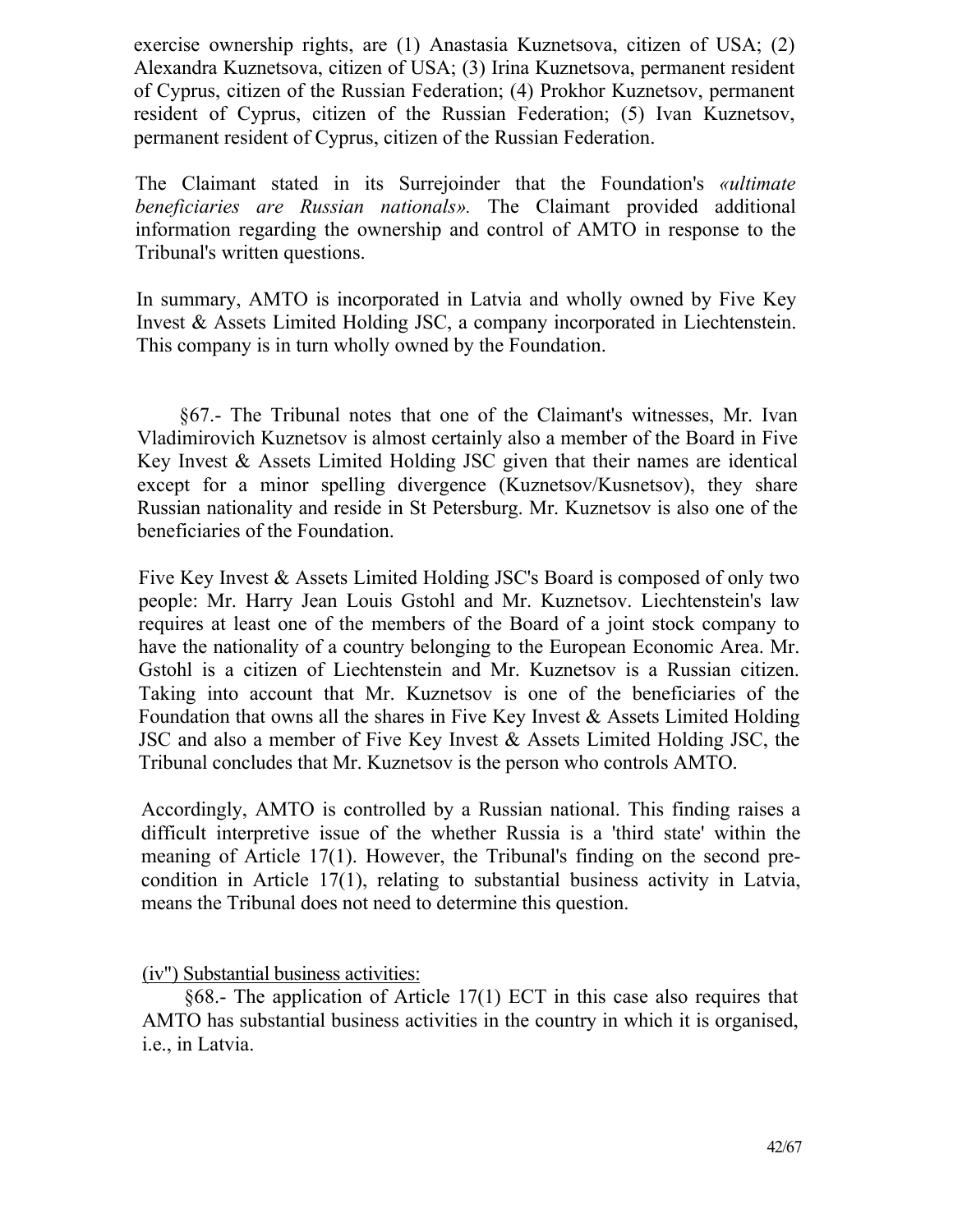In support of its contention that AMTO conducts substantial business activity in the territory of Latvia, the Claimant has submitted: (i) a report by the law firm of Blueger & Plaude; (ii) a tax certificate from the State Revenue Service of Riga; (iii) a statement from its landlord; and (iv) a bank statement.

The Blueger & Plaude Report states that AMTO's main activity is in the field of financial investments by participating as a shareholder in companies in Finland, Ukraine, USA and Russia. The Report refers to various agreements and share certificates relating to these investments, but these were not presented to the Tribunal. The Blueger & Plaude Report also refers to a project on real estate acquisition in Riga of which only a preliminary purchase agreement had been concluded as of September 18, 2006. Neither the preliminary agreement nor any subsequent agreement or related evidence has been submitted.

AMTO's tax certificate shows payment of taxes during the period from January 1, 2000 until March 31, 2007 of the following types: (i) residents income tax; (ii) social insurance obligatory payments; (iii) internal VAT; and (iv) entrepreneurial activity risk state fee. The Claimant states that it employs two staff full-time and the 'social insurance obligatory payments' relate to these staff. No VAT has been paid during the referred period.

AMTO also holds a multi-currency account in the Latvian bank Rietumu Banka. A brief statement of the activity of this account from March 6, 1998 to March 31, 2007 giving the total amount of transactions in each currency has been presented as evidence by the Claimant. However, this bank statement provides no evidence of payments in respect of day-to-day business activities, and the Tribunal has not been provided with evidence that any other bank account exists.

The Claimant also submitted a statement from AMTO's landlord, certifying that AMTO has been renting an office in Riga from September 1, 2000 to the date of the statement, March 30, 2007.

§69.- The ЕСТ does not contain a definition of 'substantial', nor does the Final Act of the European Energy Charter Conference that would serve as guidance for interpretation. As stated above, the purpose of Article 17(1) is to exclude from ЕСТ protection investors which have adopted a nationality of convenience. Accordingly, 'substantial' in this context means 'of substance, and not merely of form'. It does not mean 'large', and the materiality not the magnitude of the business activity is the decisive question. In the present case, the Tribunal is satisfied that the Claimant has substantial business activity in Latvia, on the basis of its investment related activities conducted from premises in Latvia, and involving the employment of a small but permanent staff.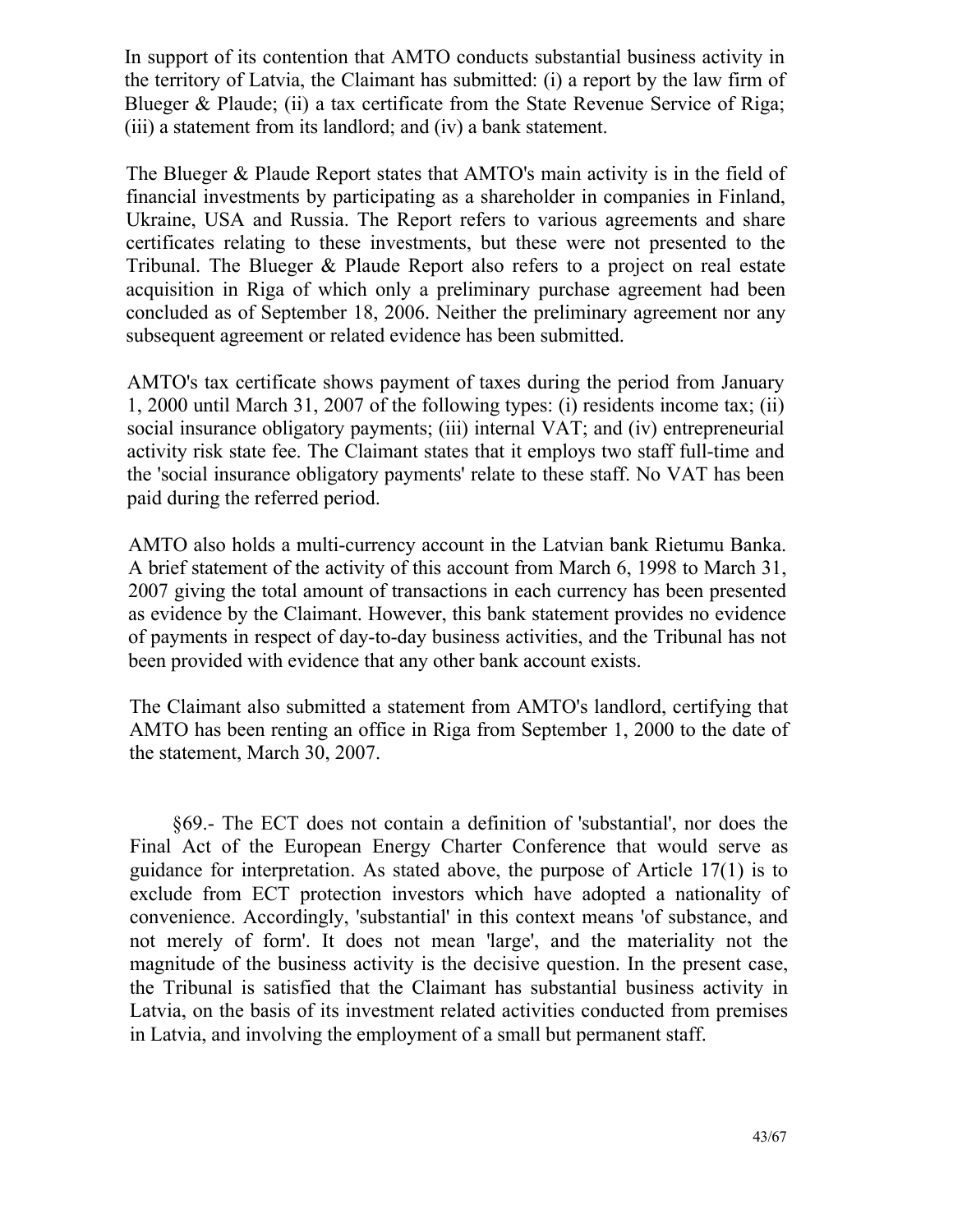§70.- Therefore, the second requirement of Article 17(1) ЕСТ. Accordingly, the Respondent has no right to deny the Claimant the advantages of Part III as AMTO has substantial business activities in the territory of Latvia.

As a consequence, the Tribunal does not need to determine whether Russia qualifies as a 'third state' for the purposes of this Article 17(1), or whether Respondent can exercise its right to deny advantages at any time, including after the initiation of an arbitration.

## *(g) Parallel international proceedings:*

§71.- On December 16, 2004 EYUM-10 submitted an application to the ECHR based on alleged violations of the Convention for the Protection of Human Rights and Fundamental Freedoms (the *«European Convention»)* against Ukraine.

The Respondent has requested that the present arbitration be terminated or suspended based on the existence of a parallel international proceeding before the ECHR. The Respondent considers that the doctrine of *lis pendens* should be applied flexibly to avoid international proceedings concerning the same events and similar claims, even if the parties and the respective causes of actions are formally different.

According to the Claimant, EYUM-10's application to the ECHR is no ground for either termination or suspension of this arbitral proceeding, since the parties to both proceedings are different and so is the legal basis or cause of action for the respective proceedings.

This is a case of an international tribunal and a supra-national court having concurrent jurisdiction over a dispute arising out of similar facts. However, the parties and the causes of action are different in these two proceedings. With regard to the parties, EYUM-10 is not a party to the present arbitration and AMTO is not a party to the ECHR proceedings. With respect to the causes of action, the present arbitration is based on alleged breaches of the ЕСТ, while proceedings before the ECHR are based on Article 6(1) of the European Convention and its Protocol No. 1, Article 1. These circumstances are sufficient to disqualify the Respondent's *lis pendens* objection.

Accordingly, this Arbitral Tribunal concludes that the ECHR proceedings provide no justification to terminate or suspend the arbitration, and the Respondent's submission on this ground is rejected.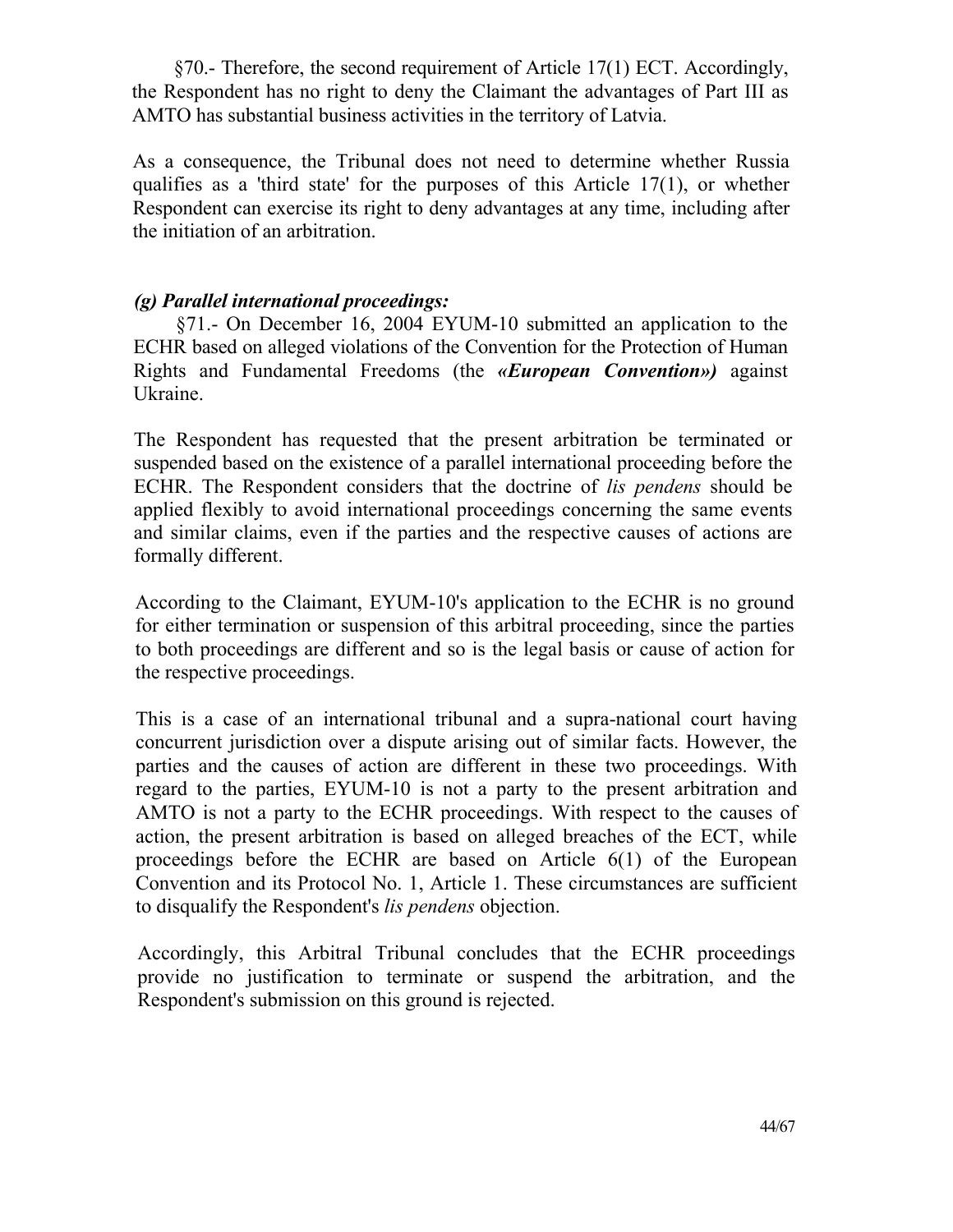§72.- Accordingly, all of the Respondent's jurisdictional objections are rejected, and, as a consequence, the Arbitral Tribunal turns now to consider the merits of the dispute.

#### **VII. DECISION: MERITS**

#### *(a) Introductory Comments:*

§73.- The Claimant alleges that the Respondent has breached Articles 10(1) and  $10(12)$  ECT in the various ways set out above. Articles  $10(1)$  and  $10(12)$ read as follows:

#### *«ARTICLE 10 PROMOTION, PROTECTION AND TREATMENT OF INVESTMENTS*

- *(1) Each Contracting Party shall, in accordance with the provisions of this Treaty, encourage and create stable, equitable, favourable and transparent conditions for Investors of other Contracting Parties to make Investments in its Area. Such conditions shall include a commitment to accord at all times to Investments of Investors of other Contracting Parties fair and equitable treatment. Such Investments shall also enjoy the most constant protection and security and no Contracting Party shall in any way impair by unreasonable or discriminatory measures their management, maintenance, use, enjoyment or disposal. In no case shall such Investments be accorded treatment less favourable than that required by international law, including treaty obligations. Each Contracting Party shall observe any obligations it has entered into with an Investor or an Investment of an Investor of any other Contracting Party.»*
- *(12) Each Contracting Party shall ensure that its domestic law provides effective means for the assertion of claims and the enforcement of rights with respect to Investments, investment agreements, and investment authorizations.»*

Article 10(1) is a complex provision of five sentences. It opens with an expansive obligation to 'encourage and create, stable, equitable, favourable and transparent conditions for Investors...to make Investments...'. The four subsequent sentences refer to various other obligations, some of which are well known in investment treaty law. Some obligations relate to 'Investments' and some to 'Investors'. Some are explicitly unlimited in time ('commitment... at all times'; 'the most constant protection'), but the temporal application of the opening sentence is ambiguous and has been the subject of conflicting interpretations by the Parties in this arbitration. The final sentence is an 'umbrella clause' requiring the State to observe any obligations it has entered into with an Investor or an Investment of an Investor.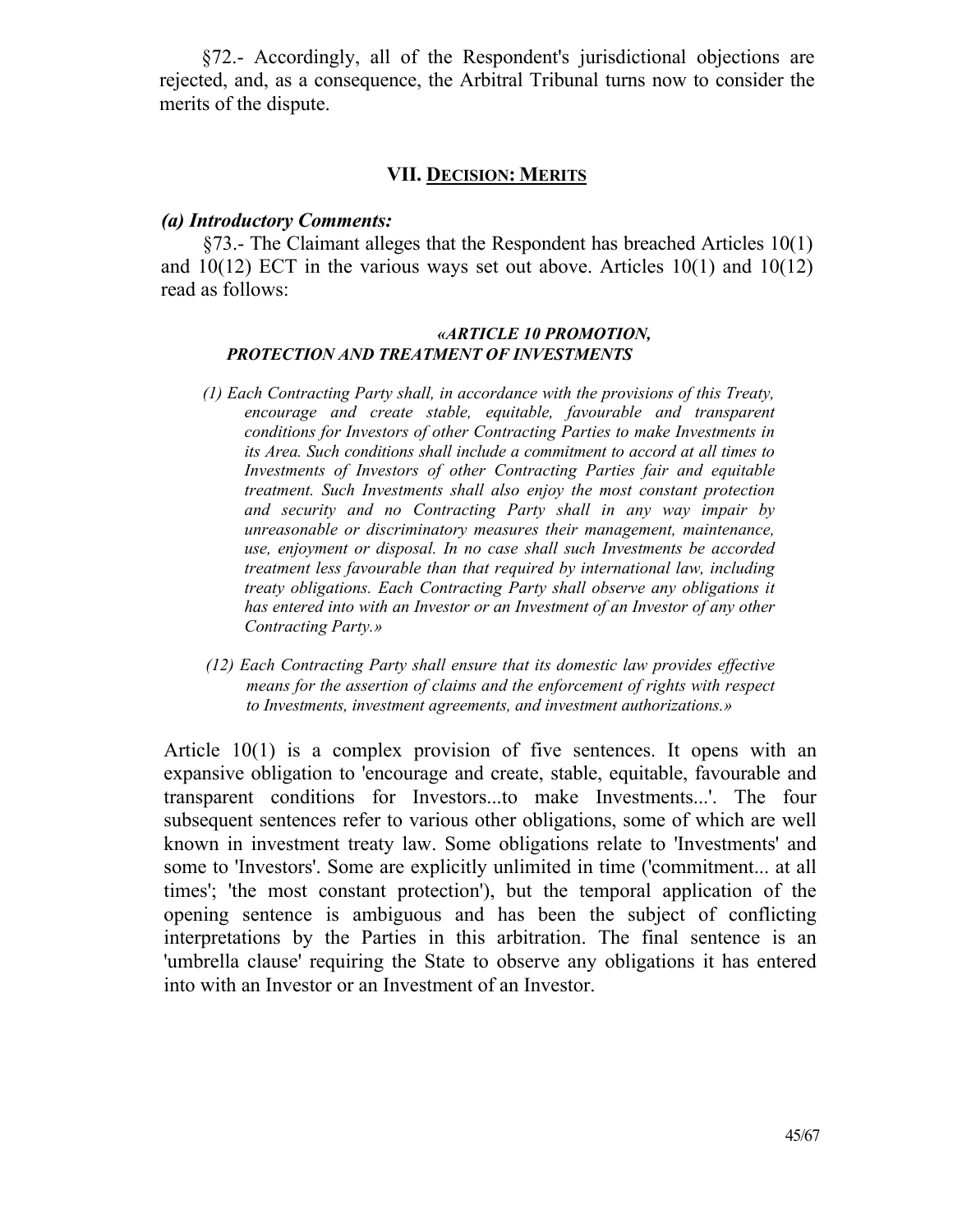§74.- There is clearly overlapping within Article 10(1). It refers to both fair and equitable treatment and the minimum standard required by international law, when these two standards may be identical in many contexts. Conduct that breaches these standards might also constitute 'unreasonable or discriminatory measures' or failure to 'create stable, equitable, favourable and transparent conditions for Investors'. The result is that a claimant can plead that the same conduct breaches various obligations in Article 10(1) in circumstances where the content and relationship between these obligations is not clear.

§75.- The Claimant in the present arbitration also alleges a denial of justice. Denial of justice is a concept of state responsibility afflicted by imprecision. It is a manifestation of a breach of the obligation of a State to provide fair and equitable treatment and the minimum standard of treatment required by international law. Denial of justice relates to the administration of justice, and some understandings of the concept include both judicial failure and also legislative failures relating to the administration of justice (for example, denying access to the courts).

In Article 10(12) of the ЕСТ there is a specific obligation to ensure that domestic law provides an effective means for the assertion of claims and the enforcement of rights. Legislative failures affecting the administration of justice in cases under the ЕСТ can therefore be measured against the express standard established by Article 10(12).

§76.- In respect of the applicable standard to establish a case of denial of justice under Article 10(1) in respect of judicial decisions, the Tribunal refers to the discussion in *Mondev International Limited* v *United States of America,*  (ICSID Case No. ARB(AF)/99/2) Award of October 11, 2002 (42 *ILM* 85 (2003)), at paragraphs 126-127. This tribunal concluded (paragraph 127):

*«The test is not whether a particular result is surprising, but whether the shock or surprise occasioned to an impartial tribunal leads, on reflection, to justified concerns as to the judicial propriety of the outcome, bearing in mind on one hand that international tribunals are not courts of appeal, and on the other hand [investment treaties are] intended to provide a real measure of protection. In the end the question is whether, at an international level and having regard to generally accepted standards of the administration of justice, a tribunal can conclude in the light of all the available facts that the impugned decision was clearly improper and discreditable, with the result that the investment has been subjected to unfair and inequitable treatment. This is admittedly a somewhat openended standard, but it may be that in practice no more precise formula can be offered to cover the range of possibilities.»* (footnote omitted)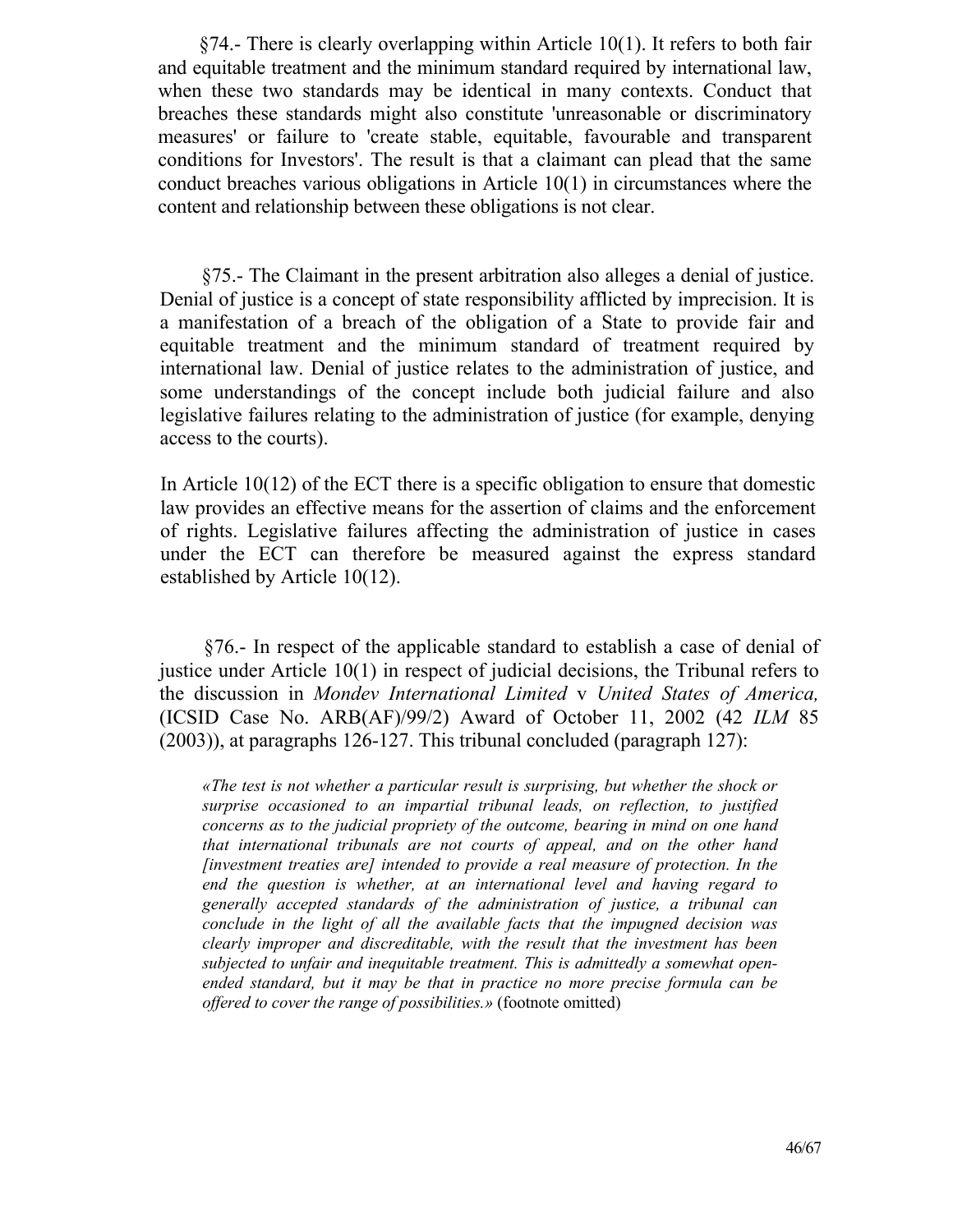In the context of the present arbitration, the Tribunal would add that the experience of an investor in domestic courts may involve a series of decisions, and these decisions should be considered in their entirety. Further, the available means within the host State's legal system to address errors or injustices, and whether or not they were exercised, are relevant to the assessment of the propriety of the outcome. The investor that fails to exercise his rights within a legal system, or exercises its rights unwisely, cannot pass his own responsibility for the outcome to the administration of justice, and from there to the host State in international law.

## *(b) Proceedings in the Ukrainian Courts:*

§77.- The Claimant states that the handling of EYUM-10's attempt to seek enforcement of its claims before the Ukraine courts amounts to a denial of justice. Accordingly, the treatment of its claims by the Ukraine courts was 'treatment' less favorable than that required by international law and therefore a breach of Article 10(1) of the ЕСТ.

The allegations of a denial of justice relate to the six bankruptcy proceedings against Energoatom commenced between March 2002 and December 2003. EYUM-10 was the initiating creditor in two of these proceedings (the fourth and fifth bankruptcy proceedings) and a bankruptcy creditor in the sixth claim. It complains of the delay, error and tolerance of procedural abuse by the Ukraine courts in these proceedings. EYUM-10 was not a party to the first three bankruptcy proceedings but claims that it was prevented from participating in these proceedings 'due to the courts' failure, in violation of applicable law, to order the initiating creditors to publicly announce the opening of the bankruptcy cases'.

> §78.- The treatment of an investor by national courts should be examined in its entirety to determine whether or not there has been a denial of justice. Accordingly, an investor may complain, as in this case, that its treatment in various proceedings cumulatively meets the standard of a denial of justice. When considering the investor's treatment in its entirety the tribunal must consider proceedings both initiated or available to the investor. In the present case the Claimant's involvement in the Ukrainian courts began with eleven cases of contractual non-payment. The Claimant was successful in all of these cases, and there are no allegations regarding the Ukrainian courts in respect of these proceedings.

> The Claimant complains that procedural violations meant that it was denied an opportunity to participate in the first three bankruptcy proceedings, and that these three proceedings were terminated in breach of the Law on Restoring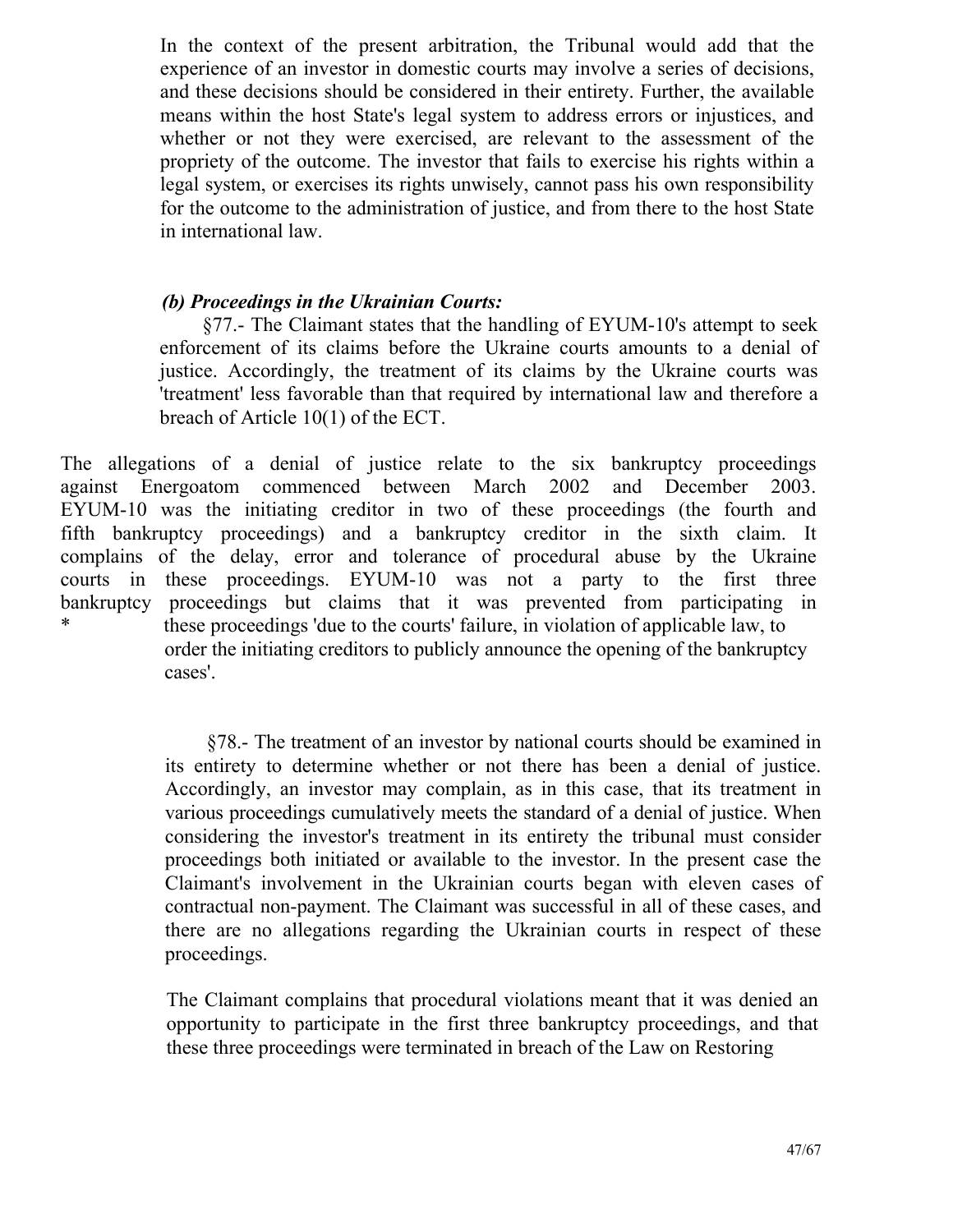Debtor's Solvency, or Declaring a Debtor Bankrupt of May 14, 1992 (the *«Bankruptcy Law»).* The Tribunal accepts the Respondent's submission that the Claimant has not adequately proven its allegations of irregularities relating to these proceedings. In particular the duty to publicise the bankruptcy proceedings rested with the applicant and not with the court itself, and no basis to impute a failure by a private creditor to the Ukrainian courts has been established. Further, the loss of opportunity to participate in these bankruptcy proceedings was remediable by the Claimant commencing its own bankruptcy proceedings. This was in fact the course adopted by the Claimant, in initiating the fourth bankruptcy proceeding, less the nine months after the dismissal of the first proceeding.

§79.- The fourth bankruptcy proceeding was commenced by EYUM-10 and six other creditors in the Commercial Court of Kiev on February 7, 2003. The Claimant complains of various procedural irregularities that delayed these proceedings, but the Tribunal considers these irregularities insignificant and accepts the Respondent's submission that they can be explained by the interaction of the Bankruptcy Law with the Code of Economic Procedure of the Ukraine, and procedural steps taken by the debtor. On July 16, 2003 the Commercial Court of Kiev dismissed a further request by the debtor company for suspension of the proceedings and ordered the initiation of the judicial procedure for the administration of the debtor's property, appointed a liquidator, recognized EYUM-10 and various other entities as judgment creditors in the proceedings, and made various related orders. Energoatom appealed to the Commercial Court of Appeal of Kiev. The Commercial Court of Appeal issued its decision on August 1, 2003 partially allowing the appeal and quashing the decision of the Commercial Court of Kiev and referring the case back to this court. EYUM-10 filed a request for cassation with the Superior Court of Ukraine which was dismissed on October 29, 2003. The Claimant complains that the decision of the Commercial Court of Appeal was influenced by Resolution 1160 by the Cabinet of Ministers. The Claimant states that the decision of this court *«lacks foundation in reality as well as in law... The ruling of the Commercial Court of Appeal is nothing but an obedient reaction to the very clear signal sent by the Cabinet of Ministers through the adoption of the superfluous Resolution № 1160».* Further, the decision of the Superior Commercial Court to reject the cassation appeal was based on arguments *«which have not before been recognized in Ukrainian Case Law».*

§80.- The Arbitral Tribunal has considered the decisions of both the Commercial Court of Appeal and the Superior Court. There is no evidence, either within these decisions or otherwise adduced by the Claimant, that the courts were improperly influenced by Resolution 1160. The decisions adopt a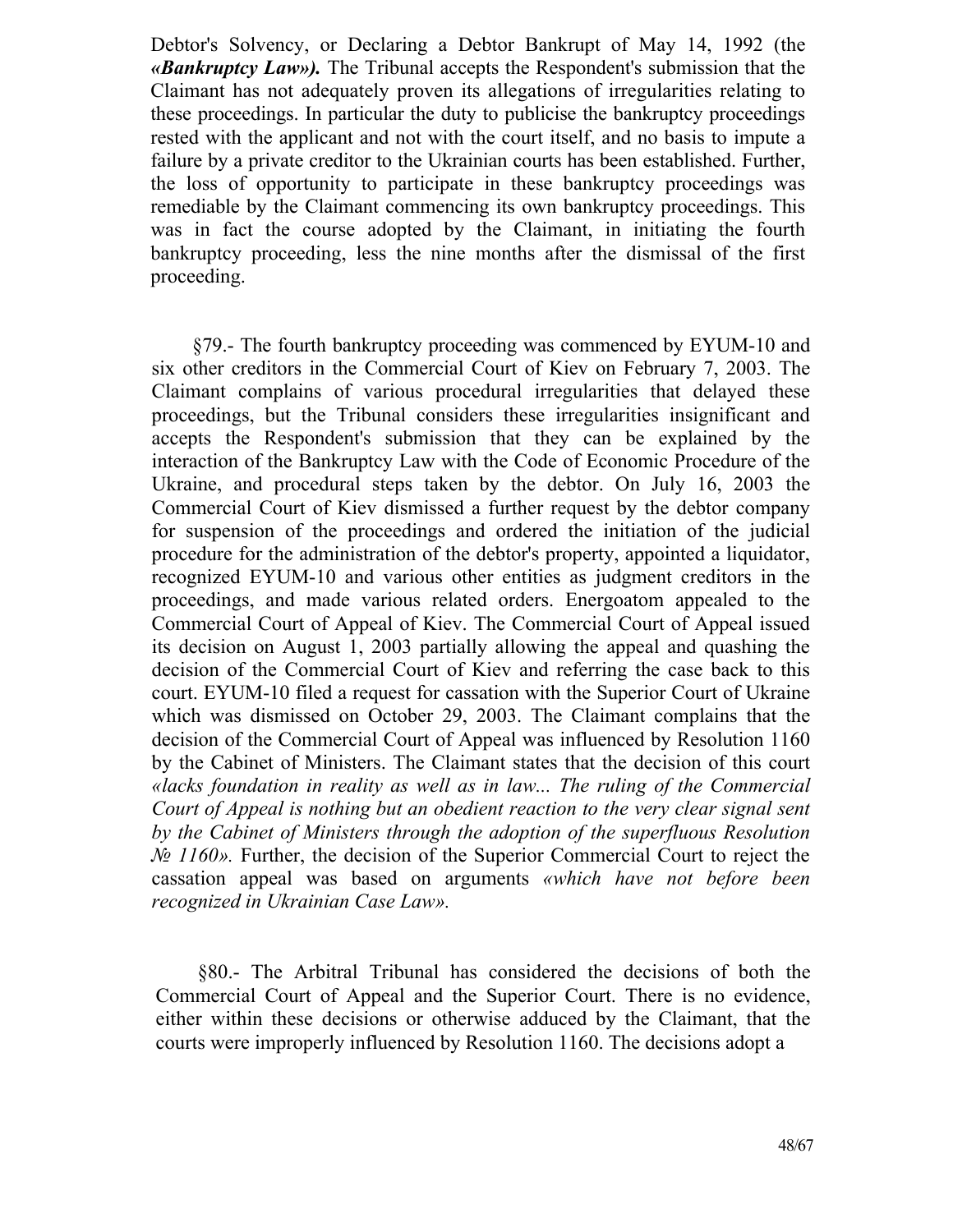formalistic approach to the requirements of the bankruptcy law, and indicate some uncertainty over the proper procedural treatment of debts of a subdivision of an entity such as Energoatom. However, these decisions respond to legal and procedural issues raised by these bankruptcy proceedings, were delivered without undue delay, and there is no indication that the parties were not properly heard. In the absence of any demonstrated procedural irregularity or interference, the Claimant's objection to these decisions is simply that they are wrong in law. This Tribunal is not a court of appeal for the decisions of the Ukrainian courts and, in any event, the Tribunal does not accept that these decisions are wrong in law.

§81.- EYUM-10's response to the decision of the Superior Court of the Ukraine was to exercise its right in Ukrainian law to present a new bankruptcy petition against Energoatom. This was presented the same day as the Superior Court's decision. It was initially rejected by the Commercial Court of Kiev wrongly, in the Claimant's submission. The remedy for this error lay in EYUM-10's right of appeal. EYUM-10 duly exercised its right of appeal and the Commercial Court of Appeal of Kiev quashed the earlier decision, so any error in this proceeding was rectified within the Ukraine legal system. The fifth bankruptcy proceeding was consolidated into the sixth bankruptcy proceeding and does not need to be further considered.

§82.- The sixth bankruptcy proceeding was initiated by a creditor called DonetskOblEnergo, another state owned enterprise, on December 2, 2003. The Claimant makes numerous complaints regarding the conduct of these proceedings, including failure to follow the statutory procedure for publication of the proceedings and for the preliminary hearing; exclusion of EYUM-10 and other creditors; collusion between the petitioning creditor and Energoatom (both state-owned enterprises); procedural delays and interference by legislative decree. These allegations are denied by the Respondent. The Respondent also points to the procedural complexity of these bankruptcy proceedings and the need for resolution of various procedural objections raised by creditors and the debtor (including another creditor actually owned by the Claimant), which led to legitimate appeals or cassation complaints that necessarily required time for resolution. The Respondent rejects the claims of collusion between the petitioning creditor and the debtor, and refers to an earlier judgment on which the petition was based. The Respondent also rejects the allegations of interference by legislative decree.

§83.- The Arbitral Tribunal finds that there is no denial of justice in respect of the sixth bankruptcy proceeding. The Claimant has not established any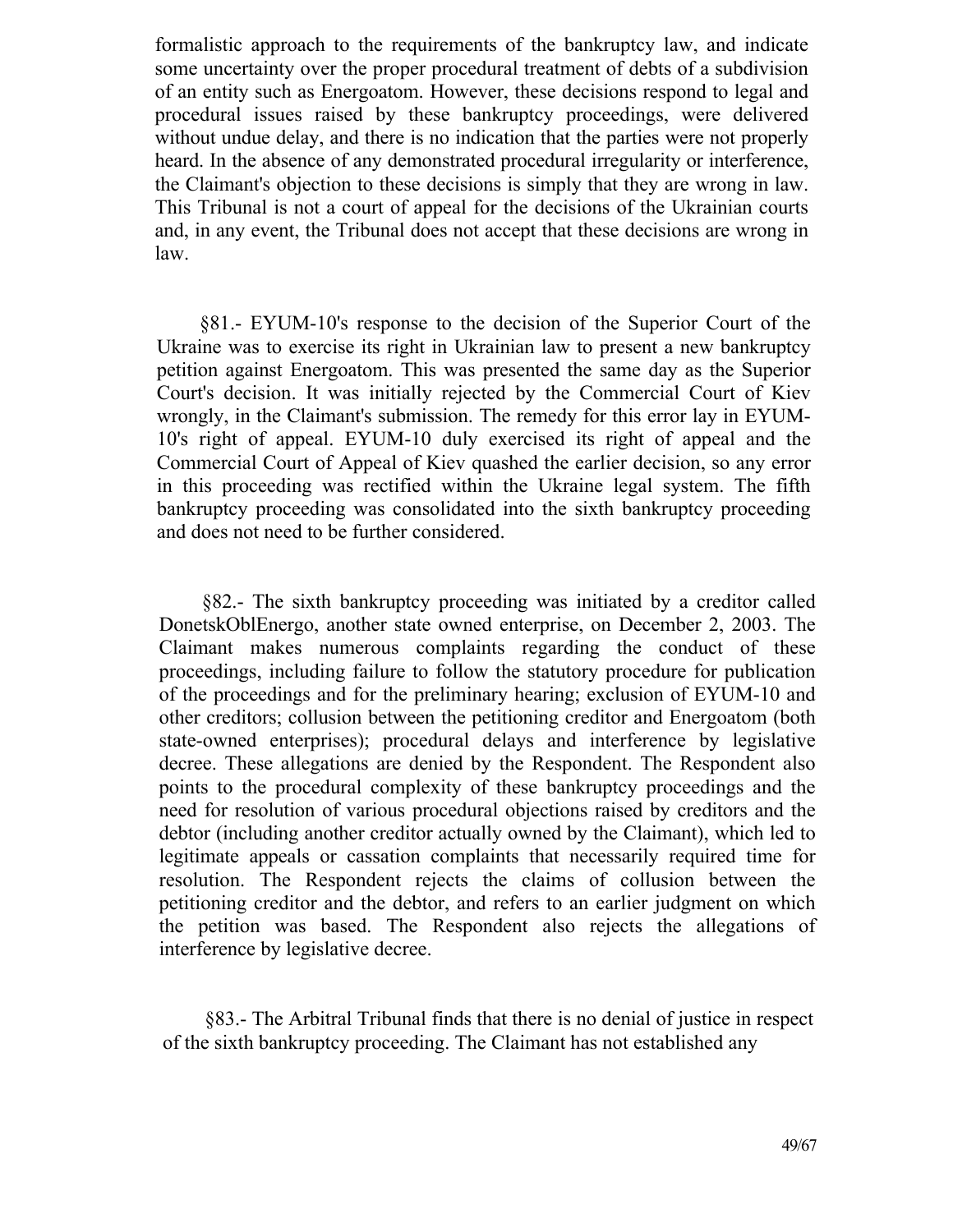improper conduct by the Ukrainian courts, and the delay in the proceeding is not excessive, and is explained by the procedural complexity of the case.

§84.- Accordingly, the Claimant has failed to demonstrate any denial of justice in the handling by the Ukrainian courts of the bankruptcy proceedings or any series of circumstances that cumulatively amount to a denial of justice. The Claimant was frustrated that over a period of years it was unable to enforce its judgment debts against Energoatom. However, there were many other judgment creditors, and the debtor was a large and strategic state enterprise. The Claimant's submissions demonstrate unrealistic expectations of a simple and rapid result, in a juridical structure where there were many other interests and competing rights to be considered by the Ukraine courts. These creditors may not have always complied with their obligations under the Bankruptcy legislation but such conduct cannot be imputed to the Ukrainian courts and to the Ukrainian State. The decisions of the Ukraine courts might be considered by practitioners from other jurisdictions to be formalistic, but bankruptcy legislation is a technical subject matter. In any event, the Ukraine courts appear to have applied the law and to have in fact resolved the many appeals and cassation requests relatively rapidly. EYUM-10 also established its debts before the Ukrainian courts without any problems. EYUM-10's experience of Ukrainian bankruptcy proceedings may have been a frustrating process but its submissions suggest that its expectations were unrealistic, and its evidence fails to prove any legal error, abuse, undue delay or interference in the process by the Ukrainian courts. Accordingly, the allegations of a denial of justice with respect to the bankruptcy proceedings are rejected in their entirety.

#### *(c) The Ukrainian Bankruptcy Legislation:*

§85.- The Claimant also submits that the bankruptcy legislation in the Ukraine is clearly inadequate and does not live up to the standard required by international law. The Claimant states that this constitutes a breach of Article 10(12) of the ЕСТ in that the Respondent has failed to ensure that its domestic law provides effective means for the assertion of claims and the enforcement of rights with respect to investments. The Claimant identifies three specific deficiencies in the Bankruptcy Law of Ukraine.

- *«(i) Under Ukrainian law, no remedies are available when a debtor is protected by moratorium, at the same time as creditors are denied to participate in the on-going bankruptcy proceeding;*
- *(ii) Under Ukrainian law, no remedies are available when a court does not adhere to the stipulated timeframes in the Bankruptcy Law, thus preventing creditors from participating in the on-going bankruptcy proceeding;*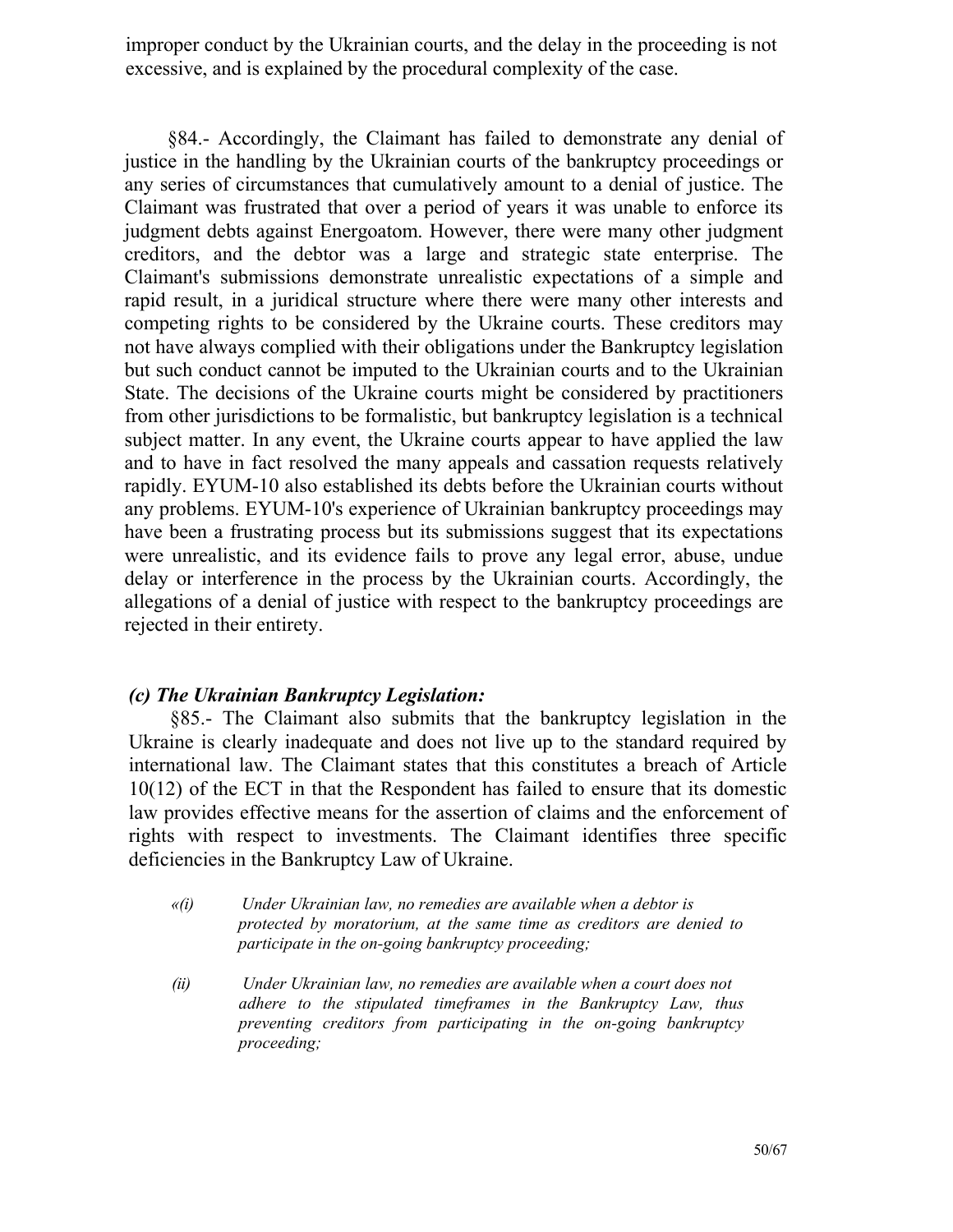*(Hi) Under Ukrainian law, no remedies are available when the debtor cooperates with the initiating creditor (as Energoatom obviously does with DonetskOblEnergo in the pending bankruptcy case No 43/167), with the purpose of depriving other creditors of the right to enforce their legitimate claims.»*

The Claimant relies on the expert evidence of Dr. Anna Tsyrat, an experienced Ukrainian commercial lawyer. The Claimant also relies on the success of Energoatom in escaping enforcement in the six bankruptcy proceedings and over many years as confirmation of the inadequacy of the Bankruptcy Law. The Claimant did not provide any comparative analysis of bankruptcy legislation, or identify any international standards against which the Bankruptcy Law of the Ukraine might be assessed.

§86.- The Respondent provided an expert opinion by Dr. Alexander N. Biryukov, a Ukrainian lawyer and professor specializing in bankruptcy law. It also referred to the international assistance in the preparation of the Bankruptcy Law, and its subsequent evaluation. The Bankruptcy Law of 1999 was drafted with the assistance of the international auditing firm Deloitte & Touche, and also a U.S. bankruptcy judge. In the opinion of Dr. Biryukov the bankruptcy law reflected both *«international trends and regional developments».* The Bankruptcy Law was not sufficient in itself to modernise bankruptcy proceedings in Ukraine, with Deloitte recognizing that *«effective implementation was required, including training of practitioners, bankers, lawyers, judges, company owners and managers; designing procedures; revising other elements of the bankruptcy regime; extending the activities to all parts of the country».* A USAid report entitled 'Ukraine Financial Sector Review 2004' reports on progress, stating that the Bankruptcy Law *«was an important step forward. There has been extensive training of judges, lawyers and others on the law but continuing work in this area is necessary for the law to be effectively implemented»* (page 14). The report also said that *«Ukraine should take steps to address the recognised weaknesses in the current bankruptcy law and improve enforcement of the law»* (page 15). The same report quoted from a European Bank for Reconstruction and Development assessment of the bankruptcy law of Ukraine that identified the following advantages and weaknesses:

#### *«Positive Compliance Provisions*

- *Speedy hearing and determination of proceedings.*
- *Adequate stay/suspension of action provisions on the opening of proceedings.*
- *Representation of creditors through a committee.*
- *Priority provisions.*

*Serious Weaknesses and Defects*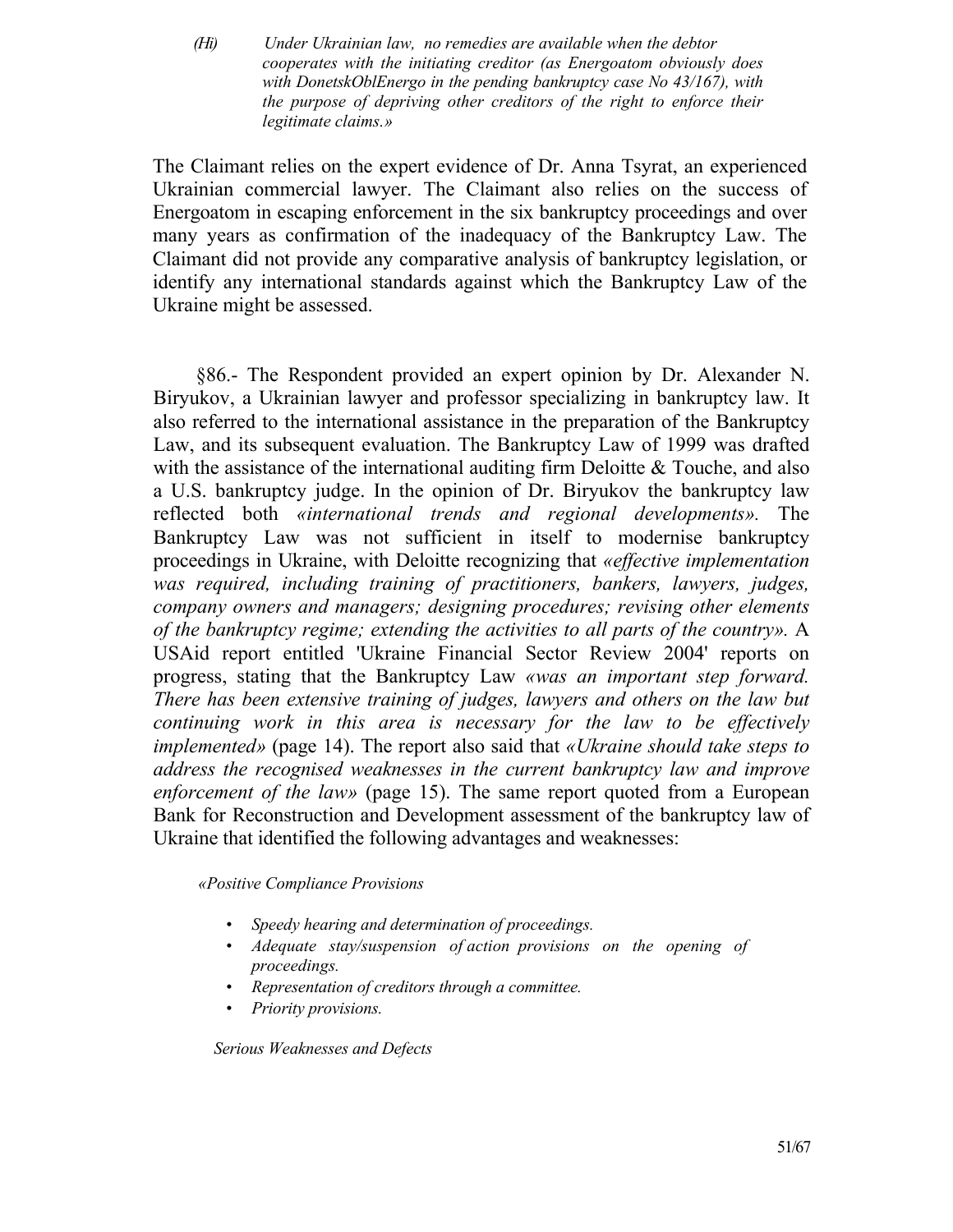- *Debtor delivery of property and information to trustee.*
- *Reorganization: no independent assessment of plan, lack of provisions for material information, lack involvement of creditors, and no supervision of the plan.*
- *Barely basic provisions for avoidance ofpre-bankruptcy transactions.*

*Additional Weaknesses*

- *Complicated requirements for filing application to initiate the process, including employee consultation.*
- *Debt must be at least 3 months overdue before commencing proceeding.*
- *Absence of individual notice to creditors of the proceeding.*
- *Qualifications required for appointment as an insolvency representative (trustee).*
- *Absence of set off.*
- *Sanctions for creditors who fail to file timely.*
- *Insufficient sanctions for failure to comply with the law.*
- *Absence of provisions dealing with recognition of cross-border insolvency.»*

The Tribunal notes that the list of 'additional weaknesses' includes problems relating to the initiation of the process, notice to creditors, and insufficient sanctions for non-compliance, which are all matters complained of by the Claimant in its experience of Ukrainian bankruptcy proceedings.

The Respondent also submits that the moratorium provisions of the Ukrainian legislation are not unusual or inconsistent with Ukraine's obligations under the ЕСТ. Further, in this case the special character of Energoatom had to be recognized as it is an enterprise responsible for the nuclear security of the country, *«A bankruptcy of such an enterprise -would inevitably raise a number of complex issues, which need careful and time-consuming decision-making..., the Claimant would not plausibly have legitimate expectations that Energoatom would be bankrupt within a short period of time...».*

§87.- The fundamental criteria of an 'effective means' for the assertion of claims and the enforcement of rights within the meaning of Article 10(2) is law and the rule of law. There must be legislation for the recognition and enforcement of property and contractual rights. This legislation must be made in accordance with the constitution, and be publicly available. An effective means of the assertion of claims and the enforcement of rights also requires secondary rules of procedure so that the principles and objectives of the legislation can be translated by the investor into effective action in the domestic tribunals.

There is no question that the Ukraine satisfies this fundamental criteria in the enforcement of contractual rights. EYUM-10 established its contractual rights and obtained judgment against Energoatom without difficulty. There is also a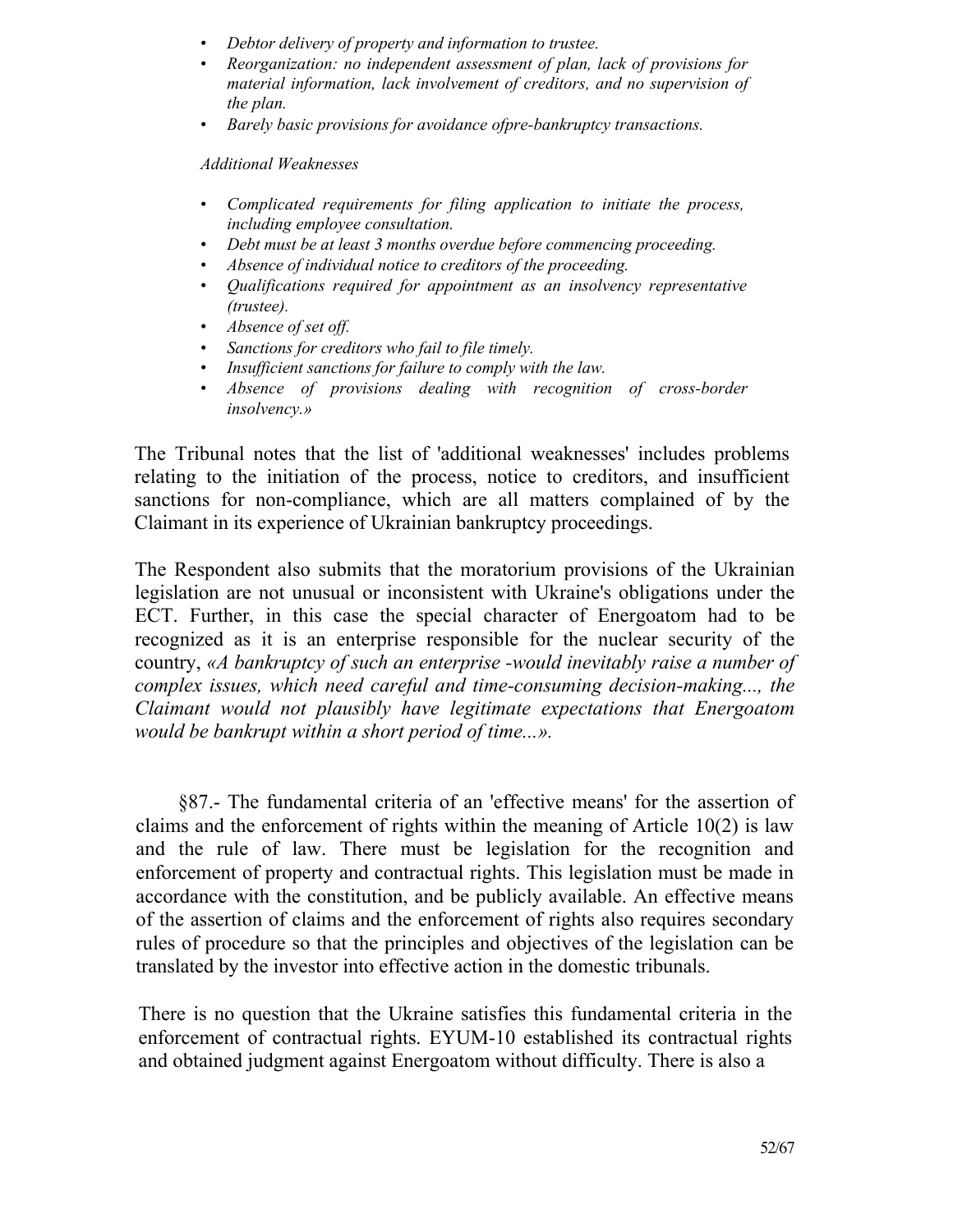modern Bankruptcy Law for the enforcement of these claims, and an Economic Procedural Code and competent courts to enforce the claims. The Claimant's submission presupposes that Article 10(12) requires a State not only to ensure legislation and rules are promulgated ito recognise and enforce property and contractual rights, but also that the quality of the legislation meets minimum international standards. This must be correct because, for example, a State that has legislation on regulating an important area of law such as the institution of bankruptcy which is constitutional and accessible, but also antiquated and totally ineffective does not satisfy Article 10(12). Accordingly, Article 10(12) is not only a rule of law standard, but also a qualitative standard.

§88.- The difficulty is to identify the criteria by which to assess the effectiveness of the legislation and rules called into question under Article 10(12) ЕСТ. Bearing in mind the context and the object and purpose of the ЕСТ, the Tribunal considers that 'effective' is a systematic, comparative, progressive and practical standard. It is systematic in that the State must provide an effective framework or system for the enforcement of rights, but does not offer guarantees in individual cases. Individual failures might be evidence of systematic inadequacies, but are not themselves a breach of Article 10(12). It is comparative in that compliance with international standards indicates that imperfections in the law might result from the complexities of the subject matter rather than the inadequacies of the legislation. It is progressive in the sense that legislation ages and needs to be modernized and adapted from time to time, and results might not be immediate. Where a State is taking the appropriate steps to identify and address deficiencies in its legislation -in other words improvement is in progress- then the progress should be recognized in assessing effectiveness. Finally, it is a practical standard in that some areas of law, or the application of legislation in certain circumstances, raise particular difficulties which should not be ignored in assessing effectiveness.

§89.- In the present case, the Claimant has not demonstrated that the Bankruptcy Law does not provide an effective means to enforce a creditor's rights in the Ukraine. It is a modern law, which introduced new concepts. Its introduction has been accompanied by training programmes for participants in the bankruptcy process. There are some problems with the law, which have been exploited by both creditors and debtors to their own advantage, and it seems that Ukrainian economic procedure, or the customs of thought of its lawyers and judges, have not succeeded in finding solutions to these problems. Its application to a state entity of strategic importance in the energy sector has not surprisingly caused problems. EYUM-10 has had a frustrating experience in the collection of its debts from Energoatom, but the Claimant has failed to demonstrate that the Bankruptcy Law is not effective for the enforcement of rights within the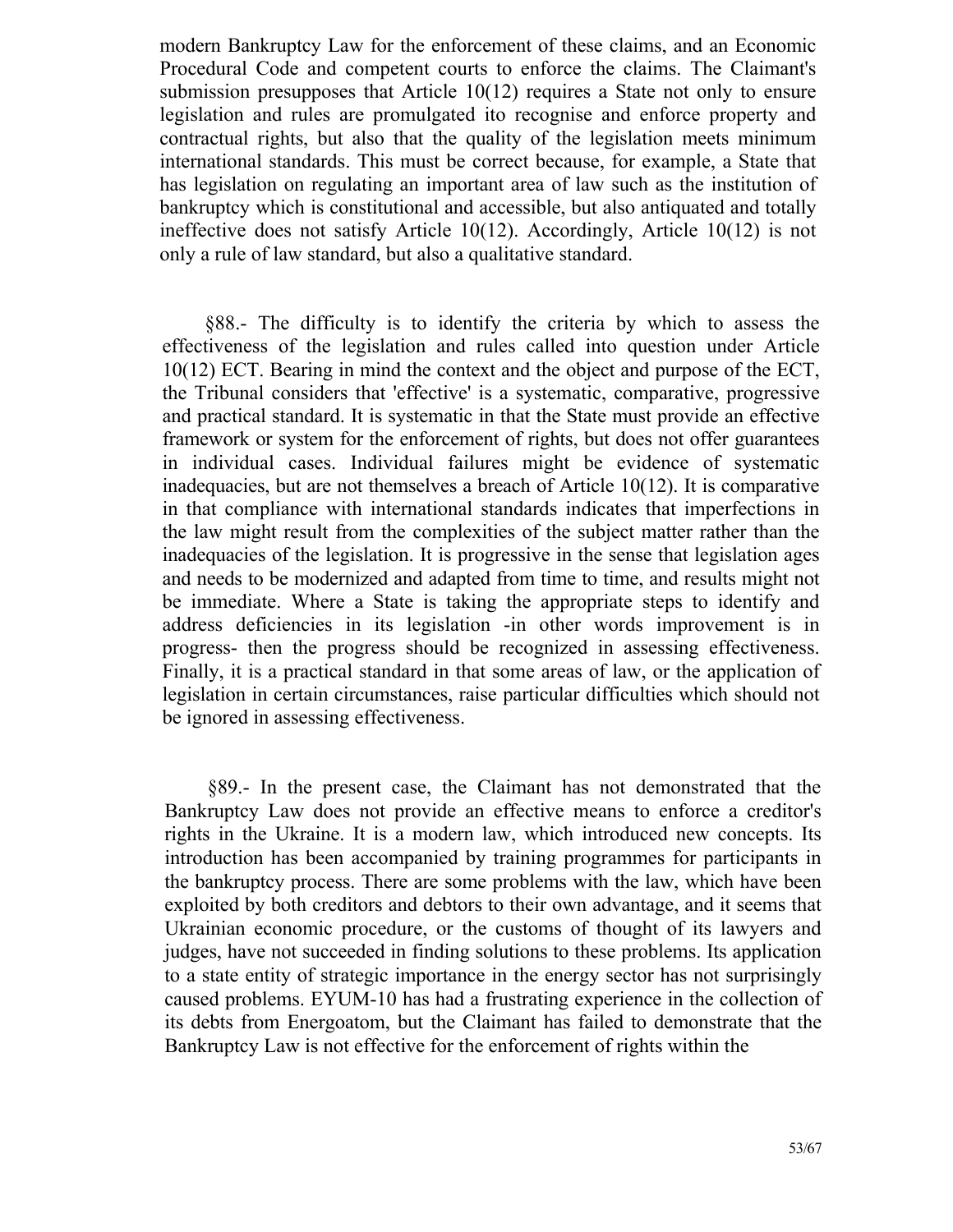meaning of Article 10(12) of the ЕСТ, or that its provisions otherwise constitute a denial of justice. Accordingly, the Claimant's claims on this ground are dismissed.

#### *(d) State Interference in the Bankruptcy Proceedings:*

§90.- AMTO alleges that as a result of *ad hoc* interference in ongoing bankruptcy proceedings by the Government of Ukraine, AMTO's investment in Ukraine, EYUM-10, has been prevented from enforcing legitimate claims against Energoatom.

The Claimant has identified three instances of interference by the Ukraine in the ongoing bankruptcy proceedings: (i) the *ad hoc* Resolution No. 1160 dated July 25, 2003; (ii) Law 2711-IV 'On Measures to Maintain Stable Functioning of Fuel-and-Energy Enterprises' dated June 23, 2005; and (iii) the Law 'On amendment to Article 3 of the Law No 2711' dated December 22, 2006. Relying particularly on the timing and content of these measures, the Claimant states that they amount to breaches of Articles 10(1) and 10(12) of the ЕСТ, and in particular, are discriminatory treatment, unfair and inequitable and a denial of justice.

§91.- The Respondent denies any interference in the ongoing judicial proceedings. The Respondent submits that the Claimant's allegations that the Resolution was a kind of 'signal' from the government to the court and that it made any impact on the bankruptcy proceedings in question are unsupported and wrong. With regard to Law 2711-IV, the Respondent contends that the Claimant seriously errs with respect to the time of its entrance into force, its effect and its scope. As to the scope of Law 2711-IV, the Respondent submits that it is addressed not solely to Energoatom, but to many other enterprises as well. Pursuant to this Law, the Ministry of Fuel and Energy of Ukraine issued the Order No. 568 'On Approval of the List of Enterprises', which had decided to participate in the procedure of repayment of indebtedness. Initially, this List included 440 enterprises, but did not consist of solely government-owned Energoatom. Accordingly, enhanced protection against the bankruptcy and the different measures that form part of bankruptcy proceedings were obtained not only by Energoatom, but by many other enterprises. The Respondent has also challenged the Claimant's allegations regarding the effect of the December 22, 2006 amendment.

§92.- The Tribunal has examined the Resolution and has compared it to the previous Resolution No. 765. The Resolution substitutes the list of *"highly hazardous enterprises, whose discontinuance of operations requires special*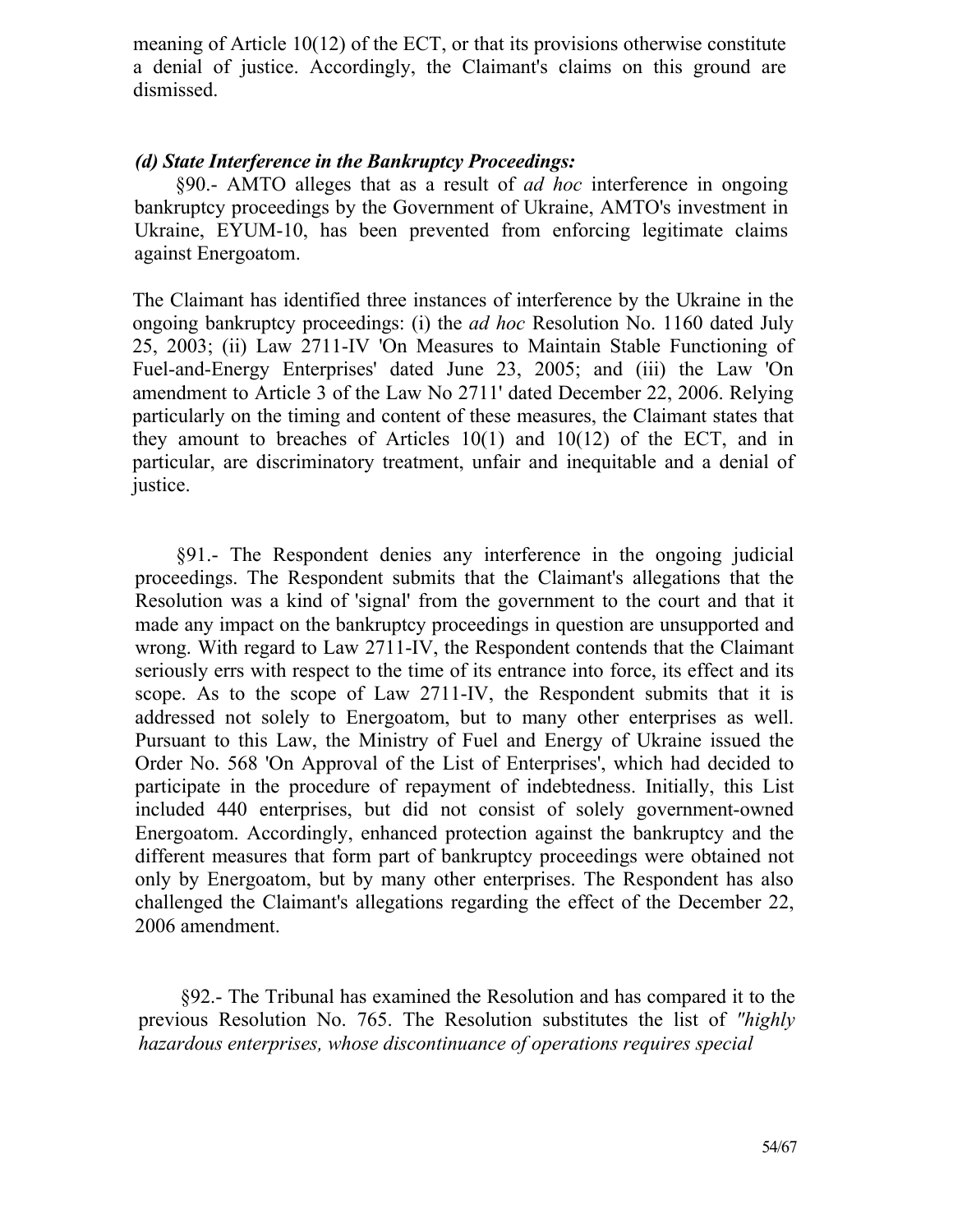*measures to prevent harm to human life and health, property, facilities, and the environment"* composed of three generic types of power plants (nuclear power plants, water power plants and cogeneration plants) with a list featuring the actual names of the enterprises affected, including Energoatom.

Accordingly, the Tribunal finds that the Resolution was not a 'mere clarification' as its effect was to include Energoatom in the list of highly hazardous enterprises. Indeed, Energoatom itself states in its additional appeal submitted on July 25, 2003 (drawing the attention of the Court of Appeal of Kiev to the Resolution in the fourth bankruptcy case) *"the status of the State body NNEGC 'Energoatom' has changed and it currently belongs to highly hazardous enterprises. Accordingly, the bankruptcy proceedings against the State body NNEGC "Energoatom " were conducted without due regard to the requirements stated in Article 43 of the Law of Ukraine "On the restoration of solvency of the debtor or declaring it bankrupt.''''* (Emphasis in the original)

However, Energoatom was not the only enterprise affected by the Resolution since seven other enterprises are also listed in the Resolution. Further, the ruling of the Court of Appeal does not rely on or even mention the Resolution, but is based on entirely different grounds. Therefore, the Tribunal finds that the promulgation of the Resolution during the fourth bankruptcy case was a mere coincidence in time, and does not constitute *ad hoc* regulation by the Respondent aimed at interfering with the bankruptcy proceeding. The Resolution did not affect the finding of the court and it does not appear to have been enacted specifically for this purpose. Consequently, it does not evidence any violation of  $\triangleright$  Article 10(1) or 10(12) ECT.

> §93.- Law 2711-IV suspends the moratorium of the debtor during the period of the debt repayment procedure, and this period was extended several times including by the December 22, 2006 amendment. The Claimant contends that this legislation constitutes an intervention of the Respondent in the bankruptcy proceeding against Energoatom with the effect of causing delay and preventing EYUM-10 from enforcing its rights. The Respondent affirms that its aim is precisely to allow settlements with creditors, thus procuring a result which is largely beneficial for EYUM-10.

> The objective of the Law 2711-IV reads as follows: *"to support the improvement of the financial standing of the fuel-and-energy sector enterprises, prevent their bankruptcy, and. enhance their investment attractiveness by regulating the procedural issues and implementing mechanisms of the debt repayment..."*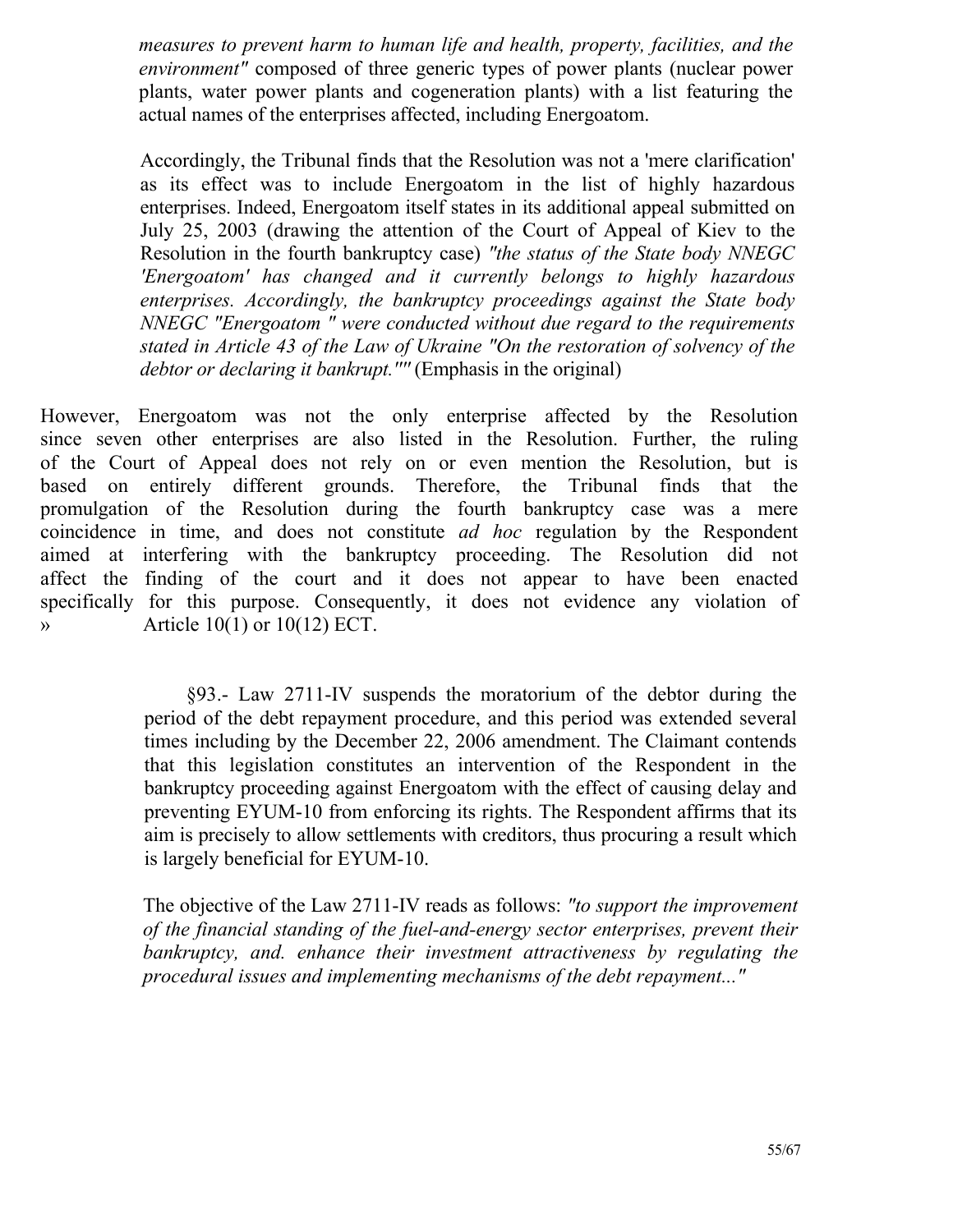Article 4.1(vi) of the Law 2711-IV determines that: *"the settlement participants shall not be subject to the moratorium for the satisfaction of claims of creditors... during the validity period of the debt repayment procedure."*

Article 3.4 of the Law 2711-IV initially set August 10, 2006 as the time limit of the debt repayment procedure. This was subsequently extended, and Article 3.4 of the Law 2711-IV as modified by the December 22, 2006 amendment reads: *"The procedure of repayment of indebtedness for the fuel and energy complex enterprises shall be effective up to by January 1, 2008."*

§94.- The Tribunal notes that Law 2711-IV entered into force no later than on September 26, 2005 in accordance with Article 12(1) and (2), which provides for entry into force on the date of publication, except for Articles 3-11, set to enter into force two months after the publication of the law. Law 2711-IV was published on July 26, 2005. Therefore, it was wholly in force by the end of September 2005, which does not coincide with any relevant date of the bankruptcy proceeding. Similarly, the two amendments of the Law 2711-IV dated July 28, 2006 and December 22, 2006 that extended the procedure of debt repayment do not coincide with any significant date in the bankruptcy proceeding.

Further, The Tribunal considers that Law No. 2711-IV was a *bona fide* attempt to remedy the immobilization of payment flows throughout the fuel and energy sector created by serious imperfections in the pricing and payment system. Law 2711-IV was not specifically aimed at Energoatom, or to the special detriment of EYUM-10. In fact, it appears that the effect of the Law 2711-IV and the subsequent amendments on EYUM-10 as a creditor was to assist debt recovery from Energoatom. The second Settlement Agreement was signed between Energoatom and EYUM-10 on August 11, 2006, benefiting from the amendment to Article 3.4 of the Law 2711-IV introduced by Law No. 51-V of July 28, 2006, which extended the debt repayment period that would otherwise have expired one day before the second Settlement Agreement was signed.

§95.- Accordingly, the Tribunal concludes that the Claimant has not established any instance of State interference in the bankruptcy proceedings by these legislative enactments.

#### *(e) Tax Inspection and Bankruptcy Proceedings Against EYUM-10:*

§96.- The Claimant alleges that 'aggressive' conduct on behalf of tax authorities constitutes further evidence of a breach of Article 10(1), by failing to provide treatment that is not unreasonable or discriminatory, and fair and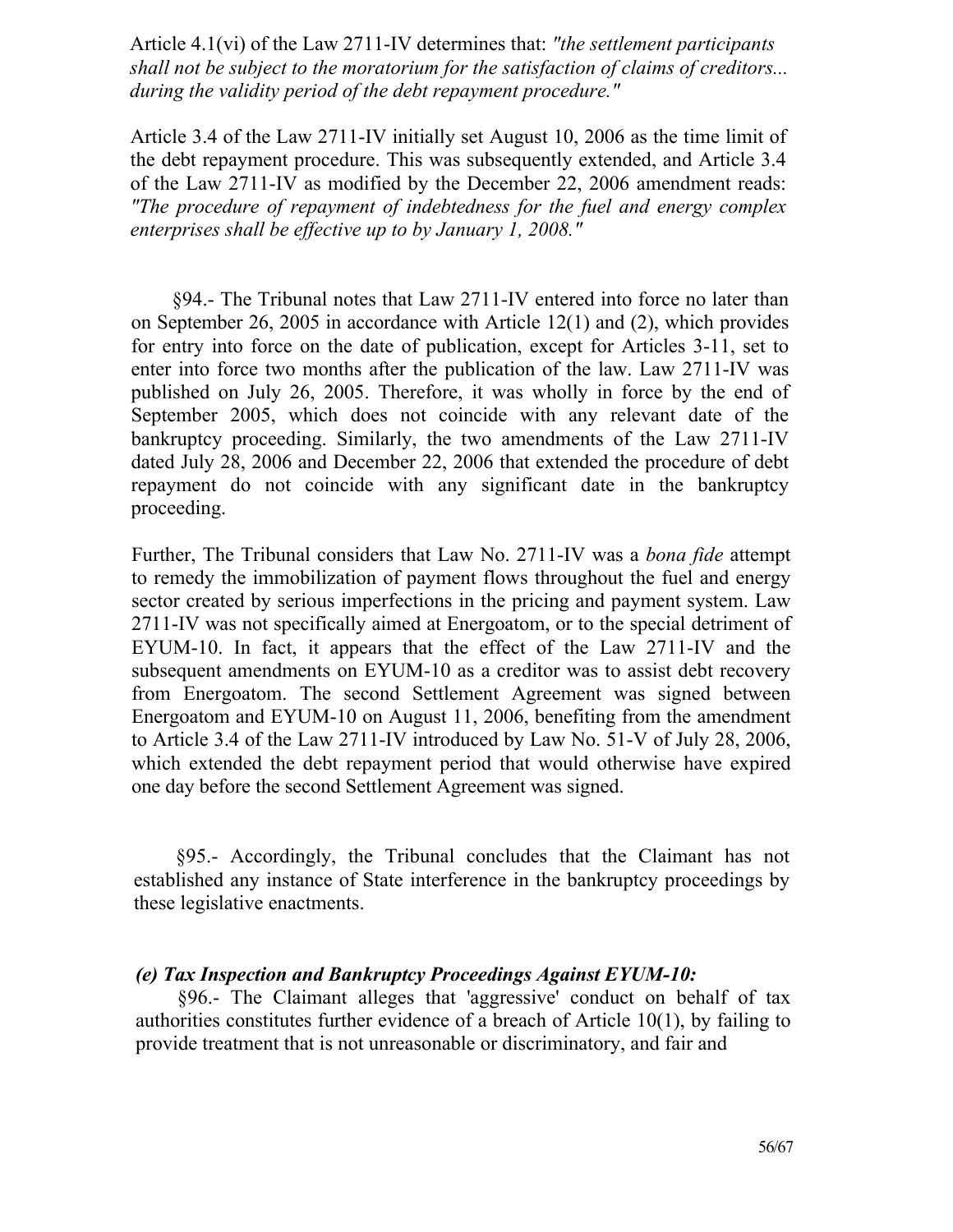equitable treatment. In addition, the Claimant has stated that the implementation of an aggressive tax inspection against EYUM-10 including the arrest of EYUM-10's assets was unreasonable and disproportionate as well as arbitrary and in breach of AMTO's legitimate expectations.

Further, the Claimant has submitted that the tax authorities imposed a number of measures on EYUM-10, including the illegal enforcement by freezing EYUM-10's assets and thereby immobilizing its operations. *«The management of EYUM-10 and of [the Claimant] strongly felt that the tax authorities' attempts to destroy EYUM-10 was linked with its foreign ownership.»*

§97.- Bankruptcy proceedings were commenced against EYUM-10 in November 2002 by the Energodar United Tax Authority of Zaporizka Oblast (hereafter the *«Tax Authority»),* alleging non-payment of state taxes since 1998. EYUM-10's assets were then subject to administrative arrest from March 27, 2003. EYUM-10 took steps to seek to use available funds for activities such as the payment of wages and the completion of existing contracts, but its request were denied by the Tax Authority on April 16, 2003. On April 17, 2003 EYUM-10 applied to the Commercial Court of Zaporizka Oblast against the Tax Authority's decision and on the same date decided to submit a request for its own bankruptcy. On May 8, 2003, the court annulled the Tax Authority's decision, which it found 'not grounded'. EYUM-10 finally reached a settlement agreement with its creditors, including the Tax Authority, according to which a significant part of EYUM-10's total debt was written off.

§98.- The Claimant has alleged that the Tax Authority was perfectly aware of the fact that EYUM-10's failure to pay taxes in time was due to Energoatom's failure to pay its debts. Nevertheless it sought to bankrupt EYUM-10, refused its applications to continue to trade without giving any reasons, and acted illegally. It treated EYUM-10 in a discriminatory manner because of its foreign ownership and its actions against Energoatom in the Ukraine courts. It puts forth that *«the intention of the tax inspection cannot have been any other than to starve and strangle EYUM-10 to death».*

§99.- The Tribunal finds that the Claimant has not demonstrated any discriminatory or unfair treatment, or any other breach of Article 10(1) arising from the actions of the Tax Authority. The Tribunal notes that the bankruptcy petition by the Tax Authority was based on non-payment of taxes since 1998, i.e. a period of time which preceded AMTO's ownership, and well before EYUM-10's legal action against Energoatom. There were also other creditors of EYUM-10 who participated in the bankruptcy proceedings, and in the settlement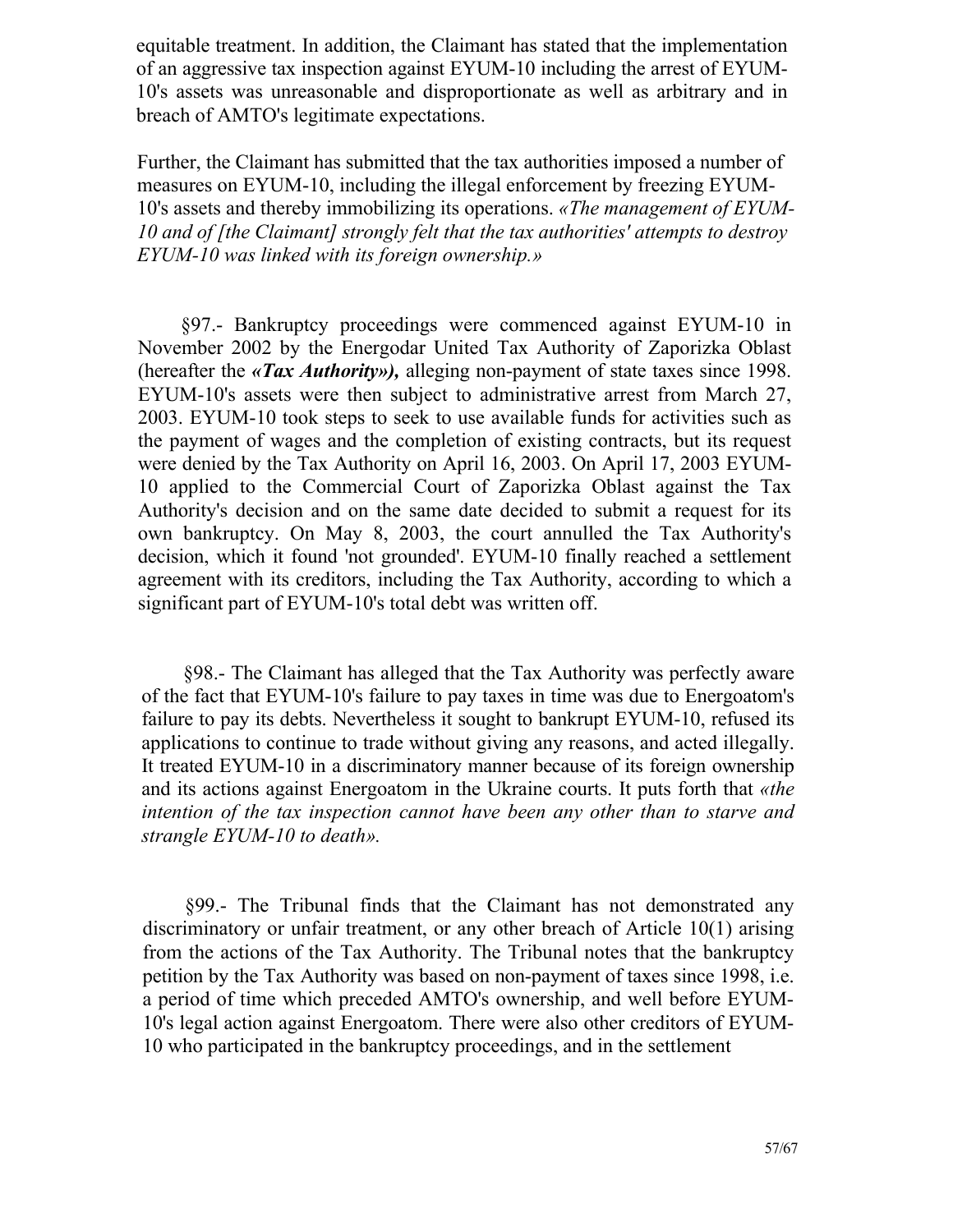agreement. The Tribunal also accepts the Respondent's submission that the Tax Authority acted in accordance with Ukrainian law, and its decisions were properly reviewed by the Ukrainian courts. In summary, there is no evidence arising from the tax inspection and related bankruptcy proceedings of any unreasonable, disproportionate, arbitrary, or discriminatory conduct, or any breach of its legitimate expectations. There was no unfair or inequitable treatment, or any other breach of Article 10(1) ЕСТ.

# *(f) Allegations relating to the Actions and Funding of Enersoatom:*

§100.- The Claimant makes several allegations relating to the conduct of Energoatom. These allegations include specific acts of intimidation, discrimination and obstructive behaviour and more general allegations relating to inadequate funding and the Respondent's responsibility for Energoatom's failure to pay its debts to EYUM-10.

(i) Energoatom and its relationship with the Respondent:

§101.- The Claimant's allegations raise questions of the legal nature of Energoatom, its relationship with Ukraine, and the possible attribution of its conduct to the State.

Energoatom is a separate legal entity owned by the Respondent. It is not an ordinary private company, but a specific juridical person known as a state company. It was established in 1996 through Resolution № 1268 of October 17, 1996 of the Cabinet of Ministers. Its close links with the State are demonstrated by Article 4 that provides that *«The president, the first vice-president and the vice-president of the company are appointed and dismissed by the Cabinet of Ministers of Ukraine, and the board members are appointed and discharged from their responsibilities by the Ministry of fuel and energy.»* The Charter of Energoatom (as amended in 2005) also confirms the role of the Cabinet of Ministers and the Ministry of Fuel and Energy in the appointment of its senior executives.

Article 3.7 of the Charter provides:

*«3.7. SE "NNEGC "Energoatom" shall bear no responsibility for obligations of the State* ....

*SE "NNEGC 'Energoatom'" shall bear responsibility under its obligations to the extent of the property belonging to it pursuant to the effective laws.»*

Ukrainian law provides for the separate legal responsibility of the State and state owned legal entities. The Civil Code of Ukraine provides that *«The State...shall not be responsible under the obligations of juridical persons created thereby,*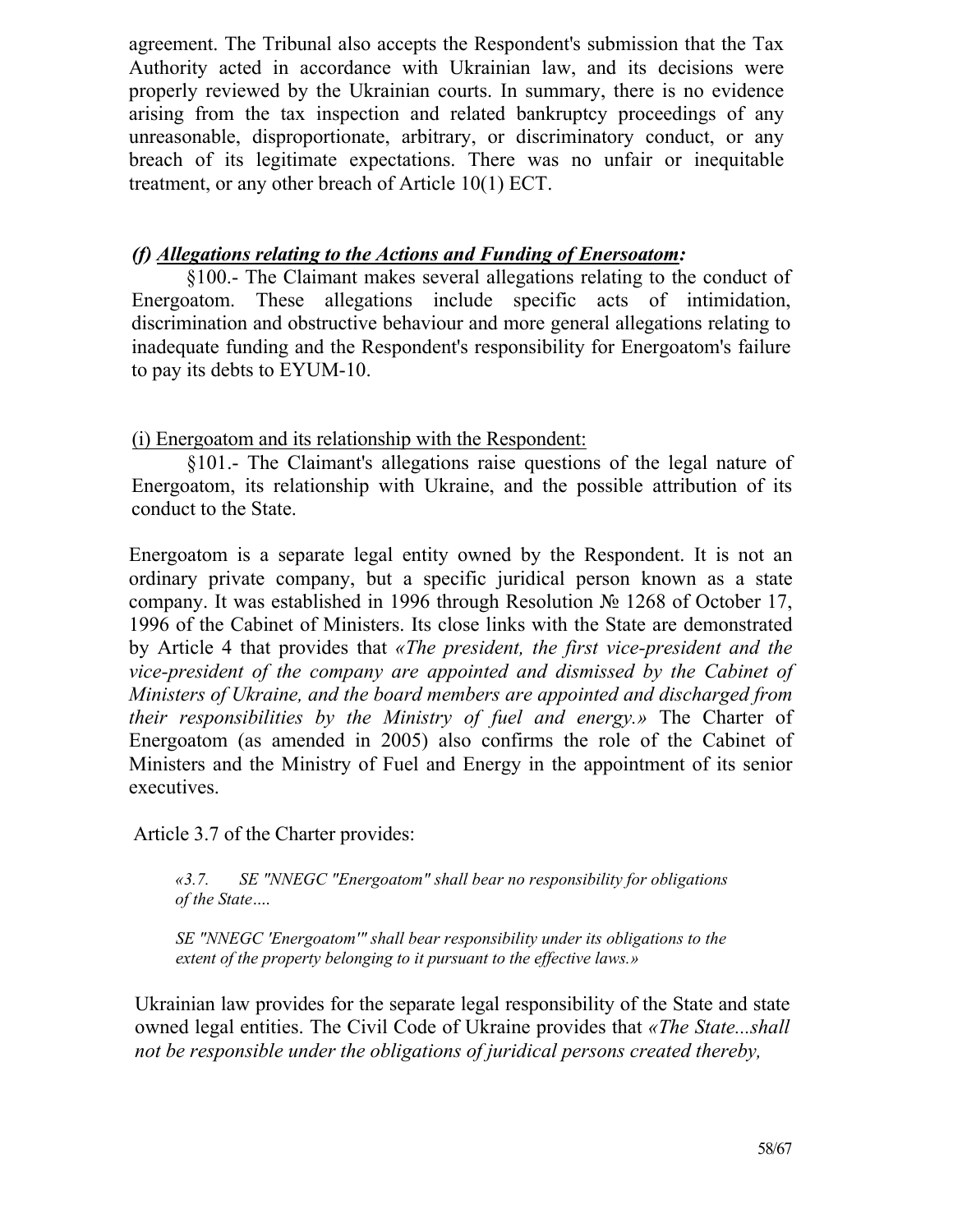*except for the cases established by law»* (Article 176.1, in force from January 1, 2004; a provision to similar effect was in force prior to this date).

Energoatom is a strategically significant state entity, in close communication with the State. The Claimant submitted that Energoatom's legal independence was purely formal as even its commercial activities were controlled by the State, with prices, retailers, and forms of payment established by law and ultimately fixed and controlled by a state organ called the National Energy Regulatory Commission of Ukraine. However, the Tribunal finds that Energoatom was a separate legal entity and not an organ of the Ukraine state.

§102.- In these circumstances the Arbitral Tribunal considers that the conduct of Energoatom is attributable to the Ukraine, in accordance with established principles of international law, where it is shown that Energoatom was exercising *puissance publique* (governmental authority) or acted on the instructions of, or under the direction or control of, the State in carrying out the conduct.

#### (ii) Allegations of Intimidatory, Discriminatory of Obstructive Behaviour:

§103.- The Claimant complains of intimidation, discrimination and constant obstruction on the part of Energoatom, so that the conditions which AMTO experienced when making its investment in the Ukraine were in no way equitable or favourable. Moreover, the tactics invoked by Energoatom were far from being transparent. The Claimant states: (i) AMTO was from the very beginning confronted by hostility from Energoatom and its representatives; (ii) malicious rumours were spread about AMTO and its intentions with its investment; (iii) potential sellers of shares to AMTO were threatened and intimidated in order to discourage them from selling shares to AMTO; (iv) the management of Energoatom/ZAES tried to prevent a meeting that AMTO had arranged with the workers and shareholders of EYUM-10; (v) the representatives of AMTO were accused of inciting a strike against Energoatom; (vi) although Energoatom had financial problems it has been able to obtain extra funding for specific purposes, but not for the payment of its debts to EYUM-10 owned by foreigners; (vii) as a direct 'punishment' for EYUM-10's attempts to recover its receivables by turning to the courts of Ukraine, ZAES/Energoatom stopped ordering services from EYUM-10; and (vii) refers to actions by the Tax Authority and the local courts.

The Tribunal has already dealt with the actions of the Tax Authority and will not re-examine them here.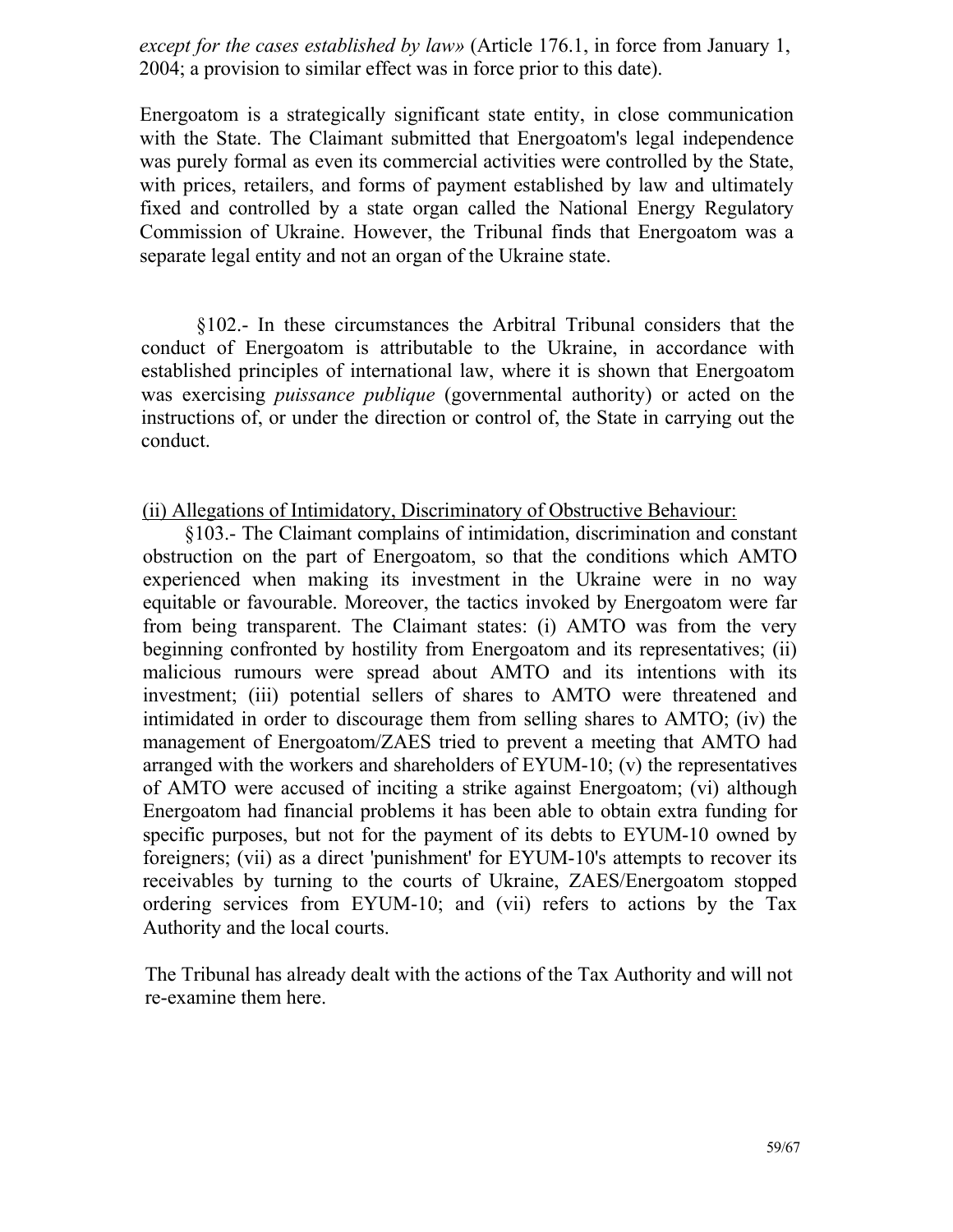§104.- The Claimant alleges that the discriminatory conduct *«resulted in a dramatic reduction of orders from Energoatom which, in its turn, reduced EYUM-10's sales volumes».* The Respondent's 'punishment policy' affected the orders by Energoatom from the middle of the year 2000 and onwards. This dramatic fall, it is argued, was in terms of time and factual circumstances linked to the acquisition of EYUM-10 by foreign owners.

The Respondent states that Energoatom had unrestricted liberty to place orders for maintenance services whenever it wished, and that Energoatom did not need to justify why orders have not been placed. There has been no duty incumbent on Energoatom to place any particular volume of orders with Energoatom under domestic law and, even less, under international law.

In the view of the Tribunal, the mere fall in procurement, whether dramatic or not, does not as of itself establish a case of discriminatory conduct. There is no direct evidence of a deliberate policy to this effect, nor any demonstration based on technical, commercial and other business policy considerations that no *bona fide* reason existed for the failure to place further orders.

§105.- The Claimant also referred to two witness statements, a flyer, a letter by Mr. Pyshnyj's to EYUM-10 dated 22 January 2003, an article by the local press and a clarification. The Respondent has denied the statements of the witnesses and has submitted its own witness statements denying any wrong against the new owners by Energoatom.

The evidence does not establish the alleged intimidation or obstruction. The flyer is not signed and its origin is uncertain, and consequently cannot be attributed to Energoatom.

The letter by Mr. Pyshnyj demands revocation by EYUM-10 of its application for Energoatom to be declared bankrupt, and requires EYUM-10 to sign a number of amicable settlements or the further renewal of the contractual relations between SD ZAES and EYUM-10 CJSC will not be 'possible'. This letter is dated January 22, 2003, and so cannot be supportive of actions alleged to have taken place before that date. In fact, the Claimant itself acknowledges that *«EYUM-10 does not have any document, which demonstrates how the punishment policy was established».*

The article refers to a press conference that took place on February 21, 2002 between representatives of Energoatom/ZAES and EYUM-10 in Energodar. At that conference, the deputy financial director of the ZAES, Mr. Prokofiev, is quoted by the journalist as saying: 'the class of owners of the contractor has changed'. In a later clarification issued by the newspaper, the quotation is expanded as follows: *«owners of a new type took over the contractor's company -bad guys, the new Latvian shareholders, began to extort money from SS*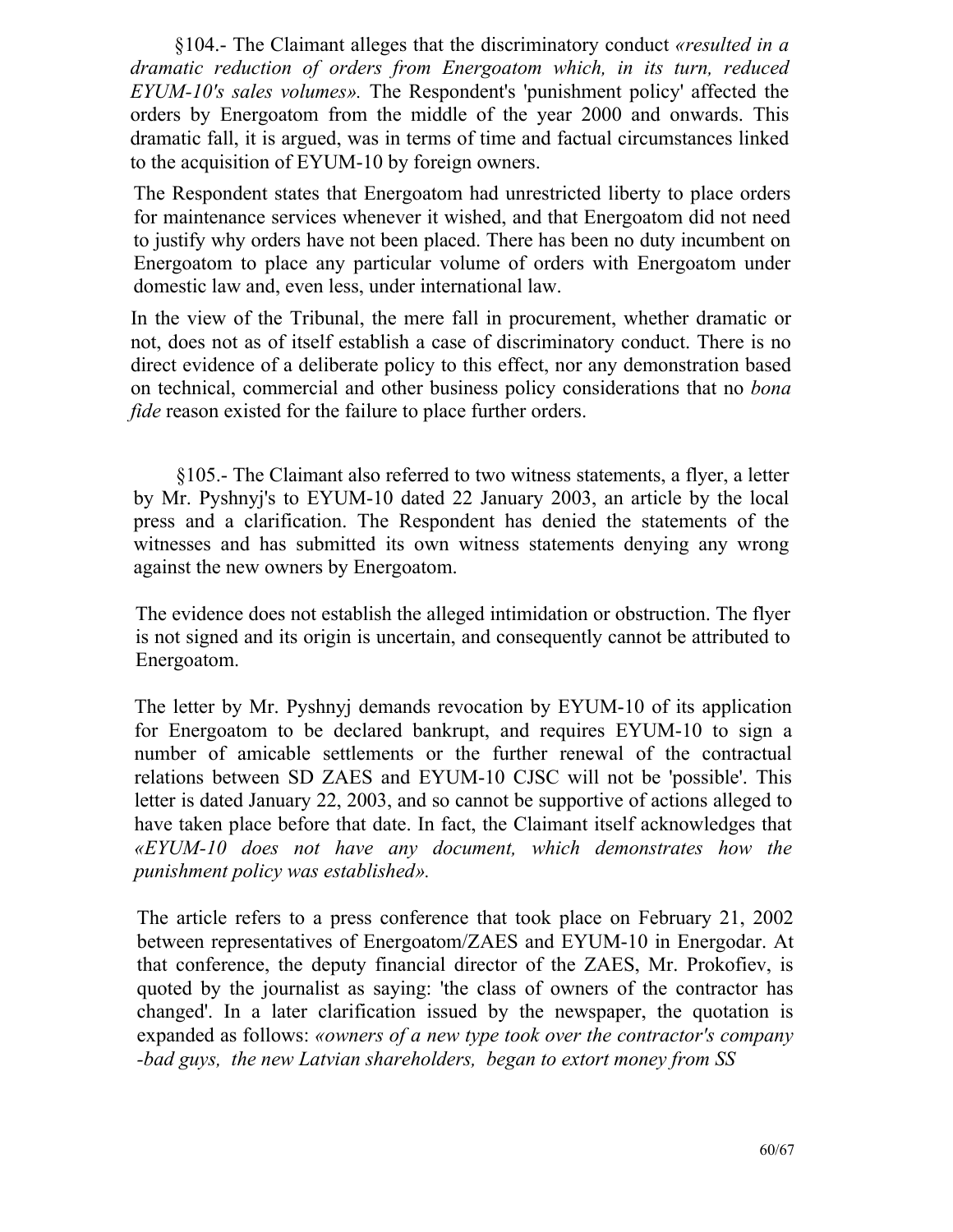*ZNPP...»* The director of the newspaper, in this clarification, said that these words were interpreted as a rebuke to the management of AMTO because it imposed harsh conditions upon SS ZNPP and demanded immediate repayment of all the debts.

In these circumstances, the Tribunal considers that there is insufficient evidence to establish the alleged facts, or their possible attribution to the Respondent. Accordingly, the allegations of a violation of Article 10(1) ЕСТ on the basis of these events are dismissed.

(iii) Allegations Relating to the Ukraine Energy Sector and the Funding of Energoatom:

§106.- The Parties made lengthy submissions relating to the structure of the energy sector in the Ukraine, the commercial dependence or independence of Energoatom in relation to the State, and its pricing and funding.

§107.- The Claimant alleges a breach of Article 10(1) because Ukraine did not provide Energoatom with adequate funding. *«If the funding had been properly organised and performed as AMTO as a foreign investor had a right to expect, then Energoatom would have been able to pay EYUM-10 for all ordered performed and approved services already before the end of 2001.»* Further *«The Respondent's selective allocation of funds to Energoatom, for certain purposes but not for paying debts owing to EYUM-10, money which EYUM-10 was entitled to and needed for its survival, constitutes an improper favouring of certain creditors, and thus a discrimination against EYUM-10».*

The origin of the Claimant's claims is the non-payment of contractual debts by Energoatom. The payment or non-payment by a state entity of contractual debts owed to a service provider involves no exercise of sovereign authority or *puissance publique,* and cannot be attributed to the Ukraine. The Claimant has sought to elevate contractual non-payment into a structural or funding problem in the Ukrainian energy sector, so as to condemn these decisions as unfair or discriminatory to its Investment and therefore involving responsibility pursuant to Article 10(1) ЕСТ.

The Claimant relies on the non-payment by Energoatom of its debts and its involvement in bankruptcy proceedings as proof of the structural problems in the energy sector and inadequate funding. In the Claimant's submission, the fact that some creditors were paid and not others, and particularly that EYUM-10 was not paid, confirms discrimination.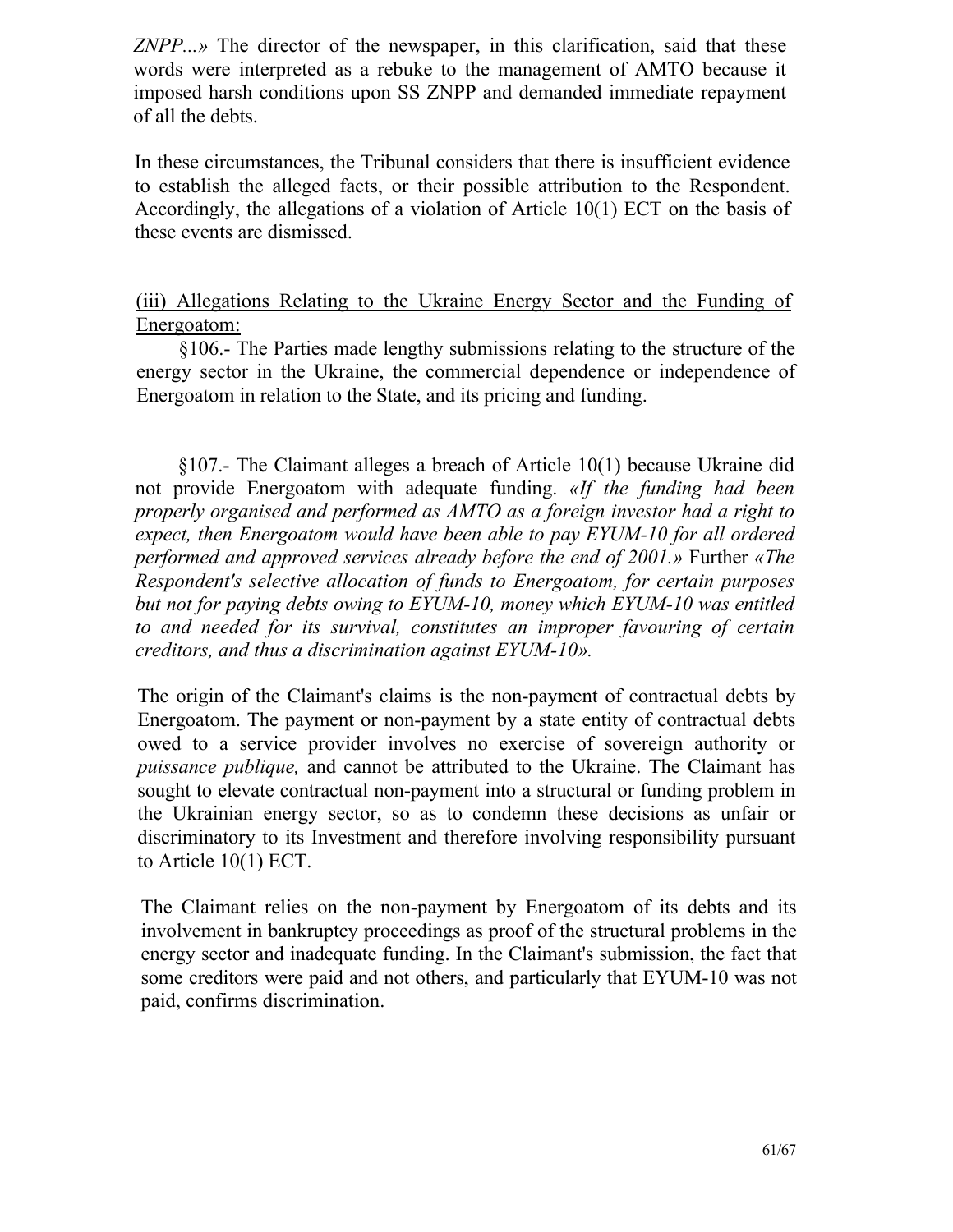§108.- In the Tribunal's view, the evidence establishes that Energoatom had financial problems, and that EYUM-10 sought to recover its debts with determination and little success. Failure to actively ensure adequate funding of Energoatom's operations may have negative implications, but it is not of the importance to elevate it to the nature of an international breach. There is insufficient evidence to establish the reasons for the funding difficulties of Energoatom and the selection of the creditors it would pay, within the limits of its financial capability. There are no specific decisions of Ukraine demonstrated to have caused the non-payment of EYUM-10's debts. Further, the Claimant has not established any discriminatory intent on the part of the Ukraine against either the Claimant or EYUM-10. The Arbitral Tribunal finds that the chain of causation for the non-payment of EYUM-10's debt goes no further than Energoatom. The decisions not to pay EYUM-10, and to resist enforcement in bankruptcy proceedings were decisions taken by Energoatom. These decisions did not involve *puissance publique* and it has not been shown that they were made on the instructions of, or under the direction or control of Ukraine.

Accordingly, the Claimant's claims under this heading are dismissed.

## *(g) Umbrella Clause/ Respondent's Liability for Energoatom's Breach of its Obligations:*

§109.- The Claimant refers to the 'umbrella clause' in the final sentence of Article 10(1) and states that *«the broad definition of 'any obligations' includes*  \* *both specific contractual obligations and the more general commitments made under the domestic investment legislation of a Contracting Party».*

> The Respondent has denied that any liability can be based on the umbrella clause, noting that there is no contractual relationship between the Claimant and the Respondent, but between two Ukrainian legal entities, Energoatom/ZAES and EYUM-10.

> §110.- The so-called 'umbrella clause' of the ЕСТ is of a wide character in that it imposes a duty on the Contracting Parties to 'observe any obligations it has entered into with an Investor or *an Investment of an Investor* of the other Contracting Party'. This means that the ЕСТ imposes a duty not only in respect of the investor which is otherwise customary in an investment treaty context, but also vis-a-vis a subsidiary company, established in the host state. This means that an undertaking by Ukraine of a contractual nature vis-a-vis EYUM-10 could very well bring into effect the umbrella clause. However, in the present case the contractual obligations have been undertaken by a separate legal entity, and so the umbrella clause has no direct application.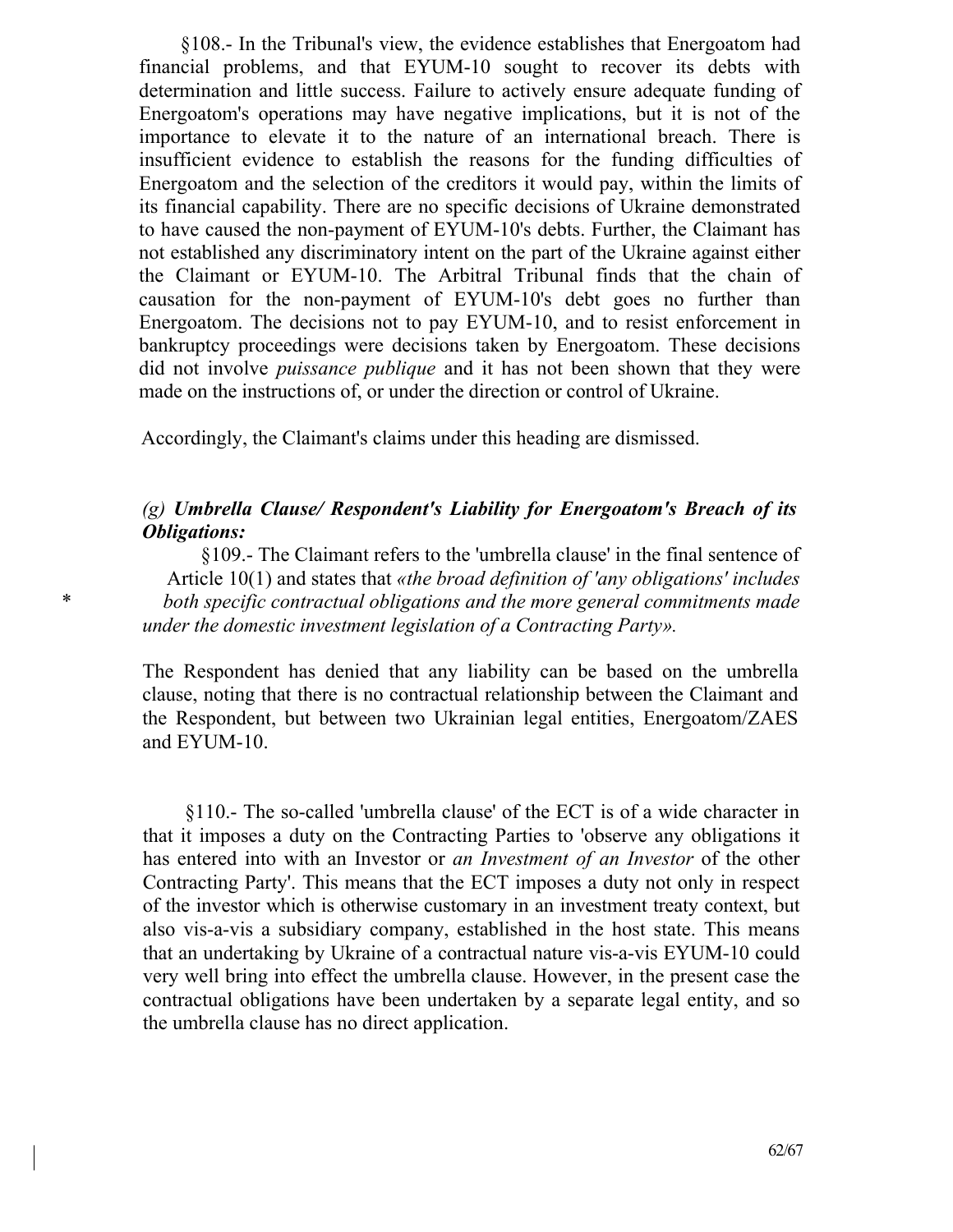§111.- The Arbitral Tribunal has also considered the possible application of the umbrella clause in conjunction with Article 22(1) ЕСТ. Article 22(1) provides:

*«Each Contracting Party shall ensure that any state enterprise which it maintains or establishes shall conduct its activities in relation to the sale or provision of goods and services in its Area in a manner consistent with the Contracting Party's obligations under Part III of this Treaty.»*

Energoatom is wholly-owned by the Ukraine, and the question arises as to the effect of Article 22(1).

§112.- The Tribunal considers that Article 22 does not go so far as to impose liability on the State in the event that a state-owned legal entity does not discharge its contractual obligations in relation to an 'Investment', i.e. a subsidiary of the foreign investor. Rather, it imposes on the state a general obligation to 'ensure' that state-owned entities conduct activities which, in general terms of governance, management and organization, make them capable of observing the obligations specified under Part III of the ЕСТ. It does not constitute an obligation of the state to assume liability for any failing of a stateowned legal entity to discharge a commercial debt in a given instance.

*(i) Conclusion:*

§113.- The Claimant made the following submission in its Surrejoinder:

*«...the Respondent has undertaken an express obligation in Article 10(1) of the ЕСТ to* encourage and create *stable, equitable, favourable and transparent conditions for investors to make investments (emphasis added). There is no requirement in the ЕСТ to consider a particular level of development and experience of the host state before making investments. The actions carried out by Energoatom with respect to AMTO 's investment clearly show that the Respondent has failed to create stable, equitable, favourable and transparent conditions for investors in Ukraine.»*

The logic of this passage is that the non-payment of the accounts receivable of an Investment of a foreign investor by a state entity and resistance to enforcement *ipso facto* demonstrates inadequate investment conditions, and a breach of the ЕСТ. The Claimant here explicitly submits that 'there is no requirement in the ЕСТ to consider a particular level of development and experience of the host state before making investments'. In effect, an investor can assume that its investment shall always enjoy the 'favourable conditions' referred to in the ЕСТ, and therefore the investor is relieved of the normal assessment and assumption of investment risk.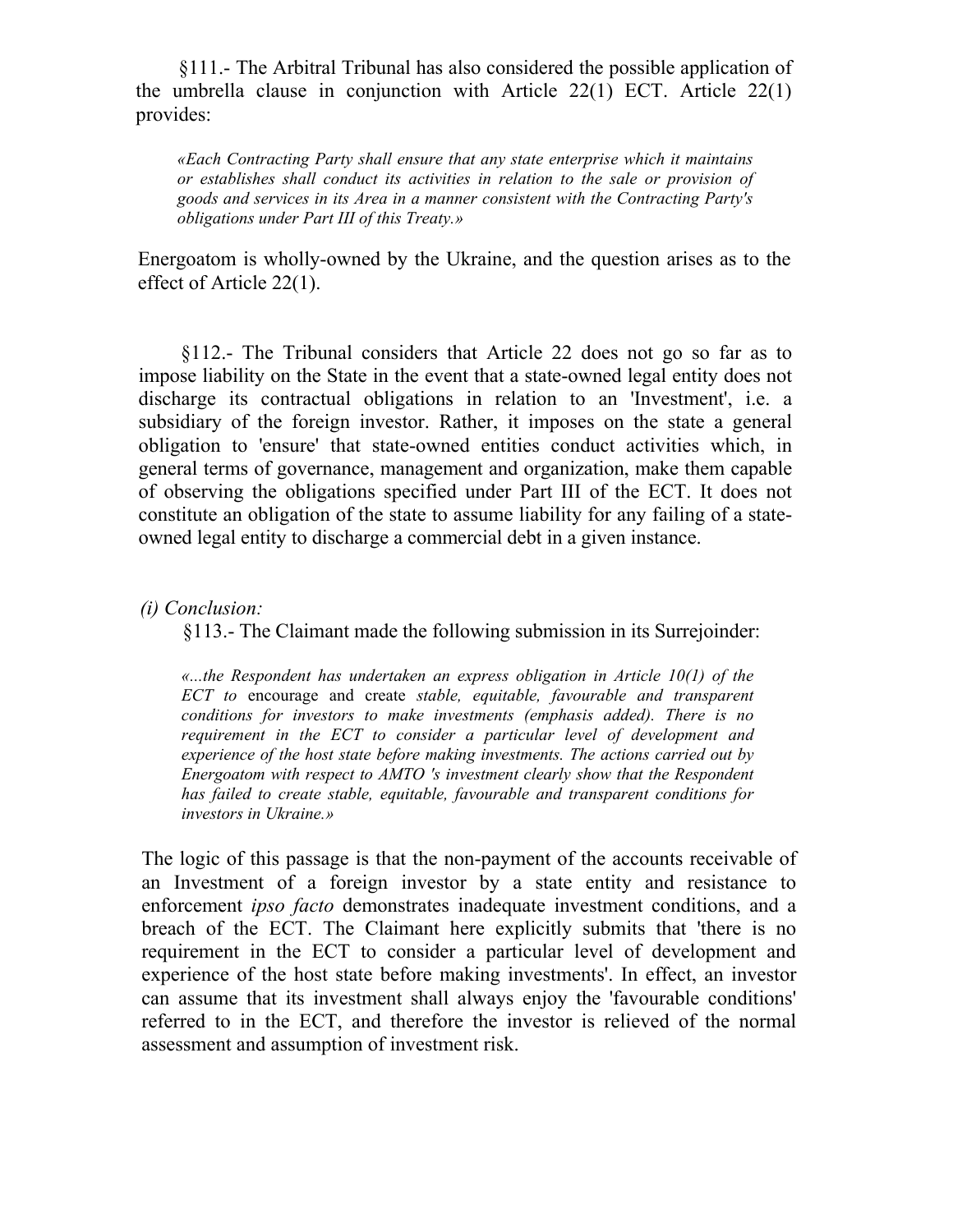§114.- The arbitration of foreign investment disputes raises difficult questions of responsibility, both in the factual sense of establishing the operative causes of the loss, and in terms of legal responsibility. In the present case, the Claimant established the contractual responsibility of Energoatom in Ukrainian law in the Ukrainian domestic courts. It has failed to establish any liability under the ЕСТ for Ukraine. In the end, the responsibility for the non-payment of EYUM-10's debts for so long, in fact and in law, lies with Energoatom.

§115.- The Parties' submissions and evidence have raised many issues. The Claimant has formulated its allegations of breaches of the ЕСТ in a number of different ways, and has argued both that specific actions attributable to the Respondent amount to breaches of the ЕСТ, and also that actions in combinations or cumulatively establish breaches of the ЕСТ. Having considered all the Claimant's submissions and allegations, the Arbitral Tribunal finds that no breach of the ЕСТ by or attributable to the Respondent has been established.

Accordingly, all of the Claimant's claims are dismissed.

## VIII. RESPONDENT'S COUNTERCLAIM

§116.- The Respondent makes a counterclaim for arbitration costs, and for non-material injury to the Respondent's reputation as a result of the Claimant's wrongful allegations of collusion between Energoatom and DonetskOblEnergo. The Respondent quantified its counterclaim for non-material injury at €25,000.00.

The claim for costs in international arbitration does not require a counterclaim. Costs may be claimed on the basis of the applicable rules, relate to the proceedings as a whole, and are considered by the Arbitral Tribunal after the determination of jurisdiction, and the substantive claims and counterclaims. The Arbitral Tribunal has treated the Respondent's claim for costs accordingly in the next section, and so the claim for costs does not need to be further considered in the context of the counterclaim.

§117.- The Claimant states that the Respondent has no right to raise counterclaims under the ЕСТ, and accordingly the counterclaim must be dismissed. Further, the Claimant states that the Respondent has suffered no injury, and AMTO cannot be penalised for presenting a claim for compensation for alleged breaches of the ЕСТ.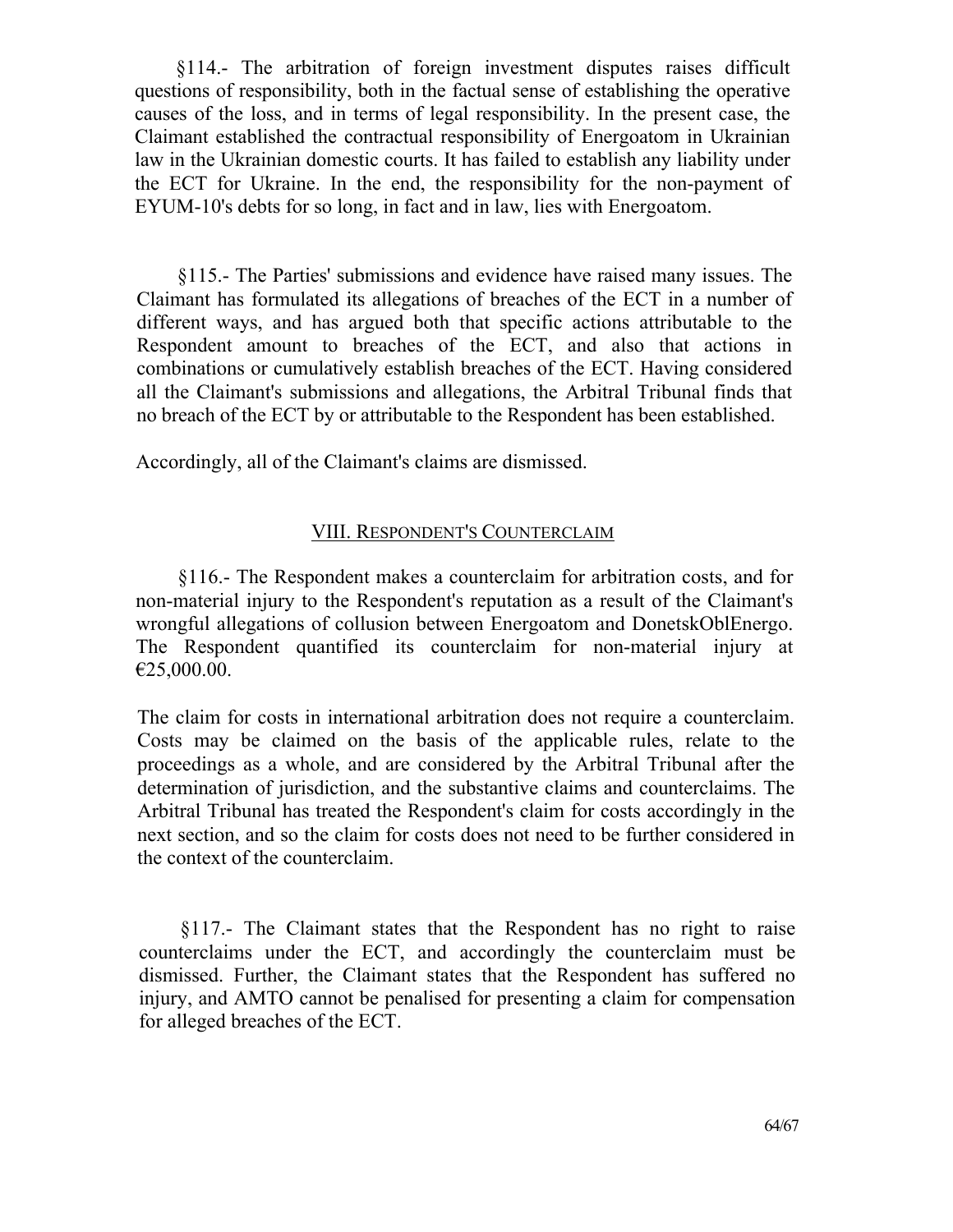The Respondent states that Article 21 of the SCC Rules applicable in this case permits the Respondent to make a counterclaim. As to the substance of the claim, the Respondent states that the Claimant has irresponsibly and insistently disseminated to the SCC Institute and to the Arbitral Tribunal untrue information about collusion between two state-owned entities, with the implication that Ukraine was involved. The Respondent considers that 'such dissemination does not deviate very much from libel'.

§118.- The jurisdiction of an Arbitral Tribunal over a State party counterclaim under an investment treaty depends upon the terms of the dispute resolution provisions of the treaty, the nature of the counterclaim, and the relationship of the counterclaims with the claims in the arbitration.

Article 26(6) ЕСТ provides that the applicable law to an ЕСТ dispute is the Treaty itself and 'the applicable rules and principles of international law'. The Respondent has not presented any basis in this applicable law for a claim of nonmaterial injury to reputation based on the allegations made before an Arbitral Tribunal. Accordingly, the Arbitral Tribunal finds that there is no basis for a counterclaim of this nature and it is accordingly dismissed.

#### IX. COSTS

\* §119.- Articles 39 to 41 of the SCC Rules draw a distinction between the 'Arbitration Costs' (meaning arbitrators' fees, the Administrative Fee of the SCC Institute, arbitration expenses and the fees and expenses of any tribunal appointed expert) and the costs incurred by the Parties for legal representation. The Arbitral Tribunal is empowered by Article 40(2) and Article 41 to make orders in respect of both classes of costs:

#### *«Article 40 Payment of Arbitration Costs*

*(2) The Arbitral Tribunal decides on the apportionment of the Arbitration Costs as*  between the parties with regard to the outcome of the case and other *circumstances.*

#### *Article 41 Costs incurred by a Party*

*Unless the parties have agreed otherwise, the Arbitral Tribunal may, at the request of a party, in an Award or other order by which the arbitral proceedings are terminated, order the losing party to compensate the other party for legal representation and other expenses for presenting its case.»*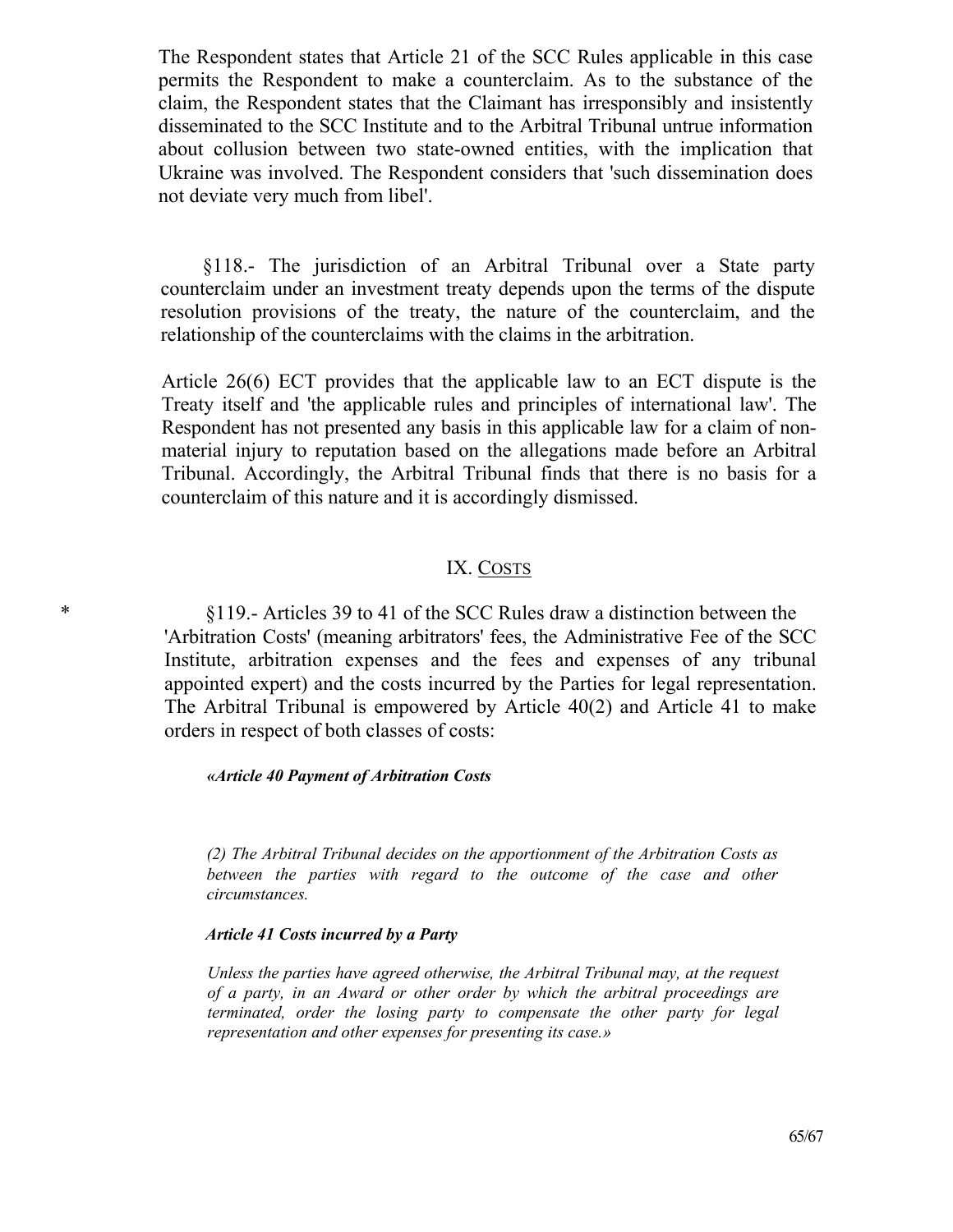§120.- The Claimant and the Respondent have both sought an award of costs in their favour, including Arbitration Costs, counsel's fees, disbursements for experts and other services and expenses. The Respondent made its claim for costs under the heading 'Counterclaim' in its pleadings, but, as already stated, costs are a separate matter from a counterclaim. Both the Claimant and the Respondent have submitted statements quantifying their respective costs and expenses, and the Respondent has also submitted full supporting documentation.

§121.- All issues in this arbitration have been strongly contested. The Claimant has succeeded on the questions of jurisdiction, and the Respondent has succeeded on the merits. The Parties have therefore shared success, and the Arbitral Tribunal does not consider there is a 'losing' party within the meaning of Article 41 of the SCC Rules entitled to an Award in its favour for legal representation and related expenses.

§122.- Accordingly, each Party shall pay one-half of the Arbitration Costs as determined by the SCC Institute, and each Party shall bear its own costs for legal representation and other expenses.

Payment of the Arbitration Costs will be made from the Advances of the Parties on the basis of the joint and several liability for these costs vis-a-vis the SCC *%* Institute and the members of the Arbitral Tribunal.